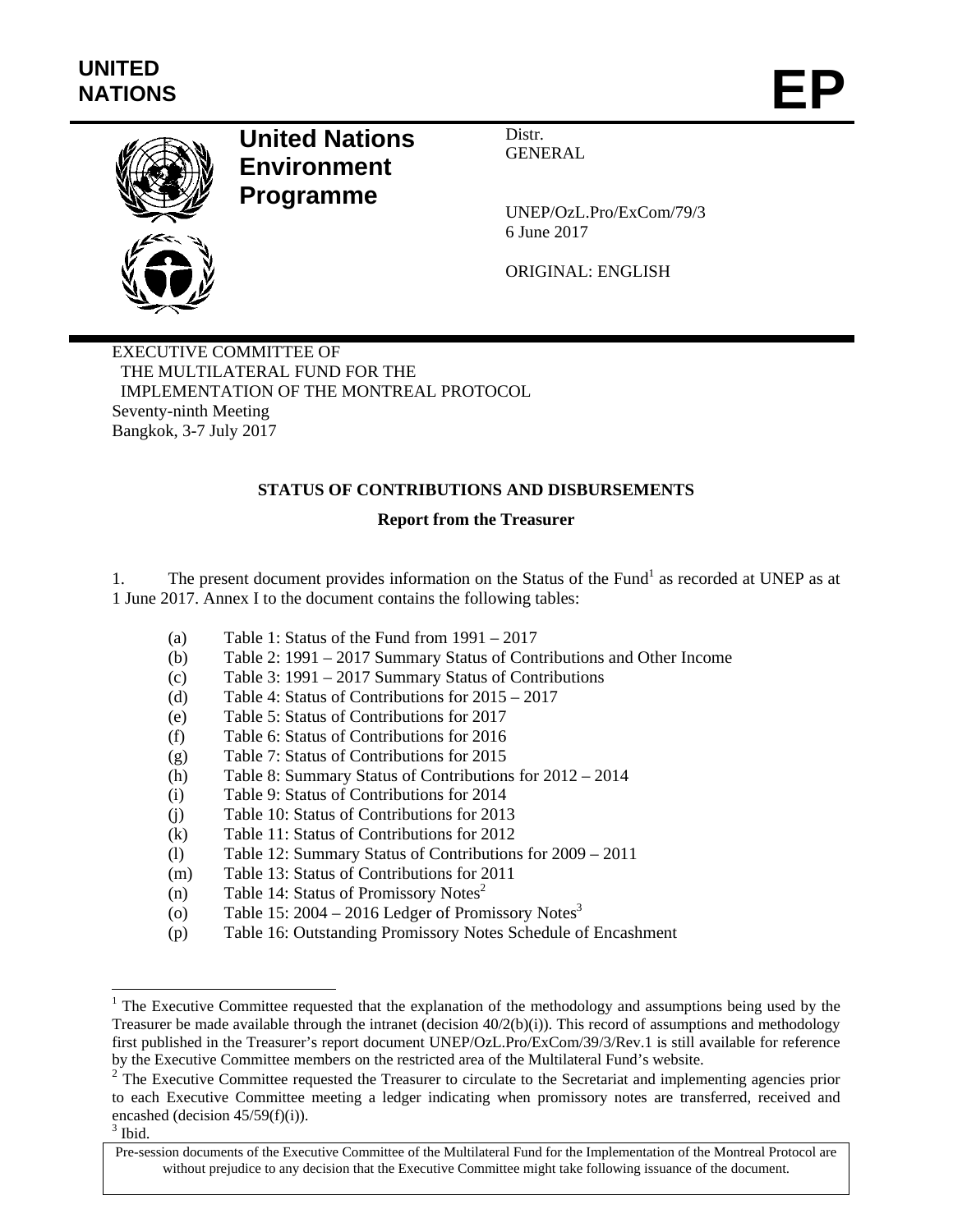# **Status of the Fund**

2. As at 1 June 2017, the fund balance was US \$61,984,255 after taking into account all the funds approved by the Executive Committee, up to and including the  $77<sup>th</sup>$  meeting.

3. The Twenty-sixth Meeting of the Parties requested the Treasurer to extend the fixed-exchangerate-mechanism (FERM) to the period 2015-2017 (decision  $XXV1/11$ <sup>4</sup>. So far 26 countries have opted to use the FERM as shown in Annex II to the present document. Information on the FERM has been updated and reflects a loss due to the FERM of US \$26,057,650 since its inception.

# **Actions on outstanding contributions**

4. In February 2017, the Treasurer dispatched invoices to all non-Article 5 Parties for their 2017 contributions to the Fund, as well as reminders to non-Article 5 Parties with outstanding pledges<sup>5</sup>.

5. As a follow-up to decision 77/1(e) on the feedback received from countries with outstanding contributions for one triennium or more, the Chief Officer and the Treasurer met with the Ambassadors of Greece and Israel in Nairobi<sup>6</sup> where the outstanding contributions to the Fund were discussed. As a result, both Ambassadors advised the Chief Officer of their commitment to make the necessary follow-up with their respective capitals on the subject and to provide names of focal points for future follow-up.

6. As at 1 June 2017, Parties have paid their 2017 contributions either in full or partially, representing 53 per cent of payments against total 2017 pledges and 85 per cent of their triennium pledge. In response to decision 41/2, the list of outstanding contributions for certain countries with economies in transition will be available upon request.

# **Recommendations**

l

7. The Executive Committee may wish:

- (a) To note the report of the Treasurer on the status of contributions and disbursements and the information on promissory notes and the countries that opted to use the fixed-exchange rate mechanism during the 2015-2017 triennium contained in document UNEP/OzL.Pro/ExCom/79/3;
- (b) To urge all Parties to pay their contributions to the Multilateral Fund in full and as early as possible; and
- (c) To request the Chief Officer and the Treasurer to continue following up with contributing parties with outstanding contributions for one triennium or more and to report back to the  $80<sup>th</sup>$  meeting.

<sup>&</sup>lt;sup>4</sup> Parties choosing to pay in national currencies will calculate their contributions based on the average United Nations exchange rate for the six-month period commencing 1 January 2014. Parties eligible to use the FERM are urged to advise the Treasurer of their intention to do so before the  $75<sup>th</sup>$  meeting.

 $<sup>5</sup>$  In response to decisions XI/6 paragraph 7 (urging Parties to strive to pay their contributions as early in the calendar</sup> year as possible); XVII/41 paragraph 5 (urging Parties to pay their contributions to the Fund in full and as early as possible); and XVI/37 (urging some Parties that have never paid their contributions to the Fund or have done so at an amount inferior to their contribution to do as soon as possible).

 $6$  Mission by the Chief Officer took place from  $13 - 17$  February 2017.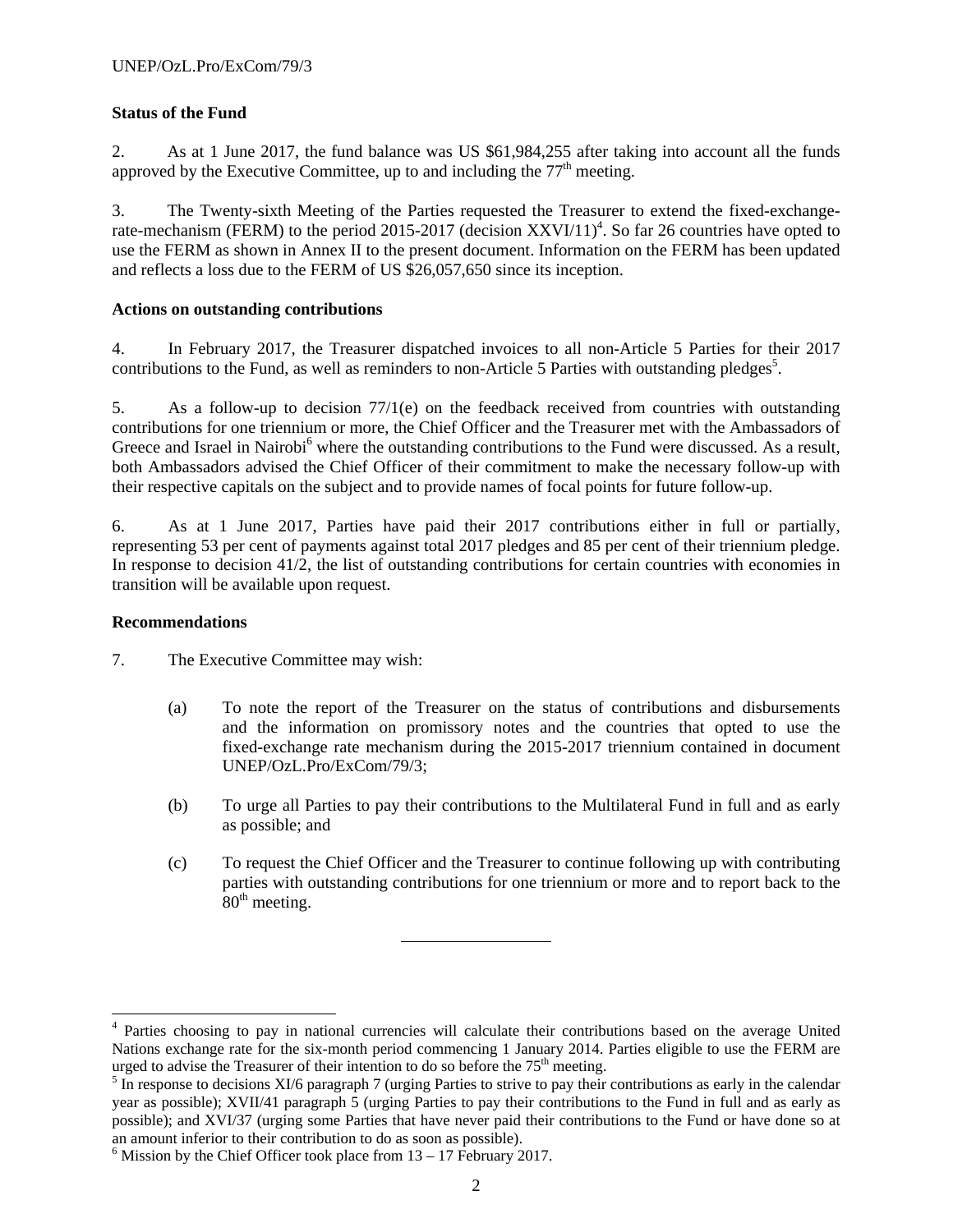# TRUST FUND FOR THE MULTILATERAL FUND FOR THE IMPLEMENTATION OF THE MONTREAL

PROTOCOL

## **TABLE 1 : STATUS OF THE FUND FROM 1991-2017 (IN US DOLLARS)**

As at 1 June 2017

| <b>INCOME</b>                                              |                  |               |
|------------------------------------------------------------|------------------|---------------|
| Contributions received:                                    |                  |               |
| Cash payments including note encashments                   |                  | 3,265,921,992 |
| Promissory notes held                                      |                  | 13,897,741    |
| <b>Bilateral</b> cooperation                               |                  | 162,645,360   |
| Interest earned *                                          |                  | 217,737,864   |
| Additional income from loans and other sources             |                  | $\theta$      |
| Miscellaneous income                                       |                  | 20,986,608    |
| <b>Total Income</b>                                        |                  | 3,681,189,565 |
|                                                            |                  |               |
| <b>ALLOCATIONS** AND PROVISIONS</b>                        |                  |               |
| <b>UNDP</b>                                                | 853,493,390      |               |
| <b>UN Environment</b>                                      | 307,791,775      |               |
| <b>UNIDO</b>                                               | 880,613,120      |               |
| World Bank                                                 | 1,247,057,824    |               |
| Unspecified projects                                       |                  |               |
| Less Adjustments                                           |                  |               |
| Total allocations to implementing agencies                 |                  | 3,288,956,109 |
| Secretariat and Executive Committee costs (1991-2019)      |                  |               |
| includes provision for staff contracts into 2019           |                  | 127,655,192   |
| Treasury fees (2003-2018)                                  |                  | 8,556,982     |
| Monitoring and Evaluation costs (1999-2017)                |                  | 3,529,461     |
| Technical Audit costs (1998-2010)                          |                  | 1,699,806     |
| Information Strategy costs (2003-2004)                     |                  |               |
| includes provision for network maintenance costs for 2004  |                  | 104,750       |
| <b>Bilateral</b> cooperation                               |                  | 162,645,360   |
| Provision for fixed-exchange-rate mechanism's fluctuations |                  |               |
| losses/(gains) in value                                    |                  | 26,057,650    |
| <b>Total allocations and provisions</b>                    |                  | 3,619,205,310 |
| Cash                                                       |                  | 48,086,513    |
| <b>Promissory Notes:</b>                                   |                  |               |
|                                                            |                  |               |
| 2017                                                       | 5,238,717        |               |
| 2018                                                       | 8,659,025        |               |
| <b>Unscheduled</b>                                         |                  |               |
|                                                            | $\boldsymbol{0}$ | 13,897,742    |
|                                                            |                  |               |
| BALANCE AVAILABLE FOR NEW ALLOCATIONS                      |                  | 61,984,255    |

\* Includes interest of US \$724,141 earned by FECO/MEP/(China).

\*\* Amounts reflect net approvals for which resources are transferred including promissory notes that are not yet encashed by the implementing agencies. The Secretariat budget reflects actual costs as per the final 2015 accounts of the Fund and approved amounts for 2015 - 2019.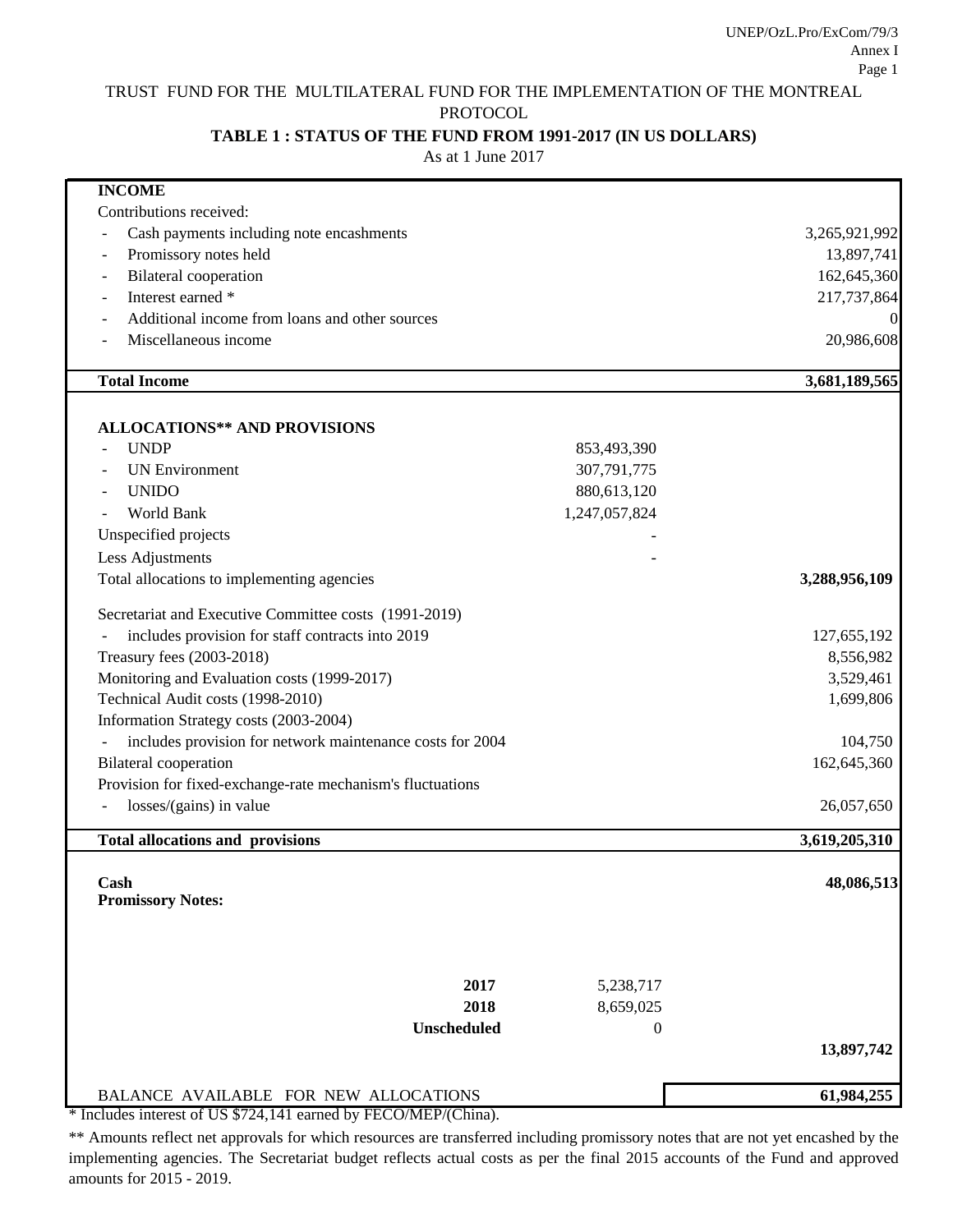#### TRUST FUND FOR THE MULTILATERAL FUND FOR THE IMPLEMENTATION OF THE MONTREAL PROTOCOL

#### **TABLE 2 : 1991 - 2017 SUMMARY STATUS OF CONTRIBUTIONS AND OTHER INCOME (US\$)**

BALANCE AVAILABLE FOR NEW ALLOCATIONS

|                                                                                            |             |               |             | As at 1 June 2017 |             |             |               |             |             |               |
|--------------------------------------------------------------------------------------------|-------------|---------------|-------------|-------------------|-------------|-------------|---------------|-------------|-------------|---------------|
| <b>Description</b>                                                                         | 1991-1993   | 1994-1996     | 1997-1999   | 2000-2002         | 2003-2005   | 2006-2008   | 2009-2011     | 2012-2014   | 2015-2017   | 1991-2017     |
| Pledged contributions                                                                      | 235,029,241 | 424,841,347   | 472,567,009 | 440,263,109       | 474,167,042 | 368,153,731 | 399,781,507   | 397,073,537 | 436,198,530 | 3,648,075,053 |
| Cash payments/received                                                                     | 206,611,034 | 381, 555, 255 | 418,444,981 | 408,243,483       | 418,334,355 | 340.191.140 | 375, 367, 656 | 371,762,329 | 345,411,759 | 3,265,921,992 |
| <b>Bilateral assistance</b>                                                                | 4,366,255   | 11,909,814    | 21,358,066  | 21,302,696        | 47,349,203  | 18,831,433  | 13,897,606    | 12,481,397  | 11,148,890  | 162,645,360   |
| Promissory notes                                                                           |             |               |             |                   | $\Omega$    | (0)         | (1)           | 909.204     | 12,988,538  | 13,897,741    |
| <b>Total payments</b>                                                                      | 210,977,289 | 393,465,069   | 439,803,048 | 429,546,179       | 465,683,558 | 359,022,572 | 389,265,262   | 385,152,930 | 369,549,186 | 3,442,465,093 |
| Disputed contributions                                                                     |             | 8,098,267     |             |                   |             | 32,471,642  | 405,792       | 3,477,910   | 1,301,470   | 45,755,081    |
| Outstanding pledges                                                                        | 24,051,952  | 31,376,278    | 32,763,961  | 10,716,930        | 8,483,485   | 9,131,159   | 10,516,246    | 11,920,607  | 66,649,344  | 205,609,960   |
| Payments % age to pledges                                                                  | 89.77%      | 92.61%        | 93.07%      | 97.57%            | 98.21%      | 97.52%      | 97.37%        | 97.00%      | 84.72%      | 94.36%        |
|                                                                                            |             |               |             |                   |             |             |               |             |             |               |
| <b>Interest earned</b>                                                                     | 5,323,644   | 28,525,733    | 44,685,516  | 53,946,601        | 19,374,449  | 43,537,814  | 10,544,631    | 6,615,053   | 5,184,423   | 217,737,864   |
|                                                                                            |             |               |             |                   |             |             |               |             |             |               |
| <b>Miscellaneous income</b>                                                                | 1,442,103   | 1,297,366     | 1,223,598   | 1,125,282         | 1,386,177   | 3,377,184   | 3,547,653     | 5,804,410   | 1,782,834   | 20,986,608    |
|                                                                                            |             |               |             |                   |             |             |               |             |             |               |
| <b>TOTAL INCOME</b>                                                                        | 217,743,036 | 423,288,168   | 485,712,161 | 484,618,063       | 486,444,184 | 405,937,570 | 403,357,546   | 397,572,393 | 376,516,444 | 3,681,189,565 |
| <b>Accumulated figures</b>                                                                 | 1991-1993   | 1994-1996     | 1997-1999   | 2000-2002         | 2003-2005   | 2006-2008   | 2009-2011     | 2012-2014   | 2015-2017   | 1991-2017     |
| Total pledges                                                                              | 235,029,241 | 424,841,347   | 472,567,009 | 440,263,109       | 474,167,042 | 368,153,731 | 399,781,507   | 397,073,537 | 436,198,530 | 3,648,075,053 |
|                                                                                            | 210,977,289 | 393,465,069   | 439,803,048 | 429,546,179       | 465,683,558 | 359,022,572 | 389,265,262   | 385,152,930 | 369,549,186 | 3,442,465,093 |
| Total payments                                                                             | 89.77%      | 92.61%        | 93.07%      | 97.57%            | 98.21%      |             | 97.37%        | 97.00%      | 84.72%      |               |
| Payments % age to pledges                                                                  |             |               |             |                   |             | 97.52%      |               |             |             | 94.36%        |
| Total income                                                                               | 217,743,036 | 423,288,168   | 485,712,161 | 484,618,063       | 486,444,184 | 405,937,570 | 403,357,546   | 397,572,393 | 376,516,444 | 3,681,189,565 |
| Total outstanding contributions                                                            | 24,051,952  | 31,376,278    | 32,763,961  | 10,716,930        | 8,483,485   | 9,131,159   | 10,516,246    | 11,920,607  | 66,649,344  | 205,609,960   |
| As % to total pledges                                                                      | 10.23%      | 7.39%         | 6.93%       | 2.43%             | 1.79%       | 2.48%       | 2.63%         | 3.00%       | 15.28%      | 5.64%         |
| Outstanding contributions for certain<br>Countries with Economies in<br>Transition (CEITs) | 24,051,952  | 31,376,278    | 32,763,961  | 9,811,798         | 7,511,984   | 5,940,207   | 6,211,155     | 5,000,737   | 1,115,572   | 123,783,644   |
| CEITs' outstandings % age to pledges                                                       | 10.23%      | 7.39%         | 6.93%       | 2.23%             | 1.58%       | 1.61%       | 1.55%         | 1.26%       | 0.26%       | 3.39%         |

PS: CEITs are Azerbaijan, Belarus, Bulgaria, Czech Republic, Estonia, Hungary, Latvia, Lithuania, Poland, Russian Federation, Slovakia, Slovenia, Tajikistan, Ukraine and Uzbekistan, including Turkmenistan up to 2004 as per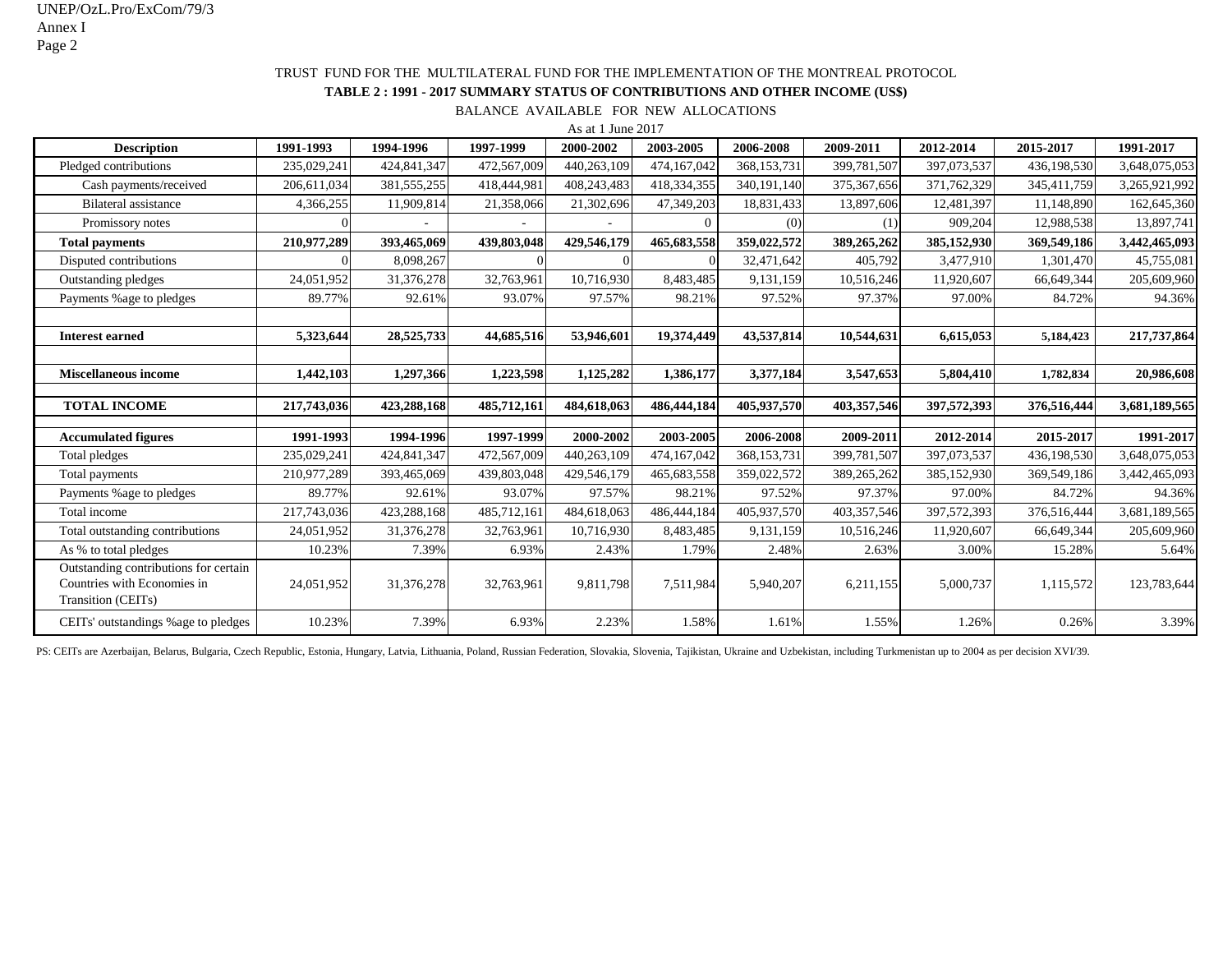#### TRUST FUND FOR THE MULTILATERAL FUND FOR THE IMPLEMENTATION OF THE MONTREAL PROTOCOL **TABLE 3 : 1991-2017 Summary Status of Contributions (US\$)**

As at 1 June 2017

| 118,987<br>102,819<br>$\mathbf{0}$<br>16,168<br>Andorra<br>2,833,293<br>76,324,097<br>74,713,189<br>1,610,907<br>$\boldsymbol{0}$<br>$\boldsymbol{0}$<br>Australia*<br>39,001,551<br>38,869,761<br>131,790<br>$\boldsymbol{0}$<br>$\mathbf{0}$<br>292,517<br>Austria<br>$\boldsymbol{0}$<br>Azerbaijan<br>1,212,894<br>311,683<br>$\mathbf{0}$<br>901,211<br>$\mathbf{0}$<br>$\boldsymbol{0}$<br>3,411,487<br>213,174<br>3,198,313<br><b>Belarus</b><br>$\boldsymbol{0}$<br>2,307,848<br>$\boldsymbol{0}$<br>Belgium<br>48,490,049<br>48,490,050<br>$\left( 0 \right)$<br>$\boldsymbol{0}$<br>1,728,811<br>1,633,826<br>$\overline{0}$<br>94,985<br>Bulgaria<br>$\boldsymbol{0}$<br>(1,412,994)<br>133,767,705<br>Canada*<br>117,981,410<br>9,755,736<br>6,030,559<br>$\boldsymbol{0}$<br>158,056<br>928,655<br>$\boldsymbol{0}$<br>Croatia<br>928,655<br>(0)<br>55,419<br>$\overline{0}$<br>$\boldsymbol{0}$<br>$\boldsymbol{0}$<br>1,077,529<br>1,077,529<br>Cyprus<br>$\boldsymbol{0}$<br>726,085<br>Czech Republic<br>12,184,475<br>11,896,905<br>287,570<br>$\mathbf{0}$<br>213,394<br>$\boldsymbol{0}$<br>$\mathbf{0}$<br>Denmark<br>161.053<br>32,214,562<br>32,053,509<br>70,529<br>$\boldsymbol{0}$<br>$\mathbf{0}$<br>717,491<br>717,491<br>$\mathbf{0}$<br>Estonia<br>$\boldsymbol{0}$<br>(135, 747)<br>25,179,275<br>399,158<br>1,048,881<br>Finland<br>23,731,236<br>$\overline{0}$<br>280,318,014<br>(5,631,033)<br>252,417,059<br>16,313,242<br>11,587,713<br>France<br>397,570,692<br>317,286,607<br>60,672,782<br>909,203<br>18,702,100<br>8,316,552<br>Germany<br>(1,340,447)<br>22,871,727<br>15,557,570<br>$\boldsymbol{0}$<br>7,314,157<br>Greece<br>$\mathbf{0}$<br>$\overline{0}$<br>$\boldsymbol{0}$<br>11,166<br>$\mathbf{0}$<br>Holy See<br>11,166<br>$\boldsymbol{0}$<br>(76, 259)<br>8,407,230<br>7,823,159<br>46,494<br>537,577<br>Hungary<br>51,218<br>$\boldsymbol{0}$<br>1,485,567<br>1,430,017<br>$\overline{0}$<br>55,550<br>Iceland<br>1,092,611<br>$\boldsymbol{0}$<br>14,484,631<br>14,484,631<br>$\overline{0}$<br>$\mathbf{0}$<br>Ireland<br>$\boldsymbol{0}$<br>15,928,220<br>3,824,671<br>70,453<br>12,033,096<br>Israel<br>$\mathbf{0}$<br>8,984,455<br>221,035,026<br>203,248,401<br>16,261,175<br>1,525,450<br>Italy<br>$\boldsymbol{0}$<br>686,716,690<br>139,270<br>Japan<br>667, 107, 478<br>19,469,942<br>$\mathbf{0}$<br>Kazakhstan<br>617,980<br>1,198,550<br>1,816,530<br>$\boldsymbol{0}$<br>286,549<br>$\boldsymbol{0}$<br>$\boldsymbol{0}$<br>286,549<br>Kuwait<br>$\mathbf{0}$<br>$\boldsymbol{0}$<br>(2, 483)<br>958,831<br>958,830<br>$\boldsymbol{0}$<br>$\boldsymbol{0}$<br>Latvia<br>$\boldsymbol{0}$<br>374,332<br>374,332<br>$\mathbf{0}$<br>$\mathbf{0}$<br>Liechtenstein<br>$\boldsymbol{0}$<br>$\boldsymbol{0}$<br>Lithuania<br>1,512,963<br>1,019,995<br>492,968<br>$\boldsymbol{0}$<br>$\boldsymbol{0}$<br>(12, 492)<br>Luxembourg<br>3,437,318<br>3,273,620<br>163,698<br>15,485<br>$\mathbf{0}$<br>364,540<br>332,205<br>$\boldsymbol{0}$<br>32,335<br>Malta<br>$\mathbf{0}$<br>(572)<br>275,738<br>275,738<br>$\mathbf{0}$<br>$\mathbf{0}$<br>Monaco<br>$\boldsymbol{0}$<br>$\mathbf{0}$<br>Netherlands<br>76,526,453<br>76,526,452<br>$\mathbf{0}$<br>374,615<br>$\boldsymbol{0}$<br>$\mathbf{0}$<br>11,040,582<br>$\mathbf{0}$<br>New Zealand<br>11,040,581<br>1,468,387<br>$\boldsymbol{0}$<br>31,152,341<br>29,432,499<br>$\boldsymbol{0}$<br>1,719,841<br>Norway<br>$\overline{0}$<br>$\mathbf{0}$<br>16,915<br>16,915<br>$\theta$<br>Panama<br>790,078<br>19,767,045<br>$\boldsymbol{0}$<br>Poland<br>17,792,736<br>113,000<br>1,861,309<br>198,162<br>$\boldsymbol{0}$<br>18,402,025<br>47,935<br>11,191,959<br>7,162,132<br>Portugal<br>$\boldsymbol{0}$<br>Romania<br>2,713,469<br>2,256,731<br>$\boldsymbol{0}$<br>456,738<br>4,636,765<br>128,029,736<br>14,637,330<br>$\mathbf{0}$<br>$\mathbf{0}$<br>113,392,406<br><b>Russian Federation</b><br>$\mathbf{0}$<br>2,503<br>45,231<br>$\overline{0}$<br>6,063<br>San Marino<br>39,168<br>$\boldsymbol{0}$<br>531,221<br>459,245<br>71.976<br>Singapore<br>$\mathbf{0}$<br>160,096<br>$\mathbf{0}$<br>4,177,902<br>3,815,795<br>16,523<br>345,585<br>Slovak Republic<br>$\boldsymbol{0}$<br>$\bf{0}$<br>$\boldsymbol{0}$<br>Slovenia<br>2,537,276<br>2,335,180<br>202,096<br>$\Omega$<br>$\mathbf{0}$<br>3,793,691<br>30,000<br>South Africa<br>3,763,691<br>$\mathbf{0}$<br>3,470,827<br>$\boldsymbol{0}$<br>7,186,557<br>118,480,950<br>107,216,630<br>4,077,763<br>Spain<br>1,012,210<br>$\boldsymbol{0}$<br>48,903,798<br>47,329,445<br>1,574,353<br>Sweden<br>(0)<br>(1,620,902)<br>$\boldsymbol{0}$<br>Switzerland<br>53,253,733<br>51,340,503<br>1,913,230<br>$\boldsymbol{0}$<br>$\boldsymbol{0}$<br>$\theta$<br>85,813<br>Tajikistan<br>134,899<br>49,086<br>$\boldsymbol{0}$<br>$\boldsymbol{0}$<br>Turkmenistan**<br>293,245<br>5,764<br>$\boldsymbol{0}$<br>287,481<br>$\boldsymbol{0}$<br>1,303,750<br>$\bf{0}$<br>$\Omega$<br>Ukraine<br>10,261,859<br>8,958,109<br>$\boldsymbol{0}$<br>$\boldsymbol{0}$<br>United Arab Emirates<br>559,639<br>559,639<br>$\mathbf{0}$<br>(940, 529)<br>United Kingdom<br>$\boldsymbol{0}$<br>255,194,381<br>244,162,805<br>565,000<br>10,466,576<br>$\boldsymbol{0}$<br>United States of America<br>827, 212, 755<br>797,406,237<br>21,567,191<br>8,239,327<br>$\boldsymbol{0}$<br>832,574<br>$\boldsymbol{0}$<br>643,968<br>Uzbekistan<br>188,606<br>155, 157, 273<br>909,203<br><b>SUB-TOTAL</b><br>3,648,075,053<br>3,265,921,992<br>226,086,585<br>26,057,650<br>Disputed Contributions***<br>45,755,081<br>$\boldsymbol{0}$<br>45,755,081<br>$\mathbf{0}$<br>$\overline{0}$ | Party        | <b>Agreed Contributions</b> | <b>Cash Payments</b> | <b>Bilateral Assistance Promissory Notes</b> |         | Outstanding<br><b>Contributions</b> | Exchange (Gain)/Loss.<br>$NB: Negative amount =$<br>Gain |
|-----------------------------------------------------------------------------------------------------------------------------------------------------------------------------------------------------------------------------------------------------------------------------------------------------------------------------------------------------------------------------------------------------------------------------------------------------------------------------------------------------------------------------------------------------------------------------------------------------------------------------------------------------------------------------------------------------------------------------------------------------------------------------------------------------------------------------------------------------------------------------------------------------------------------------------------------------------------------------------------------------------------------------------------------------------------------------------------------------------------------------------------------------------------------------------------------------------------------------------------------------------------------------------------------------------------------------------------------------------------------------------------------------------------------------------------------------------------------------------------------------------------------------------------------------------------------------------------------------------------------------------------------------------------------------------------------------------------------------------------------------------------------------------------------------------------------------------------------------------------------------------------------------------------------------------------------------------------------------------------------------------------------------------------------------------------------------------------------------------------------------------------------------------------------------------------------------------------------------------------------------------------------------------------------------------------------------------------------------------------------------------------------------------------------------------------------------------------------------------------------------------------------------------------------------------------------------------------------------------------------------------------------------------------------------------------------------------------------------------------------------------------------------------------------------------------------------------------------------------------------------------------------------------------------------------------------------------------------------------------------------------------------------------------------------------------------------------------------------------------------------------------------------------------------------------------------------------------------------------------------------------------------------------------------------------------------------------------------------------------------------------------------------------------------------------------------------------------------------------------------------------------------------------------------------------------------------------------------------------------------------------------------------------------------------------------------------------------------------------------------------------------------------------------------------------------------------------------------------------------------------------------------------------------------------------------------------------------------------------------------------------------------------------------------------------------------------------------------------------------------------------------------------------------------------------------------------------------------------------------------------------------------------------------------------------------------------------------------------------------------------------------------------------------------------------------------------------------------------------------------------------------------------------------------------------------------------------------------------------------------------------------------------------------------------------------------------------------------------------------------------------------------------------------------------------------------------------------------------------------------------------------------------------------------------------------------------------------------------------------------------------------------------------------------------------------------------------------------------------------------------------------------------------------------------------------------------------------------------------------------------------------------------------------------------------------------------------------------------------------------------------------------------------------------------------------------------------------------------------------------------------------------------------------------------------------------------------------------------------------------------------------------------------------|--------------|-----------------------------|----------------------|----------------------------------------------|---------|-------------------------------------|----------------------------------------------------------|
|                                                                                                                                                                                                                                                                                                                                                                                                                                                                                                                                                                                                                                                                                                                                                                                                                                                                                                                                                                                                                                                                                                                                                                                                                                                                                                                                                                                                                                                                                                                                                                                                                                                                                                                                                                                                                                                                                                                                                                                                                                                                                                                                                                                                                                                                                                                                                                                                                                                                                                                                                                                                                                                                                                                                                                                                                                                                                                                                                                                                                                                                                                                                                                                                                                                                                                                                                                                                                                                                                                                                                                                                                                                                                                                                                                                                                                                                                                                                                                                                                                                                                                                                                                                                                                                                                                                                                                                                                                                                                                                                                                                                                                                                                                                                                                                                                                                                                                                                                                                                                                                                                                                                                                                                                                                                                                                                                                                                                                                                                                                                                                                                                                                                 |              |                             |                      |                                              |         |                                     |                                                          |
|                                                                                                                                                                                                                                                                                                                                                                                                                                                                                                                                                                                                                                                                                                                                                                                                                                                                                                                                                                                                                                                                                                                                                                                                                                                                                                                                                                                                                                                                                                                                                                                                                                                                                                                                                                                                                                                                                                                                                                                                                                                                                                                                                                                                                                                                                                                                                                                                                                                                                                                                                                                                                                                                                                                                                                                                                                                                                                                                                                                                                                                                                                                                                                                                                                                                                                                                                                                                                                                                                                                                                                                                                                                                                                                                                                                                                                                                                                                                                                                                                                                                                                                                                                                                                                                                                                                                                                                                                                                                                                                                                                                                                                                                                                                                                                                                                                                                                                                                                                                                                                                                                                                                                                                                                                                                                                                                                                                                                                                                                                                                                                                                                                                                 |              |                             |                      |                                              |         |                                     |                                                          |
|                                                                                                                                                                                                                                                                                                                                                                                                                                                                                                                                                                                                                                                                                                                                                                                                                                                                                                                                                                                                                                                                                                                                                                                                                                                                                                                                                                                                                                                                                                                                                                                                                                                                                                                                                                                                                                                                                                                                                                                                                                                                                                                                                                                                                                                                                                                                                                                                                                                                                                                                                                                                                                                                                                                                                                                                                                                                                                                                                                                                                                                                                                                                                                                                                                                                                                                                                                                                                                                                                                                                                                                                                                                                                                                                                                                                                                                                                                                                                                                                                                                                                                                                                                                                                                                                                                                                                                                                                                                                                                                                                                                                                                                                                                                                                                                                                                                                                                                                                                                                                                                                                                                                                                                                                                                                                                                                                                                                                                                                                                                                                                                                                                                                 |              |                             |                      |                                              |         |                                     |                                                          |
|                                                                                                                                                                                                                                                                                                                                                                                                                                                                                                                                                                                                                                                                                                                                                                                                                                                                                                                                                                                                                                                                                                                                                                                                                                                                                                                                                                                                                                                                                                                                                                                                                                                                                                                                                                                                                                                                                                                                                                                                                                                                                                                                                                                                                                                                                                                                                                                                                                                                                                                                                                                                                                                                                                                                                                                                                                                                                                                                                                                                                                                                                                                                                                                                                                                                                                                                                                                                                                                                                                                                                                                                                                                                                                                                                                                                                                                                                                                                                                                                                                                                                                                                                                                                                                                                                                                                                                                                                                                                                                                                                                                                                                                                                                                                                                                                                                                                                                                                                                                                                                                                                                                                                                                                                                                                                                                                                                                                                                                                                                                                                                                                                                                                 |              |                             |                      |                                              |         |                                     |                                                          |
|                                                                                                                                                                                                                                                                                                                                                                                                                                                                                                                                                                                                                                                                                                                                                                                                                                                                                                                                                                                                                                                                                                                                                                                                                                                                                                                                                                                                                                                                                                                                                                                                                                                                                                                                                                                                                                                                                                                                                                                                                                                                                                                                                                                                                                                                                                                                                                                                                                                                                                                                                                                                                                                                                                                                                                                                                                                                                                                                                                                                                                                                                                                                                                                                                                                                                                                                                                                                                                                                                                                                                                                                                                                                                                                                                                                                                                                                                                                                                                                                                                                                                                                                                                                                                                                                                                                                                                                                                                                                                                                                                                                                                                                                                                                                                                                                                                                                                                                                                                                                                                                                                                                                                                                                                                                                                                                                                                                                                                                                                                                                                                                                                                                                 |              |                             |                      |                                              |         |                                     |                                                          |
|                                                                                                                                                                                                                                                                                                                                                                                                                                                                                                                                                                                                                                                                                                                                                                                                                                                                                                                                                                                                                                                                                                                                                                                                                                                                                                                                                                                                                                                                                                                                                                                                                                                                                                                                                                                                                                                                                                                                                                                                                                                                                                                                                                                                                                                                                                                                                                                                                                                                                                                                                                                                                                                                                                                                                                                                                                                                                                                                                                                                                                                                                                                                                                                                                                                                                                                                                                                                                                                                                                                                                                                                                                                                                                                                                                                                                                                                                                                                                                                                                                                                                                                                                                                                                                                                                                                                                                                                                                                                                                                                                                                                                                                                                                                                                                                                                                                                                                                                                                                                                                                                                                                                                                                                                                                                                                                                                                                                                                                                                                                                                                                                                                                                 |              |                             |                      |                                              |         |                                     |                                                          |
|                                                                                                                                                                                                                                                                                                                                                                                                                                                                                                                                                                                                                                                                                                                                                                                                                                                                                                                                                                                                                                                                                                                                                                                                                                                                                                                                                                                                                                                                                                                                                                                                                                                                                                                                                                                                                                                                                                                                                                                                                                                                                                                                                                                                                                                                                                                                                                                                                                                                                                                                                                                                                                                                                                                                                                                                                                                                                                                                                                                                                                                                                                                                                                                                                                                                                                                                                                                                                                                                                                                                                                                                                                                                                                                                                                                                                                                                                                                                                                                                                                                                                                                                                                                                                                                                                                                                                                                                                                                                                                                                                                                                                                                                                                                                                                                                                                                                                                                                                                                                                                                                                                                                                                                                                                                                                                                                                                                                                                                                                                                                                                                                                                                                 |              |                             |                      |                                              |         |                                     |                                                          |
|                                                                                                                                                                                                                                                                                                                                                                                                                                                                                                                                                                                                                                                                                                                                                                                                                                                                                                                                                                                                                                                                                                                                                                                                                                                                                                                                                                                                                                                                                                                                                                                                                                                                                                                                                                                                                                                                                                                                                                                                                                                                                                                                                                                                                                                                                                                                                                                                                                                                                                                                                                                                                                                                                                                                                                                                                                                                                                                                                                                                                                                                                                                                                                                                                                                                                                                                                                                                                                                                                                                                                                                                                                                                                                                                                                                                                                                                                                                                                                                                                                                                                                                                                                                                                                                                                                                                                                                                                                                                                                                                                                                                                                                                                                                                                                                                                                                                                                                                                                                                                                                                                                                                                                                                                                                                                                                                                                                                                                                                                                                                                                                                                                                                 |              |                             |                      |                                              |         |                                     |                                                          |
|                                                                                                                                                                                                                                                                                                                                                                                                                                                                                                                                                                                                                                                                                                                                                                                                                                                                                                                                                                                                                                                                                                                                                                                                                                                                                                                                                                                                                                                                                                                                                                                                                                                                                                                                                                                                                                                                                                                                                                                                                                                                                                                                                                                                                                                                                                                                                                                                                                                                                                                                                                                                                                                                                                                                                                                                                                                                                                                                                                                                                                                                                                                                                                                                                                                                                                                                                                                                                                                                                                                                                                                                                                                                                                                                                                                                                                                                                                                                                                                                                                                                                                                                                                                                                                                                                                                                                                                                                                                                                                                                                                                                                                                                                                                                                                                                                                                                                                                                                                                                                                                                                                                                                                                                                                                                                                                                                                                                                                                                                                                                                                                                                                                                 |              |                             |                      |                                              |         |                                     |                                                          |
|                                                                                                                                                                                                                                                                                                                                                                                                                                                                                                                                                                                                                                                                                                                                                                                                                                                                                                                                                                                                                                                                                                                                                                                                                                                                                                                                                                                                                                                                                                                                                                                                                                                                                                                                                                                                                                                                                                                                                                                                                                                                                                                                                                                                                                                                                                                                                                                                                                                                                                                                                                                                                                                                                                                                                                                                                                                                                                                                                                                                                                                                                                                                                                                                                                                                                                                                                                                                                                                                                                                                                                                                                                                                                                                                                                                                                                                                                                                                                                                                                                                                                                                                                                                                                                                                                                                                                                                                                                                                                                                                                                                                                                                                                                                                                                                                                                                                                                                                                                                                                                                                                                                                                                                                                                                                                                                                                                                                                                                                                                                                                                                                                                                                 |              |                             |                      |                                              |         |                                     |                                                          |
|                                                                                                                                                                                                                                                                                                                                                                                                                                                                                                                                                                                                                                                                                                                                                                                                                                                                                                                                                                                                                                                                                                                                                                                                                                                                                                                                                                                                                                                                                                                                                                                                                                                                                                                                                                                                                                                                                                                                                                                                                                                                                                                                                                                                                                                                                                                                                                                                                                                                                                                                                                                                                                                                                                                                                                                                                                                                                                                                                                                                                                                                                                                                                                                                                                                                                                                                                                                                                                                                                                                                                                                                                                                                                                                                                                                                                                                                                                                                                                                                                                                                                                                                                                                                                                                                                                                                                                                                                                                                                                                                                                                                                                                                                                                                                                                                                                                                                                                                                                                                                                                                                                                                                                                                                                                                                                                                                                                                                                                                                                                                                                                                                                                                 |              |                             |                      |                                              |         |                                     |                                                          |
|                                                                                                                                                                                                                                                                                                                                                                                                                                                                                                                                                                                                                                                                                                                                                                                                                                                                                                                                                                                                                                                                                                                                                                                                                                                                                                                                                                                                                                                                                                                                                                                                                                                                                                                                                                                                                                                                                                                                                                                                                                                                                                                                                                                                                                                                                                                                                                                                                                                                                                                                                                                                                                                                                                                                                                                                                                                                                                                                                                                                                                                                                                                                                                                                                                                                                                                                                                                                                                                                                                                                                                                                                                                                                                                                                                                                                                                                                                                                                                                                                                                                                                                                                                                                                                                                                                                                                                                                                                                                                                                                                                                                                                                                                                                                                                                                                                                                                                                                                                                                                                                                                                                                                                                                                                                                                                                                                                                                                                                                                                                                                                                                                                                                 |              |                             |                      |                                              |         |                                     |                                                          |
|                                                                                                                                                                                                                                                                                                                                                                                                                                                                                                                                                                                                                                                                                                                                                                                                                                                                                                                                                                                                                                                                                                                                                                                                                                                                                                                                                                                                                                                                                                                                                                                                                                                                                                                                                                                                                                                                                                                                                                                                                                                                                                                                                                                                                                                                                                                                                                                                                                                                                                                                                                                                                                                                                                                                                                                                                                                                                                                                                                                                                                                                                                                                                                                                                                                                                                                                                                                                                                                                                                                                                                                                                                                                                                                                                                                                                                                                                                                                                                                                                                                                                                                                                                                                                                                                                                                                                                                                                                                                                                                                                                                                                                                                                                                                                                                                                                                                                                                                                                                                                                                                                                                                                                                                                                                                                                                                                                                                                                                                                                                                                                                                                                                                 |              |                             |                      |                                              |         |                                     |                                                          |
|                                                                                                                                                                                                                                                                                                                                                                                                                                                                                                                                                                                                                                                                                                                                                                                                                                                                                                                                                                                                                                                                                                                                                                                                                                                                                                                                                                                                                                                                                                                                                                                                                                                                                                                                                                                                                                                                                                                                                                                                                                                                                                                                                                                                                                                                                                                                                                                                                                                                                                                                                                                                                                                                                                                                                                                                                                                                                                                                                                                                                                                                                                                                                                                                                                                                                                                                                                                                                                                                                                                                                                                                                                                                                                                                                                                                                                                                                                                                                                                                                                                                                                                                                                                                                                                                                                                                                                                                                                                                                                                                                                                                                                                                                                                                                                                                                                                                                                                                                                                                                                                                                                                                                                                                                                                                                                                                                                                                                                                                                                                                                                                                                                                                 |              |                             |                      |                                              |         |                                     |                                                          |
|                                                                                                                                                                                                                                                                                                                                                                                                                                                                                                                                                                                                                                                                                                                                                                                                                                                                                                                                                                                                                                                                                                                                                                                                                                                                                                                                                                                                                                                                                                                                                                                                                                                                                                                                                                                                                                                                                                                                                                                                                                                                                                                                                                                                                                                                                                                                                                                                                                                                                                                                                                                                                                                                                                                                                                                                                                                                                                                                                                                                                                                                                                                                                                                                                                                                                                                                                                                                                                                                                                                                                                                                                                                                                                                                                                                                                                                                                                                                                                                                                                                                                                                                                                                                                                                                                                                                                                                                                                                                                                                                                                                                                                                                                                                                                                                                                                                                                                                                                                                                                                                                                                                                                                                                                                                                                                                                                                                                                                                                                                                                                                                                                                                                 |              |                             |                      |                                              |         |                                     |                                                          |
|                                                                                                                                                                                                                                                                                                                                                                                                                                                                                                                                                                                                                                                                                                                                                                                                                                                                                                                                                                                                                                                                                                                                                                                                                                                                                                                                                                                                                                                                                                                                                                                                                                                                                                                                                                                                                                                                                                                                                                                                                                                                                                                                                                                                                                                                                                                                                                                                                                                                                                                                                                                                                                                                                                                                                                                                                                                                                                                                                                                                                                                                                                                                                                                                                                                                                                                                                                                                                                                                                                                                                                                                                                                                                                                                                                                                                                                                                                                                                                                                                                                                                                                                                                                                                                                                                                                                                                                                                                                                                                                                                                                                                                                                                                                                                                                                                                                                                                                                                                                                                                                                                                                                                                                                                                                                                                                                                                                                                                                                                                                                                                                                                                                                 |              |                             |                      |                                              |         |                                     |                                                          |
|                                                                                                                                                                                                                                                                                                                                                                                                                                                                                                                                                                                                                                                                                                                                                                                                                                                                                                                                                                                                                                                                                                                                                                                                                                                                                                                                                                                                                                                                                                                                                                                                                                                                                                                                                                                                                                                                                                                                                                                                                                                                                                                                                                                                                                                                                                                                                                                                                                                                                                                                                                                                                                                                                                                                                                                                                                                                                                                                                                                                                                                                                                                                                                                                                                                                                                                                                                                                                                                                                                                                                                                                                                                                                                                                                                                                                                                                                                                                                                                                                                                                                                                                                                                                                                                                                                                                                                                                                                                                                                                                                                                                                                                                                                                                                                                                                                                                                                                                                                                                                                                                                                                                                                                                                                                                                                                                                                                                                                                                                                                                                                                                                                                                 |              |                             |                      |                                              |         |                                     |                                                          |
|                                                                                                                                                                                                                                                                                                                                                                                                                                                                                                                                                                                                                                                                                                                                                                                                                                                                                                                                                                                                                                                                                                                                                                                                                                                                                                                                                                                                                                                                                                                                                                                                                                                                                                                                                                                                                                                                                                                                                                                                                                                                                                                                                                                                                                                                                                                                                                                                                                                                                                                                                                                                                                                                                                                                                                                                                                                                                                                                                                                                                                                                                                                                                                                                                                                                                                                                                                                                                                                                                                                                                                                                                                                                                                                                                                                                                                                                                                                                                                                                                                                                                                                                                                                                                                                                                                                                                                                                                                                                                                                                                                                                                                                                                                                                                                                                                                                                                                                                                                                                                                                                                                                                                                                                                                                                                                                                                                                                                                                                                                                                                                                                                                                                 |              |                             |                      |                                              |         |                                     |                                                          |
|                                                                                                                                                                                                                                                                                                                                                                                                                                                                                                                                                                                                                                                                                                                                                                                                                                                                                                                                                                                                                                                                                                                                                                                                                                                                                                                                                                                                                                                                                                                                                                                                                                                                                                                                                                                                                                                                                                                                                                                                                                                                                                                                                                                                                                                                                                                                                                                                                                                                                                                                                                                                                                                                                                                                                                                                                                                                                                                                                                                                                                                                                                                                                                                                                                                                                                                                                                                                                                                                                                                                                                                                                                                                                                                                                                                                                                                                                                                                                                                                                                                                                                                                                                                                                                                                                                                                                                                                                                                                                                                                                                                                                                                                                                                                                                                                                                                                                                                                                                                                                                                                                                                                                                                                                                                                                                                                                                                                                                                                                                                                                                                                                                                                 |              |                             |                      |                                              |         |                                     |                                                          |
|                                                                                                                                                                                                                                                                                                                                                                                                                                                                                                                                                                                                                                                                                                                                                                                                                                                                                                                                                                                                                                                                                                                                                                                                                                                                                                                                                                                                                                                                                                                                                                                                                                                                                                                                                                                                                                                                                                                                                                                                                                                                                                                                                                                                                                                                                                                                                                                                                                                                                                                                                                                                                                                                                                                                                                                                                                                                                                                                                                                                                                                                                                                                                                                                                                                                                                                                                                                                                                                                                                                                                                                                                                                                                                                                                                                                                                                                                                                                                                                                                                                                                                                                                                                                                                                                                                                                                                                                                                                                                                                                                                                                                                                                                                                                                                                                                                                                                                                                                                                                                                                                                                                                                                                                                                                                                                                                                                                                                                                                                                                                                                                                                                                                 |              |                             |                      |                                              |         |                                     |                                                          |
|                                                                                                                                                                                                                                                                                                                                                                                                                                                                                                                                                                                                                                                                                                                                                                                                                                                                                                                                                                                                                                                                                                                                                                                                                                                                                                                                                                                                                                                                                                                                                                                                                                                                                                                                                                                                                                                                                                                                                                                                                                                                                                                                                                                                                                                                                                                                                                                                                                                                                                                                                                                                                                                                                                                                                                                                                                                                                                                                                                                                                                                                                                                                                                                                                                                                                                                                                                                                                                                                                                                                                                                                                                                                                                                                                                                                                                                                                                                                                                                                                                                                                                                                                                                                                                                                                                                                                                                                                                                                                                                                                                                                                                                                                                                                                                                                                                                                                                                                                                                                                                                                                                                                                                                                                                                                                                                                                                                                                                                                                                                                                                                                                                                                 |              |                             |                      |                                              |         |                                     |                                                          |
|                                                                                                                                                                                                                                                                                                                                                                                                                                                                                                                                                                                                                                                                                                                                                                                                                                                                                                                                                                                                                                                                                                                                                                                                                                                                                                                                                                                                                                                                                                                                                                                                                                                                                                                                                                                                                                                                                                                                                                                                                                                                                                                                                                                                                                                                                                                                                                                                                                                                                                                                                                                                                                                                                                                                                                                                                                                                                                                                                                                                                                                                                                                                                                                                                                                                                                                                                                                                                                                                                                                                                                                                                                                                                                                                                                                                                                                                                                                                                                                                                                                                                                                                                                                                                                                                                                                                                                                                                                                                                                                                                                                                                                                                                                                                                                                                                                                                                                                                                                                                                                                                                                                                                                                                                                                                                                                                                                                                                                                                                                                                                                                                                                                                 |              |                             |                      |                                              |         |                                     |                                                          |
|                                                                                                                                                                                                                                                                                                                                                                                                                                                                                                                                                                                                                                                                                                                                                                                                                                                                                                                                                                                                                                                                                                                                                                                                                                                                                                                                                                                                                                                                                                                                                                                                                                                                                                                                                                                                                                                                                                                                                                                                                                                                                                                                                                                                                                                                                                                                                                                                                                                                                                                                                                                                                                                                                                                                                                                                                                                                                                                                                                                                                                                                                                                                                                                                                                                                                                                                                                                                                                                                                                                                                                                                                                                                                                                                                                                                                                                                                                                                                                                                                                                                                                                                                                                                                                                                                                                                                                                                                                                                                                                                                                                                                                                                                                                                                                                                                                                                                                                                                                                                                                                                                                                                                                                                                                                                                                                                                                                                                                                                                                                                                                                                                                                                 |              |                             |                      |                                              |         |                                     |                                                          |
|                                                                                                                                                                                                                                                                                                                                                                                                                                                                                                                                                                                                                                                                                                                                                                                                                                                                                                                                                                                                                                                                                                                                                                                                                                                                                                                                                                                                                                                                                                                                                                                                                                                                                                                                                                                                                                                                                                                                                                                                                                                                                                                                                                                                                                                                                                                                                                                                                                                                                                                                                                                                                                                                                                                                                                                                                                                                                                                                                                                                                                                                                                                                                                                                                                                                                                                                                                                                                                                                                                                                                                                                                                                                                                                                                                                                                                                                                                                                                                                                                                                                                                                                                                                                                                                                                                                                                                                                                                                                                                                                                                                                                                                                                                                                                                                                                                                                                                                                                                                                                                                                                                                                                                                                                                                                                                                                                                                                                                                                                                                                                                                                                                                                 |              |                             |                      |                                              |         |                                     |                                                          |
|                                                                                                                                                                                                                                                                                                                                                                                                                                                                                                                                                                                                                                                                                                                                                                                                                                                                                                                                                                                                                                                                                                                                                                                                                                                                                                                                                                                                                                                                                                                                                                                                                                                                                                                                                                                                                                                                                                                                                                                                                                                                                                                                                                                                                                                                                                                                                                                                                                                                                                                                                                                                                                                                                                                                                                                                                                                                                                                                                                                                                                                                                                                                                                                                                                                                                                                                                                                                                                                                                                                                                                                                                                                                                                                                                                                                                                                                                                                                                                                                                                                                                                                                                                                                                                                                                                                                                                                                                                                                                                                                                                                                                                                                                                                                                                                                                                                                                                                                                                                                                                                                                                                                                                                                                                                                                                                                                                                                                                                                                                                                                                                                                                                                 |              |                             |                      |                                              |         |                                     |                                                          |
|                                                                                                                                                                                                                                                                                                                                                                                                                                                                                                                                                                                                                                                                                                                                                                                                                                                                                                                                                                                                                                                                                                                                                                                                                                                                                                                                                                                                                                                                                                                                                                                                                                                                                                                                                                                                                                                                                                                                                                                                                                                                                                                                                                                                                                                                                                                                                                                                                                                                                                                                                                                                                                                                                                                                                                                                                                                                                                                                                                                                                                                                                                                                                                                                                                                                                                                                                                                                                                                                                                                                                                                                                                                                                                                                                                                                                                                                                                                                                                                                                                                                                                                                                                                                                                                                                                                                                                                                                                                                                                                                                                                                                                                                                                                                                                                                                                                                                                                                                                                                                                                                                                                                                                                                                                                                                                                                                                                                                                                                                                                                                                                                                                                                 |              |                             |                      |                                              |         |                                     |                                                          |
|                                                                                                                                                                                                                                                                                                                                                                                                                                                                                                                                                                                                                                                                                                                                                                                                                                                                                                                                                                                                                                                                                                                                                                                                                                                                                                                                                                                                                                                                                                                                                                                                                                                                                                                                                                                                                                                                                                                                                                                                                                                                                                                                                                                                                                                                                                                                                                                                                                                                                                                                                                                                                                                                                                                                                                                                                                                                                                                                                                                                                                                                                                                                                                                                                                                                                                                                                                                                                                                                                                                                                                                                                                                                                                                                                                                                                                                                                                                                                                                                                                                                                                                                                                                                                                                                                                                                                                                                                                                                                                                                                                                                                                                                                                                                                                                                                                                                                                                                                                                                                                                                                                                                                                                                                                                                                                                                                                                                                                                                                                                                                                                                                                                                 |              |                             |                      |                                              |         |                                     |                                                          |
|                                                                                                                                                                                                                                                                                                                                                                                                                                                                                                                                                                                                                                                                                                                                                                                                                                                                                                                                                                                                                                                                                                                                                                                                                                                                                                                                                                                                                                                                                                                                                                                                                                                                                                                                                                                                                                                                                                                                                                                                                                                                                                                                                                                                                                                                                                                                                                                                                                                                                                                                                                                                                                                                                                                                                                                                                                                                                                                                                                                                                                                                                                                                                                                                                                                                                                                                                                                                                                                                                                                                                                                                                                                                                                                                                                                                                                                                                                                                                                                                                                                                                                                                                                                                                                                                                                                                                                                                                                                                                                                                                                                                                                                                                                                                                                                                                                                                                                                                                                                                                                                                                                                                                                                                                                                                                                                                                                                                                                                                                                                                                                                                                                                                 |              |                             |                      |                                              |         |                                     |                                                          |
|                                                                                                                                                                                                                                                                                                                                                                                                                                                                                                                                                                                                                                                                                                                                                                                                                                                                                                                                                                                                                                                                                                                                                                                                                                                                                                                                                                                                                                                                                                                                                                                                                                                                                                                                                                                                                                                                                                                                                                                                                                                                                                                                                                                                                                                                                                                                                                                                                                                                                                                                                                                                                                                                                                                                                                                                                                                                                                                                                                                                                                                                                                                                                                                                                                                                                                                                                                                                                                                                                                                                                                                                                                                                                                                                                                                                                                                                                                                                                                                                                                                                                                                                                                                                                                                                                                                                                                                                                                                                                                                                                                                                                                                                                                                                                                                                                                                                                                                                                                                                                                                                                                                                                                                                                                                                                                                                                                                                                                                                                                                                                                                                                                                                 |              |                             |                      |                                              |         |                                     |                                                          |
|                                                                                                                                                                                                                                                                                                                                                                                                                                                                                                                                                                                                                                                                                                                                                                                                                                                                                                                                                                                                                                                                                                                                                                                                                                                                                                                                                                                                                                                                                                                                                                                                                                                                                                                                                                                                                                                                                                                                                                                                                                                                                                                                                                                                                                                                                                                                                                                                                                                                                                                                                                                                                                                                                                                                                                                                                                                                                                                                                                                                                                                                                                                                                                                                                                                                                                                                                                                                                                                                                                                                                                                                                                                                                                                                                                                                                                                                                                                                                                                                                                                                                                                                                                                                                                                                                                                                                                                                                                                                                                                                                                                                                                                                                                                                                                                                                                                                                                                                                                                                                                                                                                                                                                                                                                                                                                                                                                                                                                                                                                                                                                                                                                                                 |              |                             |                      |                                              |         |                                     |                                                          |
|                                                                                                                                                                                                                                                                                                                                                                                                                                                                                                                                                                                                                                                                                                                                                                                                                                                                                                                                                                                                                                                                                                                                                                                                                                                                                                                                                                                                                                                                                                                                                                                                                                                                                                                                                                                                                                                                                                                                                                                                                                                                                                                                                                                                                                                                                                                                                                                                                                                                                                                                                                                                                                                                                                                                                                                                                                                                                                                                                                                                                                                                                                                                                                                                                                                                                                                                                                                                                                                                                                                                                                                                                                                                                                                                                                                                                                                                                                                                                                                                                                                                                                                                                                                                                                                                                                                                                                                                                                                                                                                                                                                                                                                                                                                                                                                                                                                                                                                                                                                                                                                                                                                                                                                                                                                                                                                                                                                                                                                                                                                                                                                                                                                                 |              |                             |                      |                                              |         |                                     |                                                          |
|                                                                                                                                                                                                                                                                                                                                                                                                                                                                                                                                                                                                                                                                                                                                                                                                                                                                                                                                                                                                                                                                                                                                                                                                                                                                                                                                                                                                                                                                                                                                                                                                                                                                                                                                                                                                                                                                                                                                                                                                                                                                                                                                                                                                                                                                                                                                                                                                                                                                                                                                                                                                                                                                                                                                                                                                                                                                                                                                                                                                                                                                                                                                                                                                                                                                                                                                                                                                                                                                                                                                                                                                                                                                                                                                                                                                                                                                                                                                                                                                                                                                                                                                                                                                                                                                                                                                                                                                                                                                                                                                                                                                                                                                                                                                                                                                                                                                                                                                                                                                                                                                                                                                                                                                                                                                                                                                                                                                                                                                                                                                                                                                                                                                 |              |                             |                      |                                              |         |                                     |                                                          |
|                                                                                                                                                                                                                                                                                                                                                                                                                                                                                                                                                                                                                                                                                                                                                                                                                                                                                                                                                                                                                                                                                                                                                                                                                                                                                                                                                                                                                                                                                                                                                                                                                                                                                                                                                                                                                                                                                                                                                                                                                                                                                                                                                                                                                                                                                                                                                                                                                                                                                                                                                                                                                                                                                                                                                                                                                                                                                                                                                                                                                                                                                                                                                                                                                                                                                                                                                                                                                                                                                                                                                                                                                                                                                                                                                                                                                                                                                                                                                                                                                                                                                                                                                                                                                                                                                                                                                                                                                                                                                                                                                                                                                                                                                                                                                                                                                                                                                                                                                                                                                                                                                                                                                                                                                                                                                                                                                                                                                                                                                                                                                                                                                                                                 |              |                             |                      |                                              |         |                                     |                                                          |
|                                                                                                                                                                                                                                                                                                                                                                                                                                                                                                                                                                                                                                                                                                                                                                                                                                                                                                                                                                                                                                                                                                                                                                                                                                                                                                                                                                                                                                                                                                                                                                                                                                                                                                                                                                                                                                                                                                                                                                                                                                                                                                                                                                                                                                                                                                                                                                                                                                                                                                                                                                                                                                                                                                                                                                                                                                                                                                                                                                                                                                                                                                                                                                                                                                                                                                                                                                                                                                                                                                                                                                                                                                                                                                                                                                                                                                                                                                                                                                                                                                                                                                                                                                                                                                                                                                                                                                                                                                                                                                                                                                                                                                                                                                                                                                                                                                                                                                                                                                                                                                                                                                                                                                                                                                                                                                                                                                                                                                                                                                                                                                                                                                                                 |              |                             |                      |                                              |         |                                     |                                                          |
|                                                                                                                                                                                                                                                                                                                                                                                                                                                                                                                                                                                                                                                                                                                                                                                                                                                                                                                                                                                                                                                                                                                                                                                                                                                                                                                                                                                                                                                                                                                                                                                                                                                                                                                                                                                                                                                                                                                                                                                                                                                                                                                                                                                                                                                                                                                                                                                                                                                                                                                                                                                                                                                                                                                                                                                                                                                                                                                                                                                                                                                                                                                                                                                                                                                                                                                                                                                                                                                                                                                                                                                                                                                                                                                                                                                                                                                                                                                                                                                                                                                                                                                                                                                                                                                                                                                                                                                                                                                                                                                                                                                                                                                                                                                                                                                                                                                                                                                                                                                                                                                                                                                                                                                                                                                                                                                                                                                                                                                                                                                                                                                                                                                                 |              |                             |                      |                                              |         |                                     |                                                          |
|                                                                                                                                                                                                                                                                                                                                                                                                                                                                                                                                                                                                                                                                                                                                                                                                                                                                                                                                                                                                                                                                                                                                                                                                                                                                                                                                                                                                                                                                                                                                                                                                                                                                                                                                                                                                                                                                                                                                                                                                                                                                                                                                                                                                                                                                                                                                                                                                                                                                                                                                                                                                                                                                                                                                                                                                                                                                                                                                                                                                                                                                                                                                                                                                                                                                                                                                                                                                                                                                                                                                                                                                                                                                                                                                                                                                                                                                                                                                                                                                                                                                                                                                                                                                                                                                                                                                                                                                                                                                                                                                                                                                                                                                                                                                                                                                                                                                                                                                                                                                                                                                                                                                                                                                                                                                                                                                                                                                                                                                                                                                                                                                                                                                 |              |                             |                      |                                              |         |                                     |                                                          |
|                                                                                                                                                                                                                                                                                                                                                                                                                                                                                                                                                                                                                                                                                                                                                                                                                                                                                                                                                                                                                                                                                                                                                                                                                                                                                                                                                                                                                                                                                                                                                                                                                                                                                                                                                                                                                                                                                                                                                                                                                                                                                                                                                                                                                                                                                                                                                                                                                                                                                                                                                                                                                                                                                                                                                                                                                                                                                                                                                                                                                                                                                                                                                                                                                                                                                                                                                                                                                                                                                                                                                                                                                                                                                                                                                                                                                                                                                                                                                                                                                                                                                                                                                                                                                                                                                                                                                                                                                                                                                                                                                                                                                                                                                                                                                                                                                                                                                                                                                                                                                                                                                                                                                                                                                                                                                                                                                                                                                                                                                                                                                                                                                                                                 |              |                             |                      |                                              |         |                                     |                                                          |
|                                                                                                                                                                                                                                                                                                                                                                                                                                                                                                                                                                                                                                                                                                                                                                                                                                                                                                                                                                                                                                                                                                                                                                                                                                                                                                                                                                                                                                                                                                                                                                                                                                                                                                                                                                                                                                                                                                                                                                                                                                                                                                                                                                                                                                                                                                                                                                                                                                                                                                                                                                                                                                                                                                                                                                                                                                                                                                                                                                                                                                                                                                                                                                                                                                                                                                                                                                                                                                                                                                                                                                                                                                                                                                                                                                                                                                                                                                                                                                                                                                                                                                                                                                                                                                                                                                                                                                                                                                                                                                                                                                                                                                                                                                                                                                                                                                                                                                                                                                                                                                                                                                                                                                                                                                                                                                                                                                                                                                                                                                                                                                                                                                                                 |              |                             |                      |                                              |         |                                     |                                                          |
|                                                                                                                                                                                                                                                                                                                                                                                                                                                                                                                                                                                                                                                                                                                                                                                                                                                                                                                                                                                                                                                                                                                                                                                                                                                                                                                                                                                                                                                                                                                                                                                                                                                                                                                                                                                                                                                                                                                                                                                                                                                                                                                                                                                                                                                                                                                                                                                                                                                                                                                                                                                                                                                                                                                                                                                                                                                                                                                                                                                                                                                                                                                                                                                                                                                                                                                                                                                                                                                                                                                                                                                                                                                                                                                                                                                                                                                                                                                                                                                                                                                                                                                                                                                                                                                                                                                                                                                                                                                                                                                                                                                                                                                                                                                                                                                                                                                                                                                                                                                                                                                                                                                                                                                                                                                                                                                                                                                                                                                                                                                                                                                                                                                                 |              |                             |                      |                                              |         |                                     |                                                          |
|                                                                                                                                                                                                                                                                                                                                                                                                                                                                                                                                                                                                                                                                                                                                                                                                                                                                                                                                                                                                                                                                                                                                                                                                                                                                                                                                                                                                                                                                                                                                                                                                                                                                                                                                                                                                                                                                                                                                                                                                                                                                                                                                                                                                                                                                                                                                                                                                                                                                                                                                                                                                                                                                                                                                                                                                                                                                                                                                                                                                                                                                                                                                                                                                                                                                                                                                                                                                                                                                                                                                                                                                                                                                                                                                                                                                                                                                                                                                                                                                                                                                                                                                                                                                                                                                                                                                                                                                                                                                                                                                                                                                                                                                                                                                                                                                                                                                                                                                                                                                                                                                                                                                                                                                                                                                                                                                                                                                                                                                                                                                                                                                                                                                 |              |                             |                      |                                              |         |                                     |                                                          |
|                                                                                                                                                                                                                                                                                                                                                                                                                                                                                                                                                                                                                                                                                                                                                                                                                                                                                                                                                                                                                                                                                                                                                                                                                                                                                                                                                                                                                                                                                                                                                                                                                                                                                                                                                                                                                                                                                                                                                                                                                                                                                                                                                                                                                                                                                                                                                                                                                                                                                                                                                                                                                                                                                                                                                                                                                                                                                                                                                                                                                                                                                                                                                                                                                                                                                                                                                                                                                                                                                                                                                                                                                                                                                                                                                                                                                                                                                                                                                                                                                                                                                                                                                                                                                                                                                                                                                                                                                                                                                                                                                                                                                                                                                                                                                                                                                                                                                                                                                                                                                                                                                                                                                                                                                                                                                                                                                                                                                                                                                                                                                                                                                                                                 |              |                             |                      |                                              |         |                                     |                                                          |
|                                                                                                                                                                                                                                                                                                                                                                                                                                                                                                                                                                                                                                                                                                                                                                                                                                                                                                                                                                                                                                                                                                                                                                                                                                                                                                                                                                                                                                                                                                                                                                                                                                                                                                                                                                                                                                                                                                                                                                                                                                                                                                                                                                                                                                                                                                                                                                                                                                                                                                                                                                                                                                                                                                                                                                                                                                                                                                                                                                                                                                                                                                                                                                                                                                                                                                                                                                                                                                                                                                                                                                                                                                                                                                                                                                                                                                                                                                                                                                                                                                                                                                                                                                                                                                                                                                                                                                                                                                                                                                                                                                                                                                                                                                                                                                                                                                                                                                                                                                                                                                                                                                                                                                                                                                                                                                                                                                                                                                                                                                                                                                                                                                                                 |              |                             |                      |                                              |         |                                     |                                                          |
|                                                                                                                                                                                                                                                                                                                                                                                                                                                                                                                                                                                                                                                                                                                                                                                                                                                                                                                                                                                                                                                                                                                                                                                                                                                                                                                                                                                                                                                                                                                                                                                                                                                                                                                                                                                                                                                                                                                                                                                                                                                                                                                                                                                                                                                                                                                                                                                                                                                                                                                                                                                                                                                                                                                                                                                                                                                                                                                                                                                                                                                                                                                                                                                                                                                                                                                                                                                                                                                                                                                                                                                                                                                                                                                                                                                                                                                                                                                                                                                                                                                                                                                                                                                                                                                                                                                                                                                                                                                                                                                                                                                                                                                                                                                                                                                                                                                                                                                                                                                                                                                                                                                                                                                                                                                                                                                                                                                                                                                                                                                                                                                                                                                                 |              |                             |                      |                                              |         |                                     |                                                          |
|                                                                                                                                                                                                                                                                                                                                                                                                                                                                                                                                                                                                                                                                                                                                                                                                                                                                                                                                                                                                                                                                                                                                                                                                                                                                                                                                                                                                                                                                                                                                                                                                                                                                                                                                                                                                                                                                                                                                                                                                                                                                                                                                                                                                                                                                                                                                                                                                                                                                                                                                                                                                                                                                                                                                                                                                                                                                                                                                                                                                                                                                                                                                                                                                                                                                                                                                                                                                                                                                                                                                                                                                                                                                                                                                                                                                                                                                                                                                                                                                                                                                                                                                                                                                                                                                                                                                                                                                                                                                                                                                                                                                                                                                                                                                                                                                                                                                                                                                                                                                                                                                                                                                                                                                                                                                                                                                                                                                                                                                                                                                                                                                                                                                 |              |                             |                      |                                              |         |                                     |                                                          |
|                                                                                                                                                                                                                                                                                                                                                                                                                                                                                                                                                                                                                                                                                                                                                                                                                                                                                                                                                                                                                                                                                                                                                                                                                                                                                                                                                                                                                                                                                                                                                                                                                                                                                                                                                                                                                                                                                                                                                                                                                                                                                                                                                                                                                                                                                                                                                                                                                                                                                                                                                                                                                                                                                                                                                                                                                                                                                                                                                                                                                                                                                                                                                                                                                                                                                                                                                                                                                                                                                                                                                                                                                                                                                                                                                                                                                                                                                                                                                                                                                                                                                                                                                                                                                                                                                                                                                                                                                                                                                                                                                                                                                                                                                                                                                                                                                                                                                                                                                                                                                                                                                                                                                                                                                                                                                                                                                                                                                                                                                                                                                                                                                                                                 |              |                             |                      |                                              |         |                                     |                                                          |
|                                                                                                                                                                                                                                                                                                                                                                                                                                                                                                                                                                                                                                                                                                                                                                                                                                                                                                                                                                                                                                                                                                                                                                                                                                                                                                                                                                                                                                                                                                                                                                                                                                                                                                                                                                                                                                                                                                                                                                                                                                                                                                                                                                                                                                                                                                                                                                                                                                                                                                                                                                                                                                                                                                                                                                                                                                                                                                                                                                                                                                                                                                                                                                                                                                                                                                                                                                                                                                                                                                                                                                                                                                                                                                                                                                                                                                                                                                                                                                                                                                                                                                                                                                                                                                                                                                                                                                                                                                                                                                                                                                                                                                                                                                                                                                                                                                                                                                                                                                                                                                                                                                                                                                                                                                                                                                                                                                                                                                                                                                                                                                                                                                                                 |              |                             |                      |                                              |         |                                     |                                                          |
|                                                                                                                                                                                                                                                                                                                                                                                                                                                                                                                                                                                                                                                                                                                                                                                                                                                                                                                                                                                                                                                                                                                                                                                                                                                                                                                                                                                                                                                                                                                                                                                                                                                                                                                                                                                                                                                                                                                                                                                                                                                                                                                                                                                                                                                                                                                                                                                                                                                                                                                                                                                                                                                                                                                                                                                                                                                                                                                                                                                                                                                                                                                                                                                                                                                                                                                                                                                                                                                                                                                                                                                                                                                                                                                                                                                                                                                                                                                                                                                                                                                                                                                                                                                                                                                                                                                                                                                                                                                                                                                                                                                                                                                                                                                                                                                                                                                                                                                                                                                                                                                                                                                                                                                                                                                                                                                                                                                                                                                                                                                                                                                                                                                                 |              |                             |                      |                                              |         |                                     |                                                          |
|                                                                                                                                                                                                                                                                                                                                                                                                                                                                                                                                                                                                                                                                                                                                                                                                                                                                                                                                                                                                                                                                                                                                                                                                                                                                                                                                                                                                                                                                                                                                                                                                                                                                                                                                                                                                                                                                                                                                                                                                                                                                                                                                                                                                                                                                                                                                                                                                                                                                                                                                                                                                                                                                                                                                                                                                                                                                                                                                                                                                                                                                                                                                                                                                                                                                                                                                                                                                                                                                                                                                                                                                                                                                                                                                                                                                                                                                                                                                                                                                                                                                                                                                                                                                                                                                                                                                                                                                                                                                                                                                                                                                                                                                                                                                                                                                                                                                                                                                                                                                                                                                                                                                                                                                                                                                                                                                                                                                                                                                                                                                                                                                                                                                 |              |                             |                      |                                              |         |                                     |                                                          |
|                                                                                                                                                                                                                                                                                                                                                                                                                                                                                                                                                                                                                                                                                                                                                                                                                                                                                                                                                                                                                                                                                                                                                                                                                                                                                                                                                                                                                                                                                                                                                                                                                                                                                                                                                                                                                                                                                                                                                                                                                                                                                                                                                                                                                                                                                                                                                                                                                                                                                                                                                                                                                                                                                                                                                                                                                                                                                                                                                                                                                                                                                                                                                                                                                                                                                                                                                                                                                                                                                                                                                                                                                                                                                                                                                                                                                                                                                                                                                                                                                                                                                                                                                                                                                                                                                                                                                                                                                                                                                                                                                                                                                                                                                                                                                                                                                                                                                                                                                                                                                                                                                                                                                                                                                                                                                                                                                                                                                                                                                                                                                                                                                                                                 |              |                             |                      |                                              |         |                                     |                                                          |
|                                                                                                                                                                                                                                                                                                                                                                                                                                                                                                                                                                                                                                                                                                                                                                                                                                                                                                                                                                                                                                                                                                                                                                                                                                                                                                                                                                                                                                                                                                                                                                                                                                                                                                                                                                                                                                                                                                                                                                                                                                                                                                                                                                                                                                                                                                                                                                                                                                                                                                                                                                                                                                                                                                                                                                                                                                                                                                                                                                                                                                                                                                                                                                                                                                                                                                                                                                                                                                                                                                                                                                                                                                                                                                                                                                                                                                                                                                                                                                                                                                                                                                                                                                                                                                                                                                                                                                                                                                                                                                                                                                                                                                                                                                                                                                                                                                                                                                                                                                                                                                                                                                                                                                                                                                                                                                                                                                                                                                                                                                                                                                                                                                                                 |              |                             |                      |                                              |         |                                     |                                                          |
|                                                                                                                                                                                                                                                                                                                                                                                                                                                                                                                                                                                                                                                                                                                                                                                                                                                                                                                                                                                                                                                                                                                                                                                                                                                                                                                                                                                                                                                                                                                                                                                                                                                                                                                                                                                                                                                                                                                                                                                                                                                                                                                                                                                                                                                                                                                                                                                                                                                                                                                                                                                                                                                                                                                                                                                                                                                                                                                                                                                                                                                                                                                                                                                                                                                                                                                                                                                                                                                                                                                                                                                                                                                                                                                                                                                                                                                                                                                                                                                                                                                                                                                                                                                                                                                                                                                                                                                                                                                                                                                                                                                                                                                                                                                                                                                                                                                                                                                                                                                                                                                                                                                                                                                                                                                                                                                                                                                                                                                                                                                                                                                                                                                                 |              |                             |                      |                                              |         |                                     |                                                          |
|                                                                                                                                                                                                                                                                                                                                                                                                                                                                                                                                                                                                                                                                                                                                                                                                                                                                                                                                                                                                                                                                                                                                                                                                                                                                                                                                                                                                                                                                                                                                                                                                                                                                                                                                                                                                                                                                                                                                                                                                                                                                                                                                                                                                                                                                                                                                                                                                                                                                                                                                                                                                                                                                                                                                                                                                                                                                                                                                                                                                                                                                                                                                                                                                                                                                                                                                                                                                                                                                                                                                                                                                                                                                                                                                                                                                                                                                                                                                                                                                                                                                                                                                                                                                                                                                                                                                                                                                                                                                                                                                                                                                                                                                                                                                                                                                                                                                                                                                                                                                                                                                                                                                                                                                                                                                                                                                                                                                                                                                                                                                                                                                                                                                 |              |                             |                      |                                              |         |                                     |                                                          |
|                                                                                                                                                                                                                                                                                                                                                                                                                                                                                                                                                                                                                                                                                                                                                                                                                                                                                                                                                                                                                                                                                                                                                                                                                                                                                                                                                                                                                                                                                                                                                                                                                                                                                                                                                                                                                                                                                                                                                                                                                                                                                                                                                                                                                                                                                                                                                                                                                                                                                                                                                                                                                                                                                                                                                                                                                                                                                                                                                                                                                                                                                                                                                                                                                                                                                                                                                                                                                                                                                                                                                                                                                                                                                                                                                                                                                                                                                                                                                                                                                                                                                                                                                                                                                                                                                                                                                                                                                                                                                                                                                                                                                                                                                                                                                                                                                                                                                                                                                                                                                                                                                                                                                                                                                                                                                                                                                                                                                                                                                                                                                                                                                                                                 |              |                             |                      |                                              |         |                                     |                                                          |
|                                                                                                                                                                                                                                                                                                                                                                                                                                                                                                                                                                                                                                                                                                                                                                                                                                                                                                                                                                                                                                                                                                                                                                                                                                                                                                                                                                                                                                                                                                                                                                                                                                                                                                                                                                                                                                                                                                                                                                                                                                                                                                                                                                                                                                                                                                                                                                                                                                                                                                                                                                                                                                                                                                                                                                                                                                                                                                                                                                                                                                                                                                                                                                                                                                                                                                                                                                                                                                                                                                                                                                                                                                                                                                                                                                                                                                                                                                                                                                                                                                                                                                                                                                                                                                                                                                                                                                                                                                                                                                                                                                                                                                                                                                                                                                                                                                                                                                                                                                                                                                                                                                                                                                                                                                                                                                                                                                                                                                                                                                                                                                                                                                                                 |              |                             |                      |                                              |         |                                     |                                                          |
|                                                                                                                                                                                                                                                                                                                                                                                                                                                                                                                                                                                                                                                                                                                                                                                                                                                                                                                                                                                                                                                                                                                                                                                                                                                                                                                                                                                                                                                                                                                                                                                                                                                                                                                                                                                                                                                                                                                                                                                                                                                                                                                                                                                                                                                                                                                                                                                                                                                                                                                                                                                                                                                                                                                                                                                                                                                                                                                                                                                                                                                                                                                                                                                                                                                                                                                                                                                                                                                                                                                                                                                                                                                                                                                                                                                                                                                                                                                                                                                                                                                                                                                                                                                                                                                                                                                                                                                                                                                                                                                                                                                                                                                                                                                                                                                                                                                                                                                                                                                                                                                                                                                                                                                                                                                                                                                                                                                                                                                                                                                                                                                                                                                                 |              |                             |                      |                                              |         |                                     |                                                          |
|                                                                                                                                                                                                                                                                                                                                                                                                                                                                                                                                                                                                                                                                                                                                                                                                                                                                                                                                                                                                                                                                                                                                                                                                                                                                                                                                                                                                                                                                                                                                                                                                                                                                                                                                                                                                                                                                                                                                                                                                                                                                                                                                                                                                                                                                                                                                                                                                                                                                                                                                                                                                                                                                                                                                                                                                                                                                                                                                                                                                                                                                                                                                                                                                                                                                                                                                                                                                                                                                                                                                                                                                                                                                                                                                                                                                                                                                                                                                                                                                                                                                                                                                                                                                                                                                                                                                                                                                                                                                                                                                                                                                                                                                                                                                                                                                                                                                                                                                                                                                                                                                                                                                                                                                                                                                                                                                                                                                                                                                                                                                                                                                                                                                 |              |                             |                      |                                              |         |                                     |                                                          |
|                                                                                                                                                                                                                                                                                                                                                                                                                                                                                                                                                                                                                                                                                                                                                                                                                                                                                                                                                                                                                                                                                                                                                                                                                                                                                                                                                                                                                                                                                                                                                                                                                                                                                                                                                                                                                                                                                                                                                                                                                                                                                                                                                                                                                                                                                                                                                                                                                                                                                                                                                                                                                                                                                                                                                                                                                                                                                                                                                                                                                                                                                                                                                                                                                                                                                                                                                                                                                                                                                                                                                                                                                                                                                                                                                                                                                                                                                                                                                                                                                                                                                                                                                                                                                                                                                                                                                                                                                                                                                                                                                                                                                                                                                                                                                                                                                                                                                                                                                                                                                                                                                                                                                                                                                                                                                                                                                                                                                                                                                                                                                                                                                                                                 | <b>TOTAL</b> | 3,693,830,135               | 3,265,921,992        | 155, 157, 273                                | 909,203 | 271,841,667                         |                                                          |

NB: (\*) The bilateral assistance recorded for Australia and Canada was adjusted following approvals at the 39<sup>th</sup> meeting and taking into consideration a reconciliation carried out by the Secretariat through the progress reports submitted to the 40<sup>th</sup> meeting to read US \$1,208,219 and US \$6,449,438 instead of US \$1,300,088 and US \$6,414,880 respectively.

(\*\*) In accordance with decisions VI/5 and XVI/39 of the meeting of the Parties to the Montreal Protocol, Turkmenistan has been reclassified as operating under Article 5 in 2004 and therefore its contribution of US \$5,764 for 2005 should be disregarded.

(\*\*\*) Amount netted off from outstanding contributions and are shown here for records only.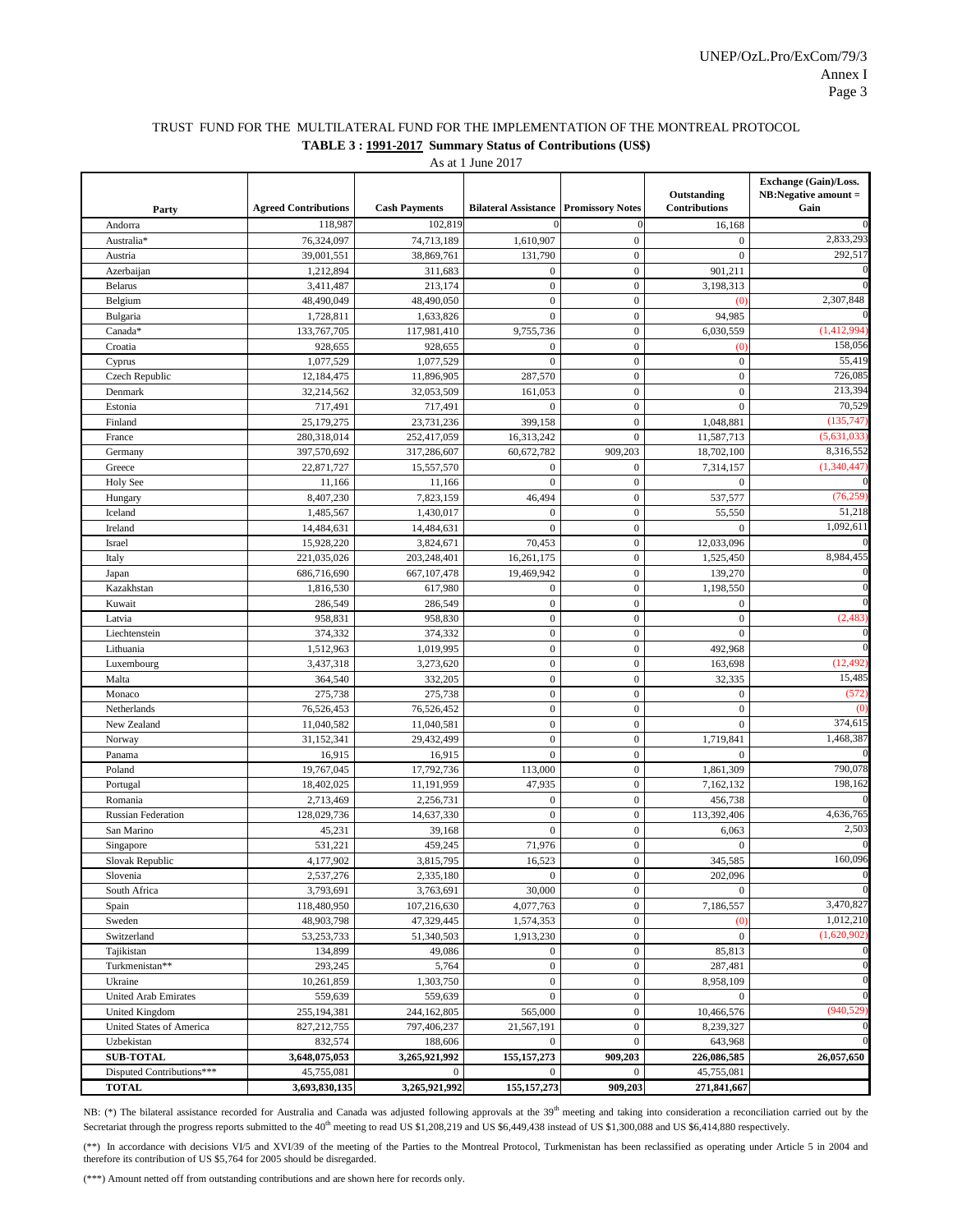#### Annex I Page 4 UNEP/OzL.Pro/ExCom/79/3

#### TRUST FUND FOR THE MULTILATERAL FUND FOR THE IMPLEMENTATION OF THE MONTREAL PROTOCOL **TABLE 4 : Status of Contributions for 2015-2017 (US\$)**

| As at 1 June 2017               |                             |                      |                             |                         |                                     |  |  |
|---------------------------------|-----------------------------|----------------------|-----------------------------|-------------------------|-------------------------------------|--|--|
| Party                           | <b>Agreed Contributions</b> | <b>Cash Payments</b> | <b>Bilateral Assistance</b> | <b>Promissory Notes</b> | Outstanding<br><b>Contributions</b> |  |  |
| Andorra                         | 48,504                      | 32,336               | $\boldsymbol{0}$            | $\mathbf{0}$            | 16,168                              |  |  |
| Australia                       | 12,574,443                  | 12,574,443           | $\boldsymbol{0}$            | $\overline{0}$          | $\overline{0}$                      |  |  |
| Austria                         | 4,838,190                   | 4,838,190            | $\boldsymbol{0}$            | $\mathbf{0}$            | $\Omega$                            |  |  |
| Azerbaijan                      | 242,517                     | $\Omega$             | $\boldsymbol{0}$            | $\overline{0}$          | 242,517                             |  |  |
| <b>Belarus</b>                  | 339,522                     | 113,174              | $\boldsymbol{0}$            | $\boldsymbol{0}$        | 226,348                             |  |  |
| Belgium                         | 6,050,769                   | 6,050,769            | $\boldsymbol{0}$            | $\mathbf{0}$            | $\Omega$                            |  |  |
| Bulgaria                        | 284,955                     | 189,970              | $\boldsymbol{0}$            | $\overline{0}$          | 94,985                              |  |  |
| Canada                          | 18,091,677                  | 12,061,118           | $\boldsymbol{0}$            | $\overline{0}$          | 6,030,559                           |  |  |
| Croatia                         | 763,926                     | 763,926              | $\boldsymbol{0}$            | $\overline{0}$          | (0)                                 |  |  |
| Cyprus                          | 284,955                     | 284,955              | $\boldsymbol{0}$            | $\overline{0}$          | $\mathbf{0}$                        |  |  |
| Czech Republic                  | 2,340,276                   | 2,340,276            | $\boldsymbol{0}$            | $\overline{0}$          | $\mathbf{0}$                        |  |  |
| Denmark                         | 4,092,453                   | 4,092,453            | $\boldsymbol{0}$            | $\overline{0}$          | $\mathbf{0}$                        |  |  |
| Estonia                         | 242,517                     | 242,517              | $\boldsymbol{0}$            | $\overline{0}$          | $\overline{0}$                      |  |  |
| Finland                         | 3,146,643                   | 2,097,762            | $\boldsymbol{0}$            | $\mathbf{0}$            | 1,048,881                           |  |  |
| France                          | 33,909,768                  | 22,010,894           | 527,818                     | $\theta$                | 11,371,056                          |  |  |
| Germany                         | 43,295,127                  | 21,647,563           | 6,648,144                   | 12,988,538              | 2,010,882                           |  |  |
| Greece                          | 3,868,128                   | $\mathbf{0}$         | $\boldsymbol{0}$            | $\boldsymbol{0}$        | 3,868,128                           |  |  |
| Holy See                        | 6,063                       | 6,063                | $\boldsymbol{0}$            | $\overline{0}$          |                                     |  |  |
| Hungary                         | 1,612,731                   | 1,075,154            | $\boldsymbol{0}$            | $\overline{0}$          | 537,577                             |  |  |
| Iceland                         | 163,698                     | 108,148              | $\boldsymbol{0}$            | $\mathbf{0}$            | 55,550                              |  |  |
| Ireland                         | 2,534,289                   | 2,534,289            | $\boldsymbol{0}$            | $\overline{0}$          | 0                                   |  |  |
| Israel                          | 2,400,906                   | $\mathbf{0}$         | $\mathbf{0}$                | $\overline{0}$          | 2,400,906                           |  |  |
| Italy                           | 26,967,753                  | 25,159,803           | 1,807,950                   | $\mathbf{0}$            | $\theta$                            |  |  |
| Japan                           | 65,679,333                  | 65,359,260           | 320,073                     | $\mathbf{0}$            | $\Omega$                            |  |  |
| Kazakhstan                      | 733,611                     | $\mathbf{0}$         | $\boldsymbol{0}$            | $\overline{0}$          | 733,611                             |  |  |
| Latvia                          | 284,955                     | 284,955              | $\boldsymbol{0}$            | $\overline{0}$          | $\Omega$                            |  |  |
| Liechtenstein                   | 54,567                      | 54,567               | $\boldsymbol{0}$            | $\overline{0}$          | $\overline{0}$                      |  |  |
| Lithuania                       | 442,590                     | 442,590              | $\boldsymbol{0}$            | $\mathbf{0}$            | $\Omega$                            |  |  |
| Luxembourg                      | 491,094                     | 327,396              | $\boldsymbol{0}$            | $\overline{0}$          | 163,698                             |  |  |
| Malta                           | 97,005                      | 64,670               | $\boldsymbol{0}$            | $\mathbf{0}$            | 32,335                              |  |  |
| Monaco                          | 72,756                      | 72,756               | $\boldsymbol{0}$            | $\mathbf{0}$            | $\mathbf{0}$                        |  |  |
| Netherlands                     | 10,028,028                  | 10,028,028           | $\boldsymbol{0}$            | $\overline{0}$          | $\boldsymbol{0}$                    |  |  |
| New Zealand                     | 1,533,912                   | 1,533,912            | $\boldsymbol{0}$            | $\overline{0}$          | $\mathbf{0}$                        |  |  |
| Norway                          | 5,159,523                   | 3,439,682            | $\boldsymbol{0}$            | $\mathbf{0}$            | 1,719,841                           |  |  |
| Poland                          | 5,583,927                   | 3,722,618            | $\boldsymbol{0}$            | $\overline{0}$          | 1,861,309                           |  |  |
| Portugal                        | 2,873,811                   | $\mathbf{0}$         | $\boldsymbol{0}$            | $\overline{0}$          | 2,873,811                           |  |  |
| Romania                         | 1,370,214                   | 913,476              | $\overline{0}$              | $\overline{0}$          | 456,738                             |  |  |
| <b>Russian Federation</b>       | 14,781,336                  | 9,187,548            | 666,676                     | $\overline{0}$          | 4,927,112                           |  |  |
| San Marino                      | 18,189                      | 12,126               | $\boldsymbol{0}$            | $\boldsymbol{0}$        | 6,063                               |  |  |
| Slovak Republic                 | 1,036,755                   | 691,170              | $\mathbf{0}$                | $\overline{0}$          | 345,585                             |  |  |
| Slovenia                        | 606,288                     | 404,192              | $\overline{0}$              | $\boldsymbol{0}$        | 202,096                             |  |  |
| Spain                           | 18,024,984                  | 10,838,427           | 1,178,229                   | $\overline{0}$          | 6,008,328                           |  |  |
| Sweden                          | 5,820,378                   | 5,820,378            | $\boldsymbol{0}$            | $\boldsymbol{0}$        | $\boldsymbol{0}$                    |  |  |
| Switzerland                     | 6,347,850                   | 6,347,850            | $\overline{0}$              | $\overline{0}$          | $\mathbf{0}$                        |  |  |
| Tajikistan                      | 18,189                      | $\overline{0}$       | $\mathbf{0}$                | $\overline{0}$          | 18,189                              |  |  |
| Ukraine                         | 600,227                     | $\theta$             | $\boldsymbol{0}$            | $\mathbf{0}$            | 600,227                             |  |  |
| <b>United Kingdom</b>           | 31,399,728                  | 20,933,152           | $\boldsymbol{0}$            | $\overline{0}$          | 10,466,576                          |  |  |
| <b>United States of America</b> | 94,948,529                  | 86,709,201           | $\boldsymbol{0}$            | $\boldsymbol{0}$        | 8,239,328                           |  |  |
| Uzbekistan                      | 90,942                      | $\mathbf{0}$         | $\boldsymbol{0}$            | $\mathbf{0}$            | 90,942                              |  |  |
| <b>SUB-TOTAL</b>                | 436,198,530                 | 345,411,759          | 11,148,890                  | 12,988,538              | 66,649,344                          |  |  |
| Disputed Contributions(*)       | 1,301,470                   | $\overline{0}$       | $\overline{0}$              | $\overline{0}$          | 1,301,470                           |  |  |
| <b>TOTAL</b>                    | 437,500,000                 | 345,411,759          | 11,148,890                  | 12,988,538              | 67,950,814                          |  |  |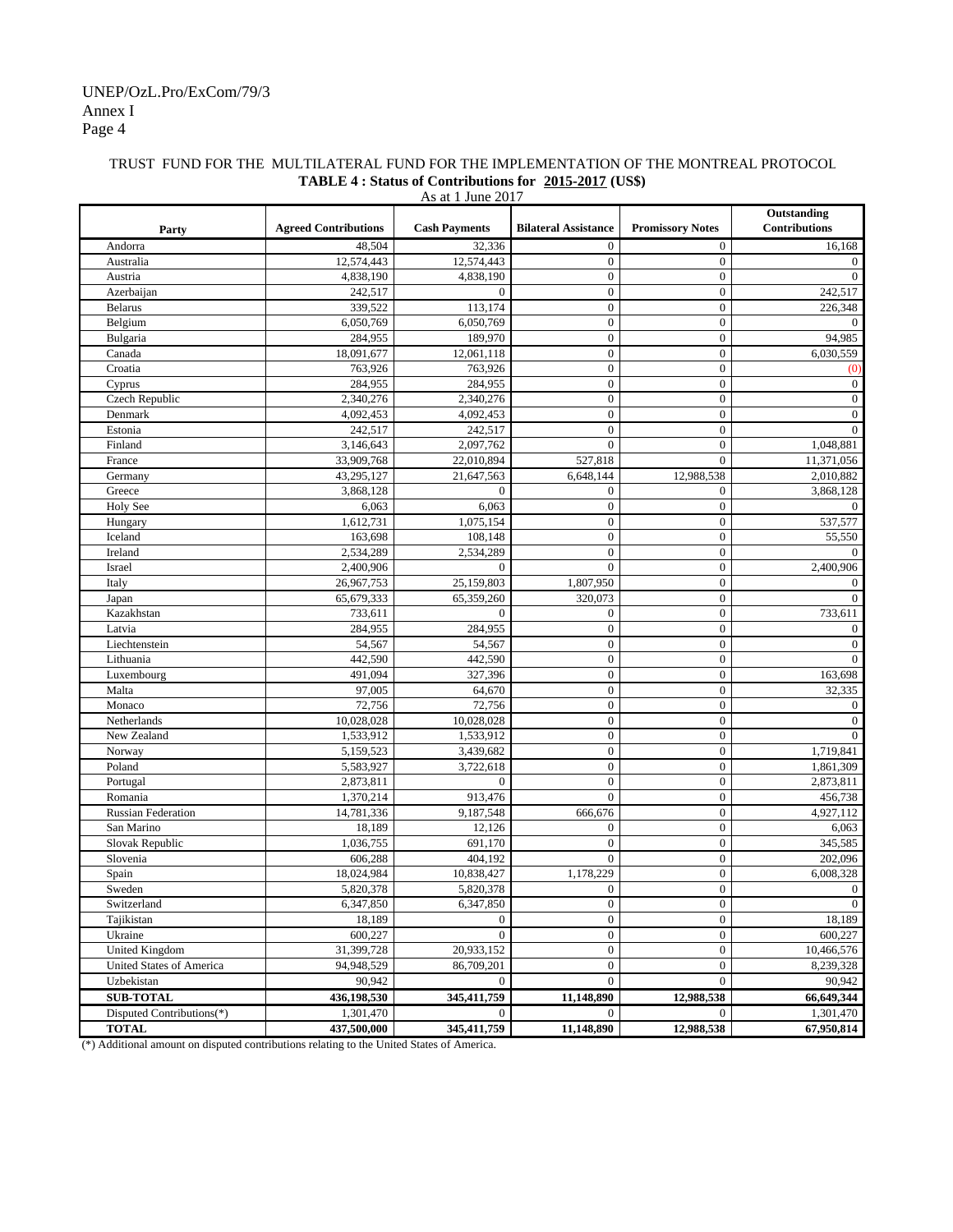| TRUST FUND FOR THE MULTILATERAL FUND FOR THE IMPLEMENTATION OF THE MONTREAL PROTOCOL |  |
|--------------------------------------------------------------------------------------|--|
| <b>TABLE 5: Status of Contributions for 2017 (US\$)</b>                              |  |

| As at 1 June 2017         |                             |                      |                             |                         |                                     |  |  |  |  |
|---------------------------|-----------------------------|----------------------|-----------------------------|-------------------------|-------------------------------------|--|--|--|--|
| Party                     | <b>Agreed Contributions</b> | <b>Cash Payments</b> | <b>Bilateral Assistance</b> | <b>Promissory Notes</b> | Outstanding<br><b>Contributions</b> |  |  |  |  |
| Andorra                   | 16,168                      |                      |                             |                         | 16,168                              |  |  |  |  |
| Australia                 | 4,191,481                   | 4,191,481.00         |                             |                         | $\overline{0}$                      |  |  |  |  |
| Austria                   | 1,612,730                   | 1,612,730            |                             |                         | $\mathbf{0}$                        |  |  |  |  |
| Azerbaijan                | 80,839                      |                      |                             |                         | 80,839                              |  |  |  |  |
| <b>Belarus</b>            | 113,174                     |                      |                             |                         | 113,174                             |  |  |  |  |
| Belgium                   | 2,016,923                   | 2,016,923.00         |                             |                         | $\mathbf{0}$                        |  |  |  |  |
| Bulgaria                  | 94,985                      |                      |                             |                         | 94,985                              |  |  |  |  |
| Canada                    | 6,030,559                   |                      |                             |                         | 6,030,559                           |  |  |  |  |
| Croatia                   | 254,642                     | 254,642.00           |                             |                         | $\mathbf{0}$                        |  |  |  |  |
| Cyprus                    | 94,985                      | 94,985.00            |                             |                         | $\mathbf{0}$                        |  |  |  |  |
| Czech Republic            | 780,092                     | 780,092              |                             |                         | $\mathbf{0}$                        |  |  |  |  |
| Denmark                   | 1,364,151                   | 1,364,151            |                             |                         | $\boldsymbol{0}$                    |  |  |  |  |
| Estonia                   | 80,839                      | 80,839               |                             |                         | $\mathbf{0}$                        |  |  |  |  |
| Finland                   | 1,048,881                   |                      |                             |                         | 1,048,881                           |  |  |  |  |
| France                    | 11,303,256                  |                      |                             |                         | 11,303,256                          |  |  |  |  |
| Germany                   | 14,431,709                  | 2,886,342            | 875,460                     | 8,659,025               | 2,010,882                           |  |  |  |  |
| Greece                    | 1,289,376                   |                      |                             |                         | 1,289,376                           |  |  |  |  |
| Holy See                  | 2,021                       | 2,021                |                             |                         | $\mathbf{0}$                        |  |  |  |  |
| Hungary                   | 537,577                     |                      |                             |                         | 537,577                             |  |  |  |  |
| Iceland                   | 54,566                      |                      |                             |                         | 54,566                              |  |  |  |  |
| Ireland                   | 844,763                     | 844,763.00           |                             |                         | $\Omega$                            |  |  |  |  |
| Israel                    | 800,302                     |                      |                             |                         | 800,302                             |  |  |  |  |
| Italy                     | 8,989,251                   | 8,989,251.00         |                             |                         | $\mathbf{0}$                        |  |  |  |  |
| Japan                     | 21,893,111                  | 21,893,110.85        |                             |                         | $\overline{0}$                      |  |  |  |  |
| Kazakhstan                | 244,537                     |                      |                             |                         | 244,537                             |  |  |  |  |
| Latvia                    | 94,985                      | 94,985.00            |                             |                         | $\mathbf{0}$                        |  |  |  |  |
| Liechtenstein             | 18,189                      | 18,189.00            |                             |                         | $\mathbf{0}$                        |  |  |  |  |
| Lithuania                 | 147,530                     | 147,530.00           |                             |                         | $\mathbf{0}$                        |  |  |  |  |
| Luxembourg                | 163,698                     |                      |                             |                         | 163,698                             |  |  |  |  |
| Malta                     | 32,335                      |                      |                             |                         | 32,335                              |  |  |  |  |
| Monaco                    | 24,252                      | 24,252.00            |                             |                         | $\boldsymbol{0}$                    |  |  |  |  |
| Netherlands               | 3,342,676                   | 3,342,676.00         |                             |                         | $\mathbf{0}$                        |  |  |  |  |
| New Zealand               | 511,304                     | 511,304.00           |                             |                         | $\mathbf{0}$                        |  |  |  |  |
| Norway                    | 1,719,841                   |                      |                             |                         | 1,719,841                           |  |  |  |  |
| Poland                    | 1,861,309                   |                      |                             |                         | 1,861,309                           |  |  |  |  |
| Portugal                  | 957,937                     |                      |                             |                         | 957,937                             |  |  |  |  |
| Romania                   | 456,738                     |                      |                             |                         | 456,738                             |  |  |  |  |
| <b>Russian Federation</b> | 4,927,112                   |                      |                             |                         | 4,927,112                           |  |  |  |  |
| San Marino                | 6,063                       |                      |                             |                         | 6,063                               |  |  |  |  |
| Slovak Republic           | 345,585                     |                      |                             |                         | 345,585                             |  |  |  |  |
| Slovenia                  | 202,096                     |                      |                             |                         | 202,096                             |  |  |  |  |
| Spain                     | 6,008,328                   |                      |                             |                         | 6,008,328                           |  |  |  |  |
| Sweden                    | 1,940,126                   | 1,940,126.00         |                             |                         | $\mathbf{0}$                        |  |  |  |  |
| Switzerland               | 2,115,950                   | 2,115,950.00         |                             |                         | $\mathbf{0}$                        |  |  |  |  |
| Tajikistan                | 6,063                       |                      |                             |                         | 6,063                               |  |  |  |  |
| Ukraine                   | 200,076                     |                      |                             |                         | 200,076                             |  |  |  |  |
| United Kingdom            | 10,466,576                  |                      |                             |                         | 10,466,576                          |  |  |  |  |
| United States of America  | 32,083,333                  | 23,844,005.00        |                             |                         | 8,239,328                           |  |  |  |  |
| Uzbekistan                | 30,314                      |                      |                             |                         | 30,314                              |  |  |  |  |
| <b>TOTAL</b>              | 145,833,333                 | 77,050,348           | 875,460                     | 8,659,025               | 59,248,501                          |  |  |  |  |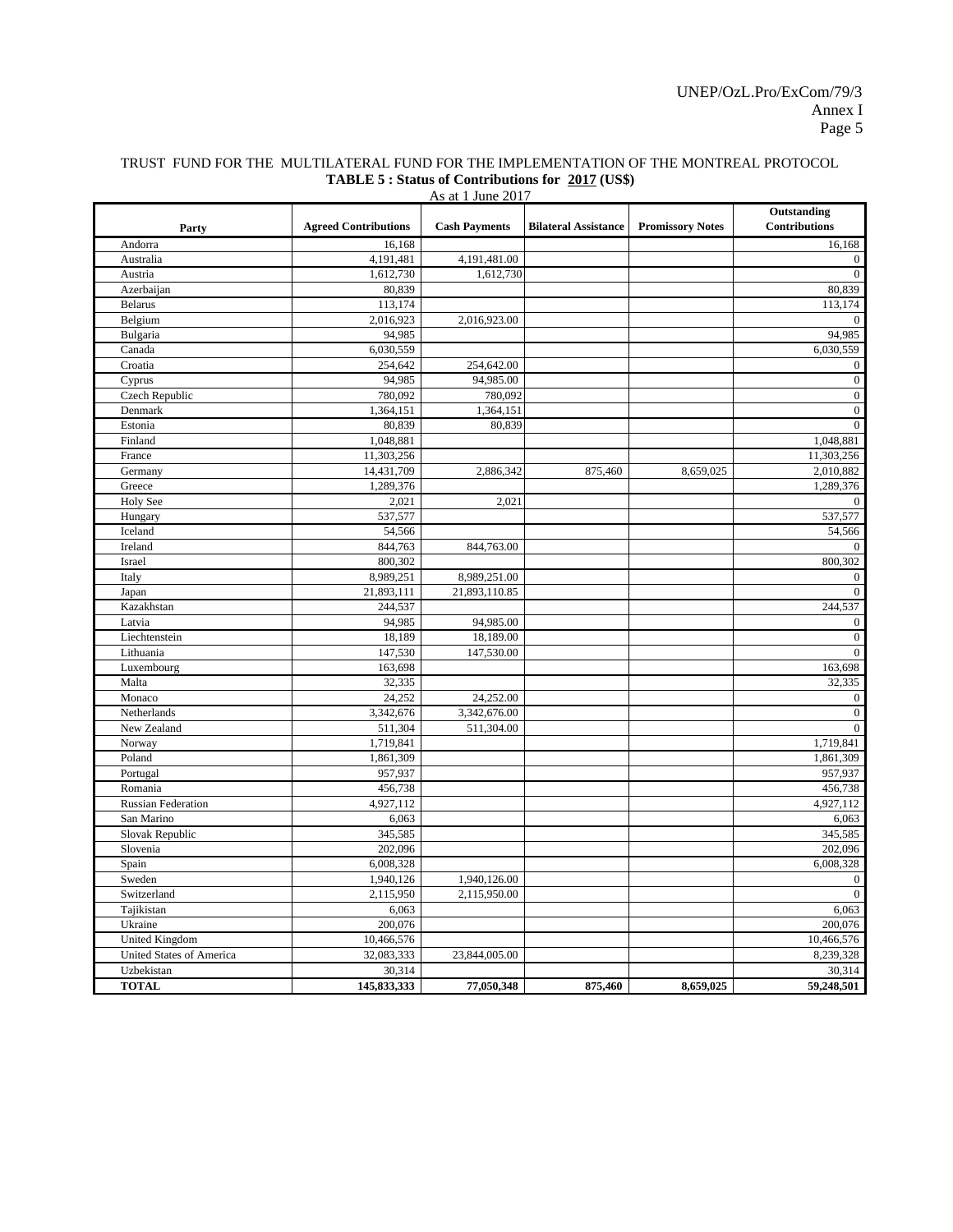#### TRUST FUND FOR THE MULTILATERAL FUND FOR THE IMPLEMENTATION OF THE MONTREAL PROTOCOL **TABLE 6 : Status of Contributions for 2016 (US\$)**

| As at 1 June 2017         |                             |                      |                             |                         |                                     |  |  |  |
|---------------------------|-----------------------------|----------------------|-----------------------------|-------------------------|-------------------------------------|--|--|--|
| Party                     | <b>Agreed Contributions</b> | <b>Cash Payments</b> | <b>Bilateral Assistance</b> | <b>Promissory Notes</b> | Outstanding<br><b>Contributions</b> |  |  |  |
| Andorra                   | 16,168                      | 16,168               |                             |                         | $\mathbf{0}$                        |  |  |  |
| Australia                 | 4,191,481                   | 4,191,481.00         |                             |                         | $\overline{0}$                      |  |  |  |
| Austria                   | 1,612,730                   | 1,612,730            |                             |                         | $\mathbf{0}$                        |  |  |  |
| Azerbaijan                | 80,839                      |                      |                             |                         | 80,839                              |  |  |  |
| <b>Belarus</b>            | 113,174                     | 113,174              |                             |                         | $\boldsymbol{0}$                    |  |  |  |
| Belgium                   | 2,016,923                   | 2,016,923.00         |                             |                         | $\mathbf{0}$                        |  |  |  |
| Bulgaria                  | 94,985                      | 94,985.00            |                             |                         | $\boldsymbol{0}$                    |  |  |  |
| Canada                    | 6,030,559                   | 6,030,558.90         |                             |                         | $\boldsymbol{0}$                    |  |  |  |
| Croatia                   | 254,642                     | 254,642.00           |                             |                         | $\boldsymbol{0}$                    |  |  |  |
| Cyprus                    | 94,985                      | 94,985.00            |                             |                         | $\mathbf{0}$                        |  |  |  |
| Czech Republic            | 780,092                     | 780,092              |                             |                         | $\boldsymbol{0}$                    |  |  |  |
| Denmark                   | 1,364,151                   | 1,364,151            |                             |                         | $\boldsymbol{0}$                    |  |  |  |
| Estonia                   | 80,839                      | 80,839               |                             |                         | $\mathbf{0}$                        |  |  |  |
| Finland                   | 1,048,881                   | 1,048,881            |                             |                         | $\mathbf{0}$                        |  |  |  |
| France                    | 11,303,256                  | 11,018,799           | 216,657                     |                         | 67,800                              |  |  |  |
| Germany                   | 14,431,709                  | 7,215,854            | 2,886,342                   | 4,329,513               | (0)                                 |  |  |  |
| Greece                    | 1,289,376                   |                      |                             |                         | 1,289,376                           |  |  |  |
| Holy See                  | 2,021                       | 2,021                |                             |                         | $\mathbf{0}$                        |  |  |  |
| Hungary                   | 537,577                     | 537,577.00           |                             |                         | $\mathbf{0}$                        |  |  |  |
| Iceland                   | 54,566                      | 53,581.74            |                             |                         | 984                                 |  |  |  |
| Ireland                   | 844,763                     | 844,763.00           |                             |                         | $\overline{0}$                      |  |  |  |
| Israel                    | 800,302                     |                      |                             |                         | 800,302                             |  |  |  |
| Italy                     | 8,989,251                   | 7,463,801.00         | 1,525,450                   |                         | 0                                   |  |  |  |
| Japan                     | 21,893,111                  | 21,753,838.00        | 139,273                     |                         | $\mathbf{0}$                        |  |  |  |
| Kazakhstan                | 244,537                     |                      |                             |                         | 244,537                             |  |  |  |
| Latvia                    | 94,985                      | 94,985.00            |                             |                         | $\boldsymbol{0}$                    |  |  |  |
| Liechtenstein             | 18,189                      | 18,189.00            |                             |                         | $\boldsymbol{0}$                    |  |  |  |
| Lithuania                 | 147,530                     | 147,530.00           |                             |                         | $\boldsymbol{0}$                    |  |  |  |
| Luxembourg                | 163,698                     | 163,698.00           |                             |                         | $\mathbf{0}$                        |  |  |  |
| Malta                     | 32,335                      | 32,335.00            |                             |                         | $\boldsymbol{0}$                    |  |  |  |
| Monaco                    | 24,252                      | 24,252.00            |                             |                         | $\boldsymbol{0}$                    |  |  |  |
| Netherlands               | 3,342,676                   | 3,342,676.00         |                             |                         | $\boldsymbol{0}$                    |  |  |  |
| New Zealand               | 511,304                     | 511,304.00           |                             |                         | $\boldsymbol{0}$                    |  |  |  |
| Norway                    | 1,719,841                   | 1,719,841.00         |                             |                         | $\boldsymbol{0}$                    |  |  |  |
| Poland                    | 1,861,309                   | 1,861,309.00         |                             |                         | $\mathbf{0}$                        |  |  |  |
| Portugal                  | 957,937                     |                      |                             |                         | 957,937                             |  |  |  |
| Romania                   | 456,738                     | 456,738.00           |                             |                         | $\boldsymbol{0}$                    |  |  |  |
| Russian Federation        | 4,927,112                   | 4,260,435.92         | 666,676                     |                         | $\boldsymbol{0}$                    |  |  |  |
| San Marino                | 6,063                       | 6,063.00             |                             |                         | $\mathbf{0}$                        |  |  |  |
| Slovak Republic           | 345,585                     | 345,585.00           |                             |                         | $\boldsymbol{0}$                    |  |  |  |
| Slovenia                  | 202,096                     | 202,096.00           |                             |                         | $\boldsymbol{0}$                    |  |  |  |
| Spain                     | 6,008,328                   | 4,830,099.00         | 1,178,229                   |                         | $\boldsymbol{0}$                    |  |  |  |
| Sweden                    | 1,940,126                   | 1,940,126.00         |                             |                         | $\overline{0}$                      |  |  |  |
| Switzerland               | 2,115,950                   | 2,115,950.00         |                             |                         | $\boldsymbol{0}$                    |  |  |  |
| Tajikistan                | 6,063                       |                      |                             |                         | 6,063                               |  |  |  |
| Ukraine                   | 200,076                     |                      |                             |                         | 200,076                             |  |  |  |
| <b>United Kingdom</b>     | 10,466,576                  | 10,466,576.00        |                             |                         | $\mathbf{0}$                        |  |  |  |
| United States of America  | 31,233,927                  | 31,233,927.00        |                             |                         | $\mathbf{0}$                        |  |  |  |
| Uzbekistan                | 30,314                      |                      |                             |                         | 30,314                              |  |  |  |
| <b>SUB-TOTAL</b>          | 144,983,927                 | 130,363,560          | 6,612,627                   | 4,329,513               | 3,678,228                           |  |  |  |
| Disputed Contributions(*) | 849,406                     | $\overline{0}$       | $\overline{0}$              | $\overline{0}$          | 849,406                             |  |  |  |
| <b>TOTAL</b>              | 145,833,333                 | 130,363,560          | 6,612,627                   | 4,329,513               | 4,527,634                           |  |  |  |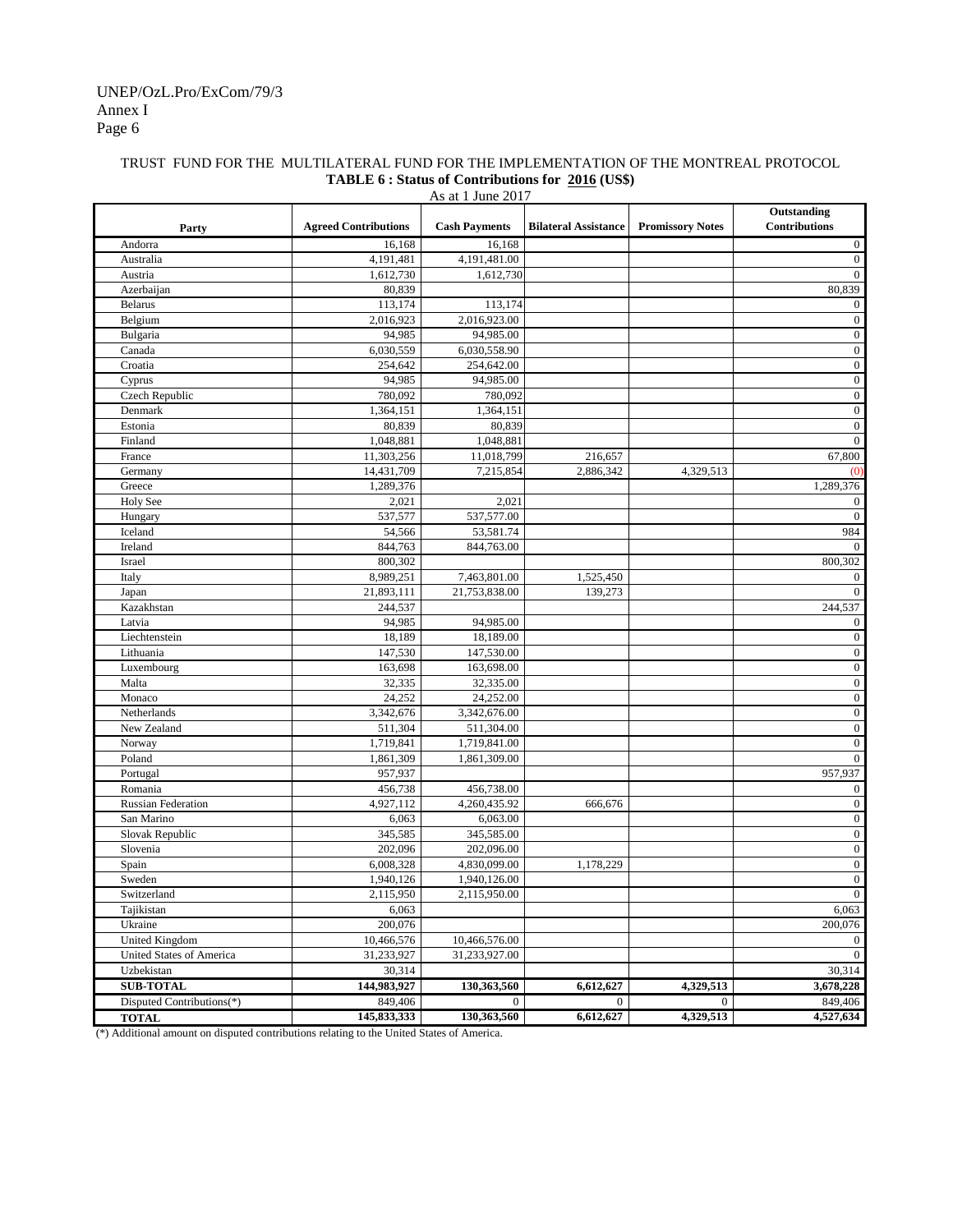| As at 1 June 2017         |                             |                      |                             |                         |                              |  |  |
|---------------------------|-----------------------------|----------------------|-----------------------------|-------------------------|------------------------------|--|--|
| Party                     | <b>Agreed Contributions</b> | <b>Cash Payments</b> | <b>Bilateral Assistance</b> | <b>Promissory Notes</b> | Outstanding<br>Contributions |  |  |
| Andorra                   | 16,168                      | 16,168               |                             |                         | $\boldsymbol{0}$             |  |  |
| Australia                 | 4,191,481                   | 4,191,481.00         |                             |                         | $\boldsymbol{0}$             |  |  |
| Austria                   | 1,612,730                   | 1,612,730.00         |                             |                         | $\boldsymbol{0}$             |  |  |
| Azerbaijan                | 80,839                      |                      |                             |                         | 80,839                       |  |  |
| <b>Belarus</b>            | 113,174                     |                      |                             |                         | 113,174                      |  |  |
| Belgium                   | 2,016,923                   | 2,016,923.00         |                             |                         | $\boldsymbol{0}$             |  |  |
| Bulgaria                  | 94,985                      | 94,985.00            |                             |                         | $\boldsymbol{0}$             |  |  |
| Canada                    | 6,030,559                   | 6,030,558.90         |                             |                         | $\boldsymbol{0}$             |  |  |
| Croatia                   | 254,642                     | 254,642.44           |                             |                         | (0)                          |  |  |
| Cyprus                    | 94,985                      | 94,985.00            |                             |                         | $\boldsymbol{0}$             |  |  |
| Czech Republic            | 780,092                     | 780,092.00           |                             |                         | $\boldsymbol{0}$             |  |  |
| Denmark                   | 1,364,151                   | 1,364,151.00         |                             |                         | $\boldsymbol{0}$             |  |  |
| Estonia                   | 80,839                      | 80,839.00            |                             |                         | $\boldsymbol{0}$             |  |  |
| Finland                   | 1,048,881                   | 1,048,881.00         |                             |                         | $\boldsymbol{0}$             |  |  |
| France                    | 11,303,256                  | 10,992,095.00        | 311,161                     |                         | $\boldsymbol{0}$             |  |  |
| Germany                   | 14,431,709                  | 11,545,367.09        | 2,886,342                   |                         | (0)                          |  |  |
| Greece                    | 1,289,376                   |                      |                             |                         | 1,289,376                    |  |  |
| Holy See                  | 2,021                       | 2,021.00             |                             |                         | $\boldsymbol{0}$             |  |  |
| Hungary                   | 537,577                     | 537,577.00           |                             |                         | $\boldsymbol{0}$             |  |  |
| Iceland                   | 54,566                      | 54,566.00            |                             |                         | $\boldsymbol{0}$             |  |  |
| Ireland                   | 844,763                     | 844,763.00           |                             |                         | $\boldsymbol{0}$             |  |  |
| Israel                    | 800,302                     |                      |                             |                         | 800,302                      |  |  |
| Italy                     | 8,989,251                   | 8,706,750.99         | 282,500                     |                         | $\mathbf{0}$                 |  |  |
| Japan                     | 21,893,111                  | 21,712,311.00        | 180,800                     |                         | $\boldsymbol{0}$             |  |  |
| Kazakhstan                | 244,537                     |                      |                             |                         | 244,537                      |  |  |
| Latvia                    | 94,985                      | 94,985.00            |                             |                         | $\boldsymbol{0}$             |  |  |
| Liechtenstein             | 18,189                      | 18,189.00            |                             |                         | $\boldsymbol{0}$             |  |  |
| Lithuania                 | 147,530                     | 147,530.00           |                             |                         | $\boldsymbol{0}$             |  |  |
| Luxembourg                | 163,698                     | 163,698.00           |                             |                         | $\boldsymbol{0}$             |  |  |
| Malta                     | 32,335                      | 32,335.00            |                             |                         | $\boldsymbol{0}$             |  |  |
| Monaco                    | 24,252                      | 24,252.00            |                             |                         | $\boldsymbol{0}$             |  |  |
| Netherlands               | 3,342,676                   | 3,342,676.00         |                             |                         | $\boldsymbol{0}$             |  |  |
| New Zealand               | 511,304                     | 511,304.00           |                             |                         | $\boldsymbol{0}$             |  |  |
| Norway                    | 1,719,841                   | 1,719,841.00         |                             |                         | $\mathbf{0}$                 |  |  |
| Poland                    | 1,861,309                   | 1,861,309.40         |                             |                         | (0)                          |  |  |
| Portugal                  | 957,937                     |                      |                             |                         | 957,937                      |  |  |
| Romania                   | 456,738                     | 456,738.00           |                             |                         | $\boldsymbol{0}$             |  |  |
| <b>Russian Federation</b> | 4,927,112                   | 4,927,112.49         |                             |                         | (0)                          |  |  |
| San Marino                | 6,063                       | 6,063.00             |                             |                         | $\mathbf{0}$                 |  |  |
| Slovak Republic           | 345,585                     | 345,585.18           |                             |                         | (0)                          |  |  |
| Slovenia                  | 202,096                     | 202,096.00           |                             |                         | $\boldsymbol{0}$             |  |  |
| Spain                     | 6,008,328                   | 6,008,328.00         |                             |                         | $\boldsymbol{0}$             |  |  |
| Sweden                    | 1,940,126                   | 1,940,126.00         |                             |                         | $\boldsymbol{0}$             |  |  |
| Switzerland               | 2,115,950                   | 2,115,950.00         |                             |                         | $\overline{0}$               |  |  |
| Tajikistan                | 6,063                       |                      |                             |                         | 6,063                        |  |  |
| Ukraine                   | 200,076                     |                      |                             |                         | 200,076                      |  |  |
| United Kingdom            | 10,466,576                  | 10,466,576.00        |                             |                         | $\mathbf{0}$                 |  |  |
| United States of America  | 31,631,269                  | 31,631,269.40        |                             |                         | (0)                          |  |  |
| Uzbekistan                | 30,314                      |                      |                             |                         | 30,314                       |  |  |
| <b>SUB-TOTAL</b>          | 145,381,269                 | 137,997,851          | 3,660,803                   |                         | 3,722,616                    |  |  |
| Disputed Contributions(*) | 452,064                     |                      |                             |                         | 452,064                      |  |  |
| <b>TOTAL</b>              | 145,833,333                 | 137,997,851          | 3,660,803                   |                         | 4,174,680                    |  |  |
| $4.1122 - 1$              |                             |                      |                             |                         |                              |  |  |

#### TRUST FUND FOR THE MULTILATERAL FUND FOR THE IMPLEMENTATION OF THE MONTREAL PROTOCOL **TABLE 7 : Status of Contributions for 2015 (US\$)**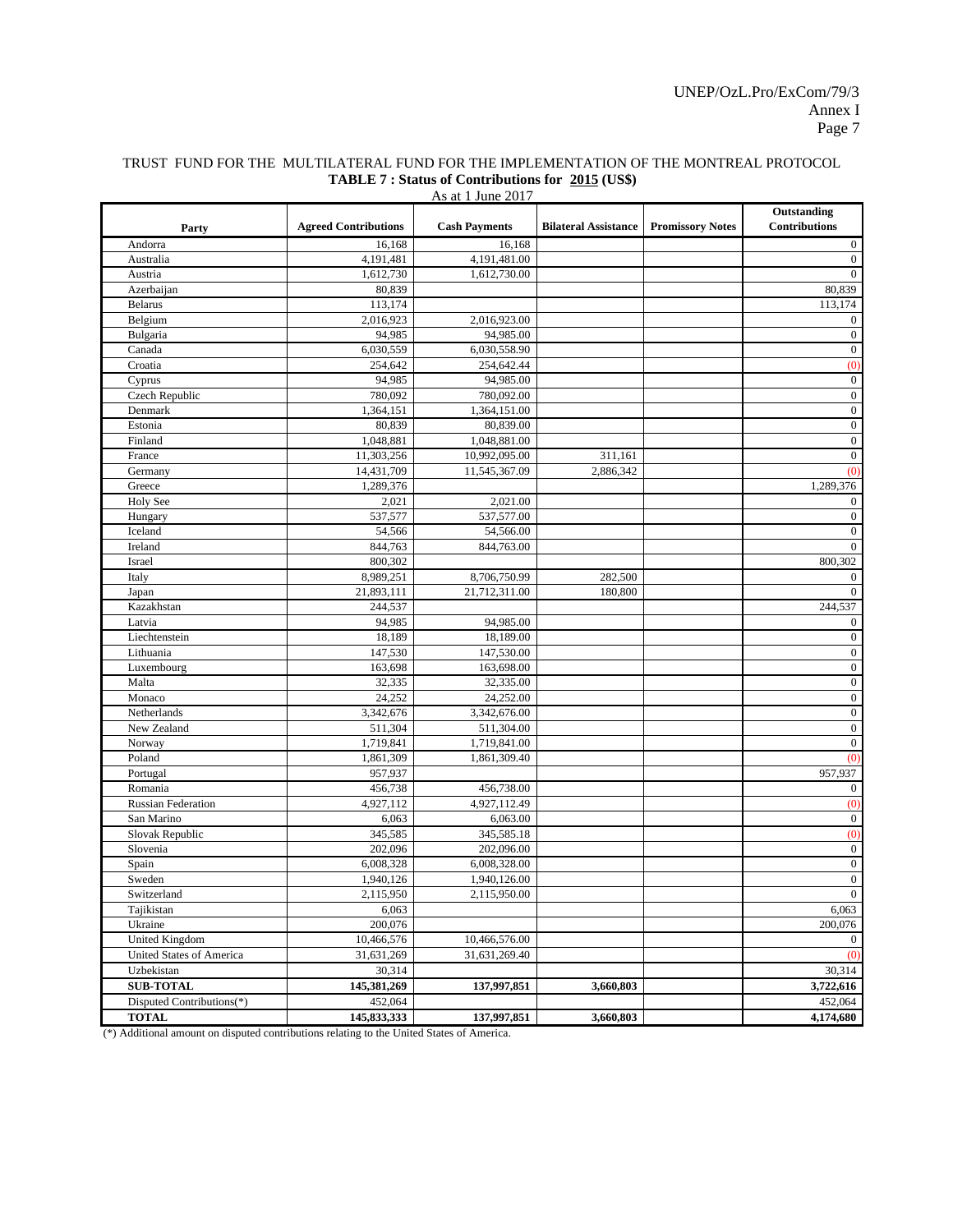#### TRUST FUND FOR THE MULTILATERAL FUND FOR THE IMPLEMENTATION OF THE MONTREAL PROTOCOL **TABLE 8 : Status of Contributions for 2012 - 2014 (US\$)**

| Outstanding<br><b>Cash Payments</b><br>Contributions<br><b>Agreed Contributions</b><br><b>Bilateral Assistance</b><br><b>Promissory Notes</b><br>Party<br>Andorra<br>35,720<br>35,787<br>$\boldsymbol{0}$<br>$\bf{0}$<br>$-67$<br>9,863,697<br>9,863,697<br>$\mathbf{0}$<br>$\mathbf{0}$<br>Australia<br>$\boldsymbol{0}$<br>4,342,476<br>4,342,476<br>$\mathbf{0}$<br>Austria<br>$\boldsymbol{0}$<br>76,542<br>$\mathbf{0}$<br>76,542<br>Azerbaijan<br>214,317<br>$\boldsymbol{0}$<br>$\boldsymbol{0}$<br>214,317<br><b>Belarus</b><br>$\Omega$<br>$\boldsymbol{0}$<br>5,485,501<br>5,485,501<br>$\mathbf{0}$<br>Belgium<br>Bulgaria<br>193,906<br>193,906<br>$\mathbf{0}$<br>$\boldsymbol{0}$<br>$\Omega$<br>$\boldsymbol{0}$<br>Canada<br>16,364,653<br>$\mathbf{0}$<br>16,364,653<br>$\overline{0}$<br>$\overline{0}$<br>164,729<br>Croatia<br>164,729<br>234,728<br>234,728<br>$\overline{0}$<br>$\overline{0}$<br>Cyprus<br>$\Omega$<br>$\overline{0}$<br>$\overline{0}$<br><b>Czech Republic</b><br>1,780,874<br>1,780,874<br>$\theta$<br>$\overline{0}$<br>Denmark<br>3,755,655<br>3,755,655<br>204,112<br>204,112<br>$\overline{0}$<br>Estonia<br>$\mathbf{0}$<br>2,888,180<br>$\theta$<br>$\overline{0}$<br>Finland<br>2,888,180<br>31,244,394<br>30,205,709<br>1,038,685<br>$\overline{0}$<br>France<br>40,914,185<br>31,822,144<br>8,182,837<br>909,204<br>Germany<br>3,526,029<br>80,000<br>$\boldsymbol{0}$<br>3,446,029<br>Greece<br>$\Omega$<br>Holy See<br>5,103<br>$\boldsymbol{0}$<br>$\boldsymbol{0}$<br>5,103<br>Hungary<br>1,484,912<br>1,484,912<br>$\boldsymbol{0}$<br>$\boldsymbol{0}$<br>$\boldsymbol{0}$<br>Iceland<br>214,317<br>$\mathbf{0}$<br>214,317<br>$\boldsymbol{0}$<br>2,541,190<br>2,541,190<br>$\overline{0}$<br>Ireland<br>Israel<br>1,959,472<br>$\mathbf{0}$<br>$\mathbf{0}$<br>1,959,472<br>$\Omega$<br>$\boldsymbol{0}$<br>Italy<br>25,508,856<br>24,700,925<br>807,931<br>63,937,981<br>1,558,944<br>$\overline{0}$<br>62,379,038<br>Japan<br>Kazakhstan<br>$\boldsymbol{0}$<br>386,718<br>386,718<br>$\Omega$<br>$\overline{0}$<br>193,906<br>193,906<br>$\boldsymbol{0}$<br>Latvia<br>$\mathbf{0}$<br>$\mathbf{0}$<br>Liechtenstein<br>45,925<br>45,925<br>$\mathbf{0}$<br>$\overline{0}$<br>$\boldsymbol{0}$<br>Lithuania<br>331,681<br>331,680<br>459,251<br>$\overline{0}$<br>$\mathbf{0}$<br>Luxembourg<br>459,251<br>$\mathbf{0}$<br>Malta<br>86,747<br>86,747<br>$\mathbf{0}$<br>15,308<br>15,308<br>$\overline{0}$<br>$\mathbf{0}$<br>Monaco<br>$\theta$<br>9,465,679<br>$\theta$<br>Netherlands<br>9,465,679<br>1,393,062<br>1,393,062<br>$\overline{0}$<br>$\mathbf{0}$<br>New Zealand<br>$\mathbf{0}$<br>$\mathbf{0}$<br>Norway<br>4,444,532<br>4,444,532<br>Poland<br>4,225,112<br>4,225,112<br>$\boldsymbol{0}$<br>$\boldsymbol{0}$<br>$\boldsymbol{0}$<br>Portugal<br>2,607,527<br>$\boldsymbol{0}$<br>2,607,527<br>$\Omega$<br>$\overline{0}$<br>$\boldsymbol{0}$<br>903,194<br>903,194<br>Romania<br>$\boldsymbol{0}$<br>$\boldsymbol{0}$<br>8,174,672<br>5,449,782<br>2,724,891<br><b>Russian Federation</b><br>$\mathbf{0}$<br>$\boldsymbol{0}$<br>San Marino<br>15,308<br>15,308<br>$\boldsymbol{0}$<br>724,596<br>724,596<br>$\mathbf{0}$<br>Slovak Republic<br>$\Omega$<br>525,588<br>525,588<br>$\theta$<br>$\boldsymbol{0}$<br>Slovenia<br>15,318,570<br>893,000<br>$\mathbf{0}$<br>Spain<br>16,211,570<br>$\mathbf{0}$<br>5,429,370<br>5,429,370<br>Sweden<br>$\mathbf{0}$<br>$\boldsymbol{0}$<br>Switzerland<br>5,766,155<br>5,766,155<br>$\overline{0}$<br>Tajikistan<br>10,206<br>$\mathbf{0}$<br>$\boldsymbol{0}$<br>10,206<br>$\theta$<br>Ukraine<br>443,943<br>$\overline{0}$<br>$\overline{0}$<br>443,943<br>$\Omega$<br>33,698,837<br>33,698,837<br>$\overline{0}$<br>$\overline{0}$<br><b>United Kingdom</b><br>84,522,090<br>$\overline{0}$<br>$\overline{0}$<br>United States of America<br>84,522,090<br>$\theta$<br>$\theta$<br>Uzbekistan<br>51,028<br>51,028<br>$\Omega$<br>397,073,537<br>11,920,607<br><b>SUB-TOTAL</b><br>371,762,329<br>12,481,397<br>909,204<br>Disputed Contributions(*)<br>3,477,910<br>3,477,910 | As at 1 June 2017 |  |  |  |  |            |  |  |  |
|---------------------------------------------------------------------------------------------------------------------------------------------------------------------------------------------------------------------------------------------------------------------------------------------------------------------------------------------------------------------------------------------------------------------------------------------------------------------------------------------------------------------------------------------------------------------------------------------------------------------------------------------------------------------------------------------------------------------------------------------------------------------------------------------------------------------------------------------------------------------------------------------------------------------------------------------------------------------------------------------------------------------------------------------------------------------------------------------------------------------------------------------------------------------------------------------------------------------------------------------------------------------------------------------------------------------------------------------------------------------------------------------------------------------------------------------------------------------------------------------------------------------------------------------------------------------------------------------------------------------------------------------------------------------------------------------------------------------------------------------------------------------------------------------------------------------------------------------------------------------------------------------------------------------------------------------------------------------------------------------------------------------------------------------------------------------------------------------------------------------------------------------------------------------------------------------------------------------------------------------------------------------------------------------------------------------------------------------------------------------------------------------------------------------------------------------------------------------------------------------------------------------------------------------------------------------------------------------------------------------------------------------------------------------------------------------------------------------------------------------------------------------------------------------------------------------------------------------------------------------------------------------------------------------------------------------------------------------------------------------------------------------------------------------------------------------------------------------------------------------------------------------------------------------------------------------------------------------------------------------------------------------------------------------------------------------------------------------------------------------------------------------------------------------------------------------------------------------------------------------------------------------------------------------------------------------------------------------------------------------------------------------------------------------------------------------------------------------------------------------------------------------------------------------------------------------------------------------------------------------------------------------------------------------------------------------------------------------------------------------------------------------------------------------------------------------------------------------------------------|-------------------|--|--|--|--|------------|--|--|--|
|                                                                                                                                                                                                                                                                                                                                                                                                                                                                                                                                                                                                                                                                                                                                                                                                                                                                                                                                                                                                                                                                                                                                                                                                                                                                                                                                                                                                                                                                                                                                                                                                                                                                                                                                                                                                                                                                                                                                                                                                                                                                                                                                                                                                                                                                                                                                                                                                                                                                                                                                                                                                                                                                                                                                                                                                                                                                                                                                                                                                                                                                                                                                                                                                                                                                                                                                                                                                                                                                                                                                                                                                                                                                                                                                                                                                                                                                                                                                                                                                                                                                                                               |                   |  |  |  |  |            |  |  |  |
|                                                                                                                                                                                                                                                                                                                                                                                                                                                                                                                                                                                                                                                                                                                                                                                                                                                                                                                                                                                                                                                                                                                                                                                                                                                                                                                                                                                                                                                                                                                                                                                                                                                                                                                                                                                                                                                                                                                                                                                                                                                                                                                                                                                                                                                                                                                                                                                                                                                                                                                                                                                                                                                                                                                                                                                                                                                                                                                                                                                                                                                                                                                                                                                                                                                                                                                                                                                                                                                                                                                                                                                                                                                                                                                                                                                                                                                                                                                                                                                                                                                                                                               |                   |  |  |  |  |            |  |  |  |
|                                                                                                                                                                                                                                                                                                                                                                                                                                                                                                                                                                                                                                                                                                                                                                                                                                                                                                                                                                                                                                                                                                                                                                                                                                                                                                                                                                                                                                                                                                                                                                                                                                                                                                                                                                                                                                                                                                                                                                                                                                                                                                                                                                                                                                                                                                                                                                                                                                                                                                                                                                                                                                                                                                                                                                                                                                                                                                                                                                                                                                                                                                                                                                                                                                                                                                                                                                                                                                                                                                                                                                                                                                                                                                                                                                                                                                                                                                                                                                                                                                                                                                               |                   |  |  |  |  | $\theta$   |  |  |  |
|                                                                                                                                                                                                                                                                                                                                                                                                                                                                                                                                                                                                                                                                                                                                                                                                                                                                                                                                                                                                                                                                                                                                                                                                                                                                                                                                                                                                                                                                                                                                                                                                                                                                                                                                                                                                                                                                                                                                                                                                                                                                                                                                                                                                                                                                                                                                                                                                                                                                                                                                                                                                                                                                                                                                                                                                                                                                                                                                                                                                                                                                                                                                                                                                                                                                                                                                                                                                                                                                                                                                                                                                                                                                                                                                                                                                                                                                                                                                                                                                                                                                                                               |                   |  |  |  |  |            |  |  |  |
|                                                                                                                                                                                                                                                                                                                                                                                                                                                                                                                                                                                                                                                                                                                                                                                                                                                                                                                                                                                                                                                                                                                                                                                                                                                                                                                                                                                                                                                                                                                                                                                                                                                                                                                                                                                                                                                                                                                                                                                                                                                                                                                                                                                                                                                                                                                                                                                                                                                                                                                                                                                                                                                                                                                                                                                                                                                                                                                                                                                                                                                                                                                                                                                                                                                                                                                                                                                                                                                                                                                                                                                                                                                                                                                                                                                                                                                                                                                                                                                                                                                                                                               |                   |  |  |  |  |            |  |  |  |
|                                                                                                                                                                                                                                                                                                                                                                                                                                                                                                                                                                                                                                                                                                                                                                                                                                                                                                                                                                                                                                                                                                                                                                                                                                                                                                                                                                                                                                                                                                                                                                                                                                                                                                                                                                                                                                                                                                                                                                                                                                                                                                                                                                                                                                                                                                                                                                                                                                                                                                                                                                                                                                                                                                                                                                                                                                                                                                                                                                                                                                                                                                                                                                                                                                                                                                                                                                                                                                                                                                                                                                                                                                                                                                                                                                                                                                                                                                                                                                                                                                                                                                               |                   |  |  |  |  |            |  |  |  |
|                                                                                                                                                                                                                                                                                                                                                                                                                                                                                                                                                                                                                                                                                                                                                                                                                                                                                                                                                                                                                                                                                                                                                                                                                                                                                                                                                                                                                                                                                                                                                                                                                                                                                                                                                                                                                                                                                                                                                                                                                                                                                                                                                                                                                                                                                                                                                                                                                                                                                                                                                                                                                                                                                                                                                                                                                                                                                                                                                                                                                                                                                                                                                                                                                                                                                                                                                                                                                                                                                                                                                                                                                                                                                                                                                                                                                                                                                                                                                                                                                                                                                                               |                   |  |  |  |  |            |  |  |  |
|                                                                                                                                                                                                                                                                                                                                                                                                                                                                                                                                                                                                                                                                                                                                                                                                                                                                                                                                                                                                                                                                                                                                                                                                                                                                                                                                                                                                                                                                                                                                                                                                                                                                                                                                                                                                                                                                                                                                                                                                                                                                                                                                                                                                                                                                                                                                                                                                                                                                                                                                                                                                                                                                                                                                                                                                                                                                                                                                                                                                                                                                                                                                                                                                                                                                                                                                                                                                                                                                                                                                                                                                                                                                                                                                                                                                                                                                                                                                                                                                                                                                                                               |                   |  |  |  |  |            |  |  |  |
|                                                                                                                                                                                                                                                                                                                                                                                                                                                                                                                                                                                                                                                                                                                                                                                                                                                                                                                                                                                                                                                                                                                                                                                                                                                                                                                                                                                                                                                                                                                                                                                                                                                                                                                                                                                                                                                                                                                                                                                                                                                                                                                                                                                                                                                                                                                                                                                                                                                                                                                                                                                                                                                                                                                                                                                                                                                                                                                                                                                                                                                                                                                                                                                                                                                                                                                                                                                                                                                                                                                                                                                                                                                                                                                                                                                                                                                                                                                                                                                                                                                                                                               |                   |  |  |  |  |            |  |  |  |
|                                                                                                                                                                                                                                                                                                                                                                                                                                                                                                                                                                                                                                                                                                                                                                                                                                                                                                                                                                                                                                                                                                                                                                                                                                                                                                                                                                                                                                                                                                                                                                                                                                                                                                                                                                                                                                                                                                                                                                                                                                                                                                                                                                                                                                                                                                                                                                                                                                                                                                                                                                                                                                                                                                                                                                                                                                                                                                                                                                                                                                                                                                                                                                                                                                                                                                                                                                                                                                                                                                                                                                                                                                                                                                                                                                                                                                                                                                                                                                                                                                                                                                               |                   |  |  |  |  |            |  |  |  |
|                                                                                                                                                                                                                                                                                                                                                                                                                                                                                                                                                                                                                                                                                                                                                                                                                                                                                                                                                                                                                                                                                                                                                                                                                                                                                                                                                                                                                                                                                                                                                                                                                                                                                                                                                                                                                                                                                                                                                                                                                                                                                                                                                                                                                                                                                                                                                                                                                                                                                                                                                                                                                                                                                                                                                                                                                                                                                                                                                                                                                                                                                                                                                                                                                                                                                                                                                                                                                                                                                                                                                                                                                                                                                                                                                                                                                                                                                                                                                                                                                                                                                                               |                   |  |  |  |  |            |  |  |  |
|                                                                                                                                                                                                                                                                                                                                                                                                                                                                                                                                                                                                                                                                                                                                                                                                                                                                                                                                                                                                                                                                                                                                                                                                                                                                                                                                                                                                                                                                                                                                                                                                                                                                                                                                                                                                                                                                                                                                                                                                                                                                                                                                                                                                                                                                                                                                                                                                                                                                                                                                                                                                                                                                                                                                                                                                                                                                                                                                                                                                                                                                                                                                                                                                                                                                                                                                                                                                                                                                                                                                                                                                                                                                                                                                                                                                                                                                                                                                                                                                                                                                                                               |                   |  |  |  |  |            |  |  |  |
|                                                                                                                                                                                                                                                                                                                                                                                                                                                                                                                                                                                                                                                                                                                                                                                                                                                                                                                                                                                                                                                                                                                                                                                                                                                                                                                                                                                                                                                                                                                                                                                                                                                                                                                                                                                                                                                                                                                                                                                                                                                                                                                                                                                                                                                                                                                                                                                                                                                                                                                                                                                                                                                                                                                                                                                                                                                                                                                                                                                                                                                                                                                                                                                                                                                                                                                                                                                                                                                                                                                                                                                                                                                                                                                                                                                                                                                                                                                                                                                                                                                                                                               |                   |  |  |  |  |            |  |  |  |
|                                                                                                                                                                                                                                                                                                                                                                                                                                                                                                                                                                                                                                                                                                                                                                                                                                                                                                                                                                                                                                                                                                                                                                                                                                                                                                                                                                                                                                                                                                                                                                                                                                                                                                                                                                                                                                                                                                                                                                                                                                                                                                                                                                                                                                                                                                                                                                                                                                                                                                                                                                                                                                                                                                                                                                                                                                                                                                                                                                                                                                                                                                                                                                                                                                                                                                                                                                                                                                                                                                                                                                                                                                                                                                                                                                                                                                                                                                                                                                                                                                                                                                               |                   |  |  |  |  |            |  |  |  |
|                                                                                                                                                                                                                                                                                                                                                                                                                                                                                                                                                                                                                                                                                                                                                                                                                                                                                                                                                                                                                                                                                                                                                                                                                                                                                                                                                                                                                                                                                                                                                                                                                                                                                                                                                                                                                                                                                                                                                                                                                                                                                                                                                                                                                                                                                                                                                                                                                                                                                                                                                                                                                                                                                                                                                                                                                                                                                                                                                                                                                                                                                                                                                                                                                                                                                                                                                                                                                                                                                                                                                                                                                                                                                                                                                                                                                                                                                                                                                                                                                                                                                                               |                   |  |  |  |  |            |  |  |  |
|                                                                                                                                                                                                                                                                                                                                                                                                                                                                                                                                                                                                                                                                                                                                                                                                                                                                                                                                                                                                                                                                                                                                                                                                                                                                                                                                                                                                                                                                                                                                                                                                                                                                                                                                                                                                                                                                                                                                                                                                                                                                                                                                                                                                                                                                                                                                                                                                                                                                                                                                                                                                                                                                                                                                                                                                                                                                                                                                                                                                                                                                                                                                                                                                                                                                                                                                                                                                                                                                                                                                                                                                                                                                                                                                                                                                                                                                                                                                                                                                                                                                                                               |                   |  |  |  |  |            |  |  |  |
|                                                                                                                                                                                                                                                                                                                                                                                                                                                                                                                                                                                                                                                                                                                                                                                                                                                                                                                                                                                                                                                                                                                                                                                                                                                                                                                                                                                                                                                                                                                                                                                                                                                                                                                                                                                                                                                                                                                                                                                                                                                                                                                                                                                                                                                                                                                                                                                                                                                                                                                                                                                                                                                                                                                                                                                                                                                                                                                                                                                                                                                                                                                                                                                                                                                                                                                                                                                                                                                                                                                                                                                                                                                                                                                                                                                                                                                                                                                                                                                                                                                                                                               |                   |  |  |  |  |            |  |  |  |
|                                                                                                                                                                                                                                                                                                                                                                                                                                                                                                                                                                                                                                                                                                                                                                                                                                                                                                                                                                                                                                                                                                                                                                                                                                                                                                                                                                                                                                                                                                                                                                                                                                                                                                                                                                                                                                                                                                                                                                                                                                                                                                                                                                                                                                                                                                                                                                                                                                                                                                                                                                                                                                                                                                                                                                                                                                                                                                                                                                                                                                                                                                                                                                                                                                                                                                                                                                                                                                                                                                                                                                                                                                                                                                                                                                                                                                                                                                                                                                                                                                                                                                               |                   |  |  |  |  |            |  |  |  |
|                                                                                                                                                                                                                                                                                                                                                                                                                                                                                                                                                                                                                                                                                                                                                                                                                                                                                                                                                                                                                                                                                                                                                                                                                                                                                                                                                                                                                                                                                                                                                                                                                                                                                                                                                                                                                                                                                                                                                                                                                                                                                                                                                                                                                                                                                                                                                                                                                                                                                                                                                                                                                                                                                                                                                                                                                                                                                                                                                                                                                                                                                                                                                                                                                                                                                                                                                                                                                                                                                                                                                                                                                                                                                                                                                                                                                                                                                                                                                                                                                                                                                                               |                   |  |  |  |  |            |  |  |  |
|                                                                                                                                                                                                                                                                                                                                                                                                                                                                                                                                                                                                                                                                                                                                                                                                                                                                                                                                                                                                                                                                                                                                                                                                                                                                                                                                                                                                                                                                                                                                                                                                                                                                                                                                                                                                                                                                                                                                                                                                                                                                                                                                                                                                                                                                                                                                                                                                                                                                                                                                                                                                                                                                                                                                                                                                                                                                                                                                                                                                                                                                                                                                                                                                                                                                                                                                                                                                                                                                                                                                                                                                                                                                                                                                                                                                                                                                                                                                                                                                                                                                                                               |                   |  |  |  |  |            |  |  |  |
|                                                                                                                                                                                                                                                                                                                                                                                                                                                                                                                                                                                                                                                                                                                                                                                                                                                                                                                                                                                                                                                                                                                                                                                                                                                                                                                                                                                                                                                                                                                                                                                                                                                                                                                                                                                                                                                                                                                                                                                                                                                                                                                                                                                                                                                                                                                                                                                                                                                                                                                                                                                                                                                                                                                                                                                                                                                                                                                                                                                                                                                                                                                                                                                                                                                                                                                                                                                                                                                                                                                                                                                                                                                                                                                                                                                                                                                                                                                                                                                                                                                                                                               |                   |  |  |  |  |            |  |  |  |
|                                                                                                                                                                                                                                                                                                                                                                                                                                                                                                                                                                                                                                                                                                                                                                                                                                                                                                                                                                                                                                                                                                                                                                                                                                                                                                                                                                                                                                                                                                                                                                                                                                                                                                                                                                                                                                                                                                                                                                                                                                                                                                                                                                                                                                                                                                                                                                                                                                                                                                                                                                                                                                                                                                                                                                                                                                                                                                                                                                                                                                                                                                                                                                                                                                                                                                                                                                                                                                                                                                                                                                                                                                                                                                                                                                                                                                                                                                                                                                                                                                                                                                               |                   |  |  |  |  |            |  |  |  |
|                                                                                                                                                                                                                                                                                                                                                                                                                                                                                                                                                                                                                                                                                                                                                                                                                                                                                                                                                                                                                                                                                                                                                                                                                                                                                                                                                                                                                                                                                                                                                                                                                                                                                                                                                                                                                                                                                                                                                                                                                                                                                                                                                                                                                                                                                                                                                                                                                                                                                                                                                                                                                                                                                                                                                                                                                                                                                                                                                                                                                                                                                                                                                                                                                                                                                                                                                                                                                                                                                                                                                                                                                                                                                                                                                                                                                                                                                                                                                                                                                                                                                                               |                   |  |  |  |  |            |  |  |  |
|                                                                                                                                                                                                                                                                                                                                                                                                                                                                                                                                                                                                                                                                                                                                                                                                                                                                                                                                                                                                                                                                                                                                                                                                                                                                                                                                                                                                                                                                                                                                                                                                                                                                                                                                                                                                                                                                                                                                                                                                                                                                                                                                                                                                                                                                                                                                                                                                                                                                                                                                                                                                                                                                                                                                                                                                                                                                                                                                                                                                                                                                                                                                                                                                                                                                                                                                                                                                                                                                                                                                                                                                                                                                                                                                                                                                                                                                                                                                                                                                                                                                                                               |                   |  |  |  |  |            |  |  |  |
|                                                                                                                                                                                                                                                                                                                                                                                                                                                                                                                                                                                                                                                                                                                                                                                                                                                                                                                                                                                                                                                                                                                                                                                                                                                                                                                                                                                                                                                                                                                                                                                                                                                                                                                                                                                                                                                                                                                                                                                                                                                                                                                                                                                                                                                                                                                                                                                                                                                                                                                                                                                                                                                                                                                                                                                                                                                                                                                                                                                                                                                                                                                                                                                                                                                                                                                                                                                                                                                                                                                                                                                                                                                                                                                                                                                                                                                                                                                                                                                                                                                                                                               |                   |  |  |  |  |            |  |  |  |
|                                                                                                                                                                                                                                                                                                                                                                                                                                                                                                                                                                                                                                                                                                                                                                                                                                                                                                                                                                                                                                                                                                                                                                                                                                                                                                                                                                                                                                                                                                                                                                                                                                                                                                                                                                                                                                                                                                                                                                                                                                                                                                                                                                                                                                                                                                                                                                                                                                                                                                                                                                                                                                                                                                                                                                                                                                                                                                                                                                                                                                                                                                                                                                                                                                                                                                                                                                                                                                                                                                                                                                                                                                                                                                                                                                                                                                                                                                                                                                                                                                                                                                               |                   |  |  |  |  |            |  |  |  |
|                                                                                                                                                                                                                                                                                                                                                                                                                                                                                                                                                                                                                                                                                                                                                                                                                                                                                                                                                                                                                                                                                                                                                                                                                                                                                                                                                                                                                                                                                                                                                                                                                                                                                                                                                                                                                                                                                                                                                                                                                                                                                                                                                                                                                                                                                                                                                                                                                                                                                                                                                                                                                                                                                                                                                                                                                                                                                                                                                                                                                                                                                                                                                                                                                                                                                                                                                                                                                                                                                                                                                                                                                                                                                                                                                                                                                                                                                                                                                                                                                                                                                                               |                   |  |  |  |  |            |  |  |  |
|                                                                                                                                                                                                                                                                                                                                                                                                                                                                                                                                                                                                                                                                                                                                                                                                                                                                                                                                                                                                                                                                                                                                                                                                                                                                                                                                                                                                                                                                                                                                                                                                                                                                                                                                                                                                                                                                                                                                                                                                                                                                                                                                                                                                                                                                                                                                                                                                                                                                                                                                                                                                                                                                                                                                                                                                                                                                                                                                                                                                                                                                                                                                                                                                                                                                                                                                                                                                                                                                                                                                                                                                                                                                                                                                                                                                                                                                                                                                                                                                                                                                                                               |                   |  |  |  |  |            |  |  |  |
|                                                                                                                                                                                                                                                                                                                                                                                                                                                                                                                                                                                                                                                                                                                                                                                                                                                                                                                                                                                                                                                                                                                                                                                                                                                                                                                                                                                                                                                                                                                                                                                                                                                                                                                                                                                                                                                                                                                                                                                                                                                                                                                                                                                                                                                                                                                                                                                                                                                                                                                                                                                                                                                                                                                                                                                                                                                                                                                                                                                                                                                                                                                                                                                                                                                                                                                                                                                                                                                                                                                                                                                                                                                                                                                                                                                                                                                                                                                                                                                                                                                                                                               |                   |  |  |  |  |            |  |  |  |
|                                                                                                                                                                                                                                                                                                                                                                                                                                                                                                                                                                                                                                                                                                                                                                                                                                                                                                                                                                                                                                                                                                                                                                                                                                                                                                                                                                                                                                                                                                                                                                                                                                                                                                                                                                                                                                                                                                                                                                                                                                                                                                                                                                                                                                                                                                                                                                                                                                                                                                                                                                                                                                                                                                                                                                                                                                                                                                                                                                                                                                                                                                                                                                                                                                                                                                                                                                                                                                                                                                                                                                                                                                                                                                                                                                                                                                                                                                                                                                                                                                                                                                               |                   |  |  |  |  |            |  |  |  |
|                                                                                                                                                                                                                                                                                                                                                                                                                                                                                                                                                                                                                                                                                                                                                                                                                                                                                                                                                                                                                                                                                                                                                                                                                                                                                                                                                                                                                                                                                                                                                                                                                                                                                                                                                                                                                                                                                                                                                                                                                                                                                                                                                                                                                                                                                                                                                                                                                                                                                                                                                                                                                                                                                                                                                                                                                                                                                                                                                                                                                                                                                                                                                                                                                                                                                                                                                                                                                                                                                                                                                                                                                                                                                                                                                                                                                                                                                                                                                                                                                                                                                                               |                   |  |  |  |  |            |  |  |  |
|                                                                                                                                                                                                                                                                                                                                                                                                                                                                                                                                                                                                                                                                                                                                                                                                                                                                                                                                                                                                                                                                                                                                                                                                                                                                                                                                                                                                                                                                                                                                                                                                                                                                                                                                                                                                                                                                                                                                                                                                                                                                                                                                                                                                                                                                                                                                                                                                                                                                                                                                                                                                                                                                                                                                                                                                                                                                                                                                                                                                                                                                                                                                                                                                                                                                                                                                                                                                                                                                                                                                                                                                                                                                                                                                                                                                                                                                                                                                                                                                                                                                                                               |                   |  |  |  |  |            |  |  |  |
|                                                                                                                                                                                                                                                                                                                                                                                                                                                                                                                                                                                                                                                                                                                                                                                                                                                                                                                                                                                                                                                                                                                                                                                                                                                                                                                                                                                                                                                                                                                                                                                                                                                                                                                                                                                                                                                                                                                                                                                                                                                                                                                                                                                                                                                                                                                                                                                                                                                                                                                                                                                                                                                                                                                                                                                                                                                                                                                                                                                                                                                                                                                                                                                                                                                                                                                                                                                                                                                                                                                                                                                                                                                                                                                                                                                                                                                                                                                                                                                                                                                                                                               |                   |  |  |  |  |            |  |  |  |
|                                                                                                                                                                                                                                                                                                                                                                                                                                                                                                                                                                                                                                                                                                                                                                                                                                                                                                                                                                                                                                                                                                                                                                                                                                                                                                                                                                                                                                                                                                                                                                                                                                                                                                                                                                                                                                                                                                                                                                                                                                                                                                                                                                                                                                                                                                                                                                                                                                                                                                                                                                                                                                                                                                                                                                                                                                                                                                                                                                                                                                                                                                                                                                                                                                                                                                                                                                                                                                                                                                                                                                                                                                                                                                                                                                                                                                                                                                                                                                                                                                                                                                               |                   |  |  |  |  |            |  |  |  |
|                                                                                                                                                                                                                                                                                                                                                                                                                                                                                                                                                                                                                                                                                                                                                                                                                                                                                                                                                                                                                                                                                                                                                                                                                                                                                                                                                                                                                                                                                                                                                                                                                                                                                                                                                                                                                                                                                                                                                                                                                                                                                                                                                                                                                                                                                                                                                                                                                                                                                                                                                                                                                                                                                                                                                                                                                                                                                                                                                                                                                                                                                                                                                                                                                                                                                                                                                                                                                                                                                                                                                                                                                                                                                                                                                                                                                                                                                                                                                                                                                                                                                                               |                   |  |  |  |  |            |  |  |  |
|                                                                                                                                                                                                                                                                                                                                                                                                                                                                                                                                                                                                                                                                                                                                                                                                                                                                                                                                                                                                                                                                                                                                                                                                                                                                                                                                                                                                                                                                                                                                                                                                                                                                                                                                                                                                                                                                                                                                                                                                                                                                                                                                                                                                                                                                                                                                                                                                                                                                                                                                                                                                                                                                                                                                                                                                                                                                                                                                                                                                                                                                                                                                                                                                                                                                                                                                                                                                                                                                                                                                                                                                                                                                                                                                                                                                                                                                                                                                                                                                                                                                                                               |                   |  |  |  |  |            |  |  |  |
|                                                                                                                                                                                                                                                                                                                                                                                                                                                                                                                                                                                                                                                                                                                                                                                                                                                                                                                                                                                                                                                                                                                                                                                                                                                                                                                                                                                                                                                                                                                                                                                                                                                                                                                                                                                                                                                                                                                                                                                                                                                                                                                                                                                                                                                                                                                                                                                                                                                                                                                                                                                                                                                                                                                                                                                                                                                                                                                                                                                                                                                                                                                                                                                                                                                                                                                                                                                                                                                                                                                                                                                                                                                                                                                                                                                                                                                                                                                                                                                                                                                                                                               |                   |  |  |  |  |            |  |  |  |
|                                                                                                                                                                                                                                                                                                                                                                                                                                                                                                                                                                                                                                                                                                                                                                                                                                                                                                                                                                                                                                                                                                                                                                                                                                                                                                                                                                                                                                                                                                                                                                                                                                                                                                                                                                                                                                                                                                                                                                                                                                                                                                                                                                                                                                                                                                                                                                                                                                                                                                                                                                                                                                                                                                                                                                                                                                                                                                                                                                                                                                                                                                                                                                                                                                                                                                                                                                                                                                                                                                                                                                                                                                                                                                                                                                                                                                                                                                                                                                                                                                                                                                               |                   |  |  |  |  |            |  |  |  |
|                                                                                                                                                                                                                                                                                                                                                                                                                                                                                                                                                                                                                                                                                                                                                                                                                                                                                                                                                                                                                                                                                                                                                                                                                                                                                                                                                                                                                                                                                                                                                                                                                                                                                                                                                                                                                                                                                                                                                                                                                                                                                                                                                                                                                                                                                                                                                                                                                                                                                                                                                                                                                                                                                                                                                                                                                                                                                                                                                                                                                                                                                                                                                                                                                                                                                                                                                                                                                                                                                                                                                                                                                                                                                                                                                                                                                                                                                                                                                                                                                                                                                                               |                   |  |  |  |  |            |  |  |  |
|                                                                                                                                                                                                                                                                                                                                                                                                                                                                                                                                                                                                                                                                                                                                                                                                                                                                                                                                                                                                                                                                                                                                                                                                                                                                                                                                                                                                                                                                                                                                                                                                                                                                                                                                                                                                                                                                                                                                                                                                                                                                                                                                                                                                                                                                                                                                                                                                                                                                                                                                                                                                                                                                                                                                                                                                                                                                                                                                                                                                                                                                                                                                                                                                                                                                                                                                                                                                                                                                                                                                                                                                                                                                                                                                                                                                                                                                                                                                                                                                                                                                                                               |                   |  |  |  |  |            |  |  |  |
|                                                                                                                                                                                                                                                                                                                                                                                                                                                                                                                                                                                                                                                                                                                                                                                                                                                                                                                                                                                                                                                                                                                                                                                                                                                                                                                                                                                                                                                                                                                                                                                                                                                                                                                                                                                                                                                                                                                                                                                                                                                                                                                                                                                                                                                                                                                                                                                                                                                                                                                                                                                                                                                                                                                                                                                                                                                                                                                                                                                                                                                                                                                                                                                                                                                                                                                                                                                                                                                                                                                                                                                                                                                                                                                                                                                                                                                                                                                                                                                                                                                                                                               |                   |  |  |  |  |            |  |  |  |
|                                                                                                                                                                                                                                                                                                                                                                                                                                                                                                                                                                                                                                                                                                                                                                                                                                                                                                                                                                                                                                                                                                                                                                                                                                                                                                                                                                                                                                                                                                                                                                                                                                                                                                                                                                                                                                                                                                                                                                                                                                                                                                                                                                                                                                                                                                                                                                                                                                                                                                                                                                                                                                                                                                                                                                                                                                                                                                                                                                                                                                                                                                                                                                                                                                                                                                                                                                                                                                                                                                                                                                                                                                                                                                                                                                                                                                                                                                                                                                                                                                                                                                               |                   |  |  |  |  |            |  |  |  |
|                                                                                                                                                                                                                                                                                                                                                                                                                                                                                                                                                                                                                                                                                                                                                                                                                                                                                                                                                                                                                                                                                                                                                                                                                                                                                                                                                                                                                                                                                                                                                                                                                                                                                                                                                                                                                                                                                                                                                                                                                                                                                                                                                                                                                                                                                                                                                                                                                                                                                                                                                                                                                                                                                                                                                                                                                                                                                                                                                                                                                                                                                                                                                                                                                                                                                                                                                                                                                                                                                                                                                                                                                                                                                                                                                                                                                                                                                                                                                                                                                                                                                                               |                   |  |  |  |  |            |  |  |  |
|                                                                                                                                                                                                                                                                                                                                                                                                                                                                                                                                                                                                                                                                                                                                                                                                                                                                                                                                                                                                                                                                                                                                                                                                                                                                                                                                                                                                                                                                                                                                                                                                                                                                                                                                                                                                                                                                                                                                                                                                                                                                                                                                                                                                                                                                                                                                                                                                                                                                                                                                                                                                                                                                                                                                                                                                                                                                                                                                                                                                                                                                                                                                                                                                                                                                                                                                                                                                                                                                                                                                                                                                                                                                                                                                                                                                                                                                                                                                                                                                                                                                                                               |                   |  |  |  |  |            |  |  |  |
|                                                                                                                                                                                                                                                                                                                                                                                                                                                                                                                                                                                                                                                                                                                                                                                                                                                                                                                                                                                                                                                                                                                                                                                                                                                                                                                                                                                                                                                                                                                                                                                                                                                                                                                                                                                                                                                                                                                                                                                                                                                                                                                                                                                                                                                                                                                                                                                                                                                                                                                                                                                                                                                                                                                                                                                                                                                                                                                                                                                                                                                                                                                                                                                                                                                                                                                                                                                                                                                                                                                                                                                                                                                                                                                                                                                                                                                                                                                                                                                                                                                                                                               |                   |  |  |  |  |            |  |  |  |
|                                                                                                                                                                                                                                                                                                                                                                                                                                                                                                                                                                                                                                                                                                                                                                                                                                                                                                                                                                                                                                                                                                                                                                                                                                                                                                                                                                                                                                                                                                                                                                                                                                                                                                                                                                                                                                                                                                                                                                                                                                                                                                                                                                                                                                                                                                                                                                                                                                                                                                                                                                                                                                                                                                                                                                                                                                                                                                                                                                                                                                                                                                                                                                                                                                                                                                                                                                                                                                                                                                                                                                                                                                                                                                                                                                                                                                                                                                                                                                                                                                                                                                               |                   |  |  |  |  |            |  |  |  |
|                                                                                                                                                                                                                                                                                                                                                                                                                                                                                                                                                                                                                                                                                                                                                                                                                                                                                                                                                                                                                                                                                                                                                                                                                                                                                                                                                                                                                                                                                                                                                                                                                                                                                                                                                                                                                                                                                                                                                                                                                                                                                                                                                                                                                                                                                                                                                                                                                                                                                                                                                                                                                                                                                                                                                                                                                                                                                                                                                                                                                                                                                                                                                                                                                                                                                                                                                                                                                                                                                                                                                                                                                                                                                                                                                                                                                                                                                                                                                                                                                                                                                                               |                   |  |  |  |  |            |  |  |  |
|                                                                                                                                                                                                                                                                                                                                                                                                                                                                                                                                                                                                                                                                                                                                                                                                                                                                                                                                                                                                                                                                                                                                                                                                                                                                                                                                                                                                                                                                                                                                                                                                                                                                                                                                                                                                                                                                                                                                                                                                                                                                                                                                                                                                                                                                                                                                                                                                                                                                                                                                                                                                                                                                                                                                                                                                                                                                                                                                                                                                                                                                                                                                                                                                                                                                                                                                                                                                                                                                                                                                                                                                                                                                                                                                                                                                                                                                                                                                                                                                                                                                                                               |                   |  |  |  |  |            |  |  |  |
|                                                                                                                                                                                                                                                                                                                                                                                                                                                                                                                                                                                                                                                                                                                                                                                                                                                                                                                                                                                                                                                                                                                                                                                                                                                                                                                                                                                                                                                                                                                                                                                                                                                                                                                                                                                                                                                                                                                                                                                                                                                                                                                                                                                                                                                                                                                                                                                                                                                                                                                                                                                                                                                                                                                                                                                                                                                                                                                                                                                                                                                                                                                                                                                                                                                                                                                                                                                                                                                                                                                                                                                                                                                                                                                                                                                                                                                                                                                                                                                                                                                                                                               |                   |  |  |  |  |            |  |  |  |
|                                                                                                                                                                                                                                                                                                                                                                                                                                                                                                                                                                                                                                                                                                                                                                                                                                                                                                                                                                                                                                                                                                                                                                                                                                                                                                                                                                                                                                                                                                                                                                                                                                                                                                                                                                                                                                                                                                                                                                                                                                                                                                                                                                                                                                                                                                                                                                                                                                                                                                                                                                                                                                                                                                                                                                                                                                                                                                                                                                                                                                                                                                                                                                                                                                                                                                                                                                                                                                                                                                                                                                                                                                                                                                                                                                                                                                                                                                                                                                                                                                                                                                               |                   |  |  |  |  |            |  |  |  |
|                                                                                                                                                                                                                                                                                                                                                                                                                                                                                                                                                                                                                                                                                                                                                                                                                                                                                                                                                                                                                                                                                                                                                                                                                                                                                                                                                                                                                                                                                                                                                                                                                                                                                                                                                                                                                                                                                                                                                                                                                                                                                                                                                                                                                                                                                                                                                                                                                                                                                                                                                                                                                                                                                                                                                                                                                                                                                                                                                                                                                                                                                                                                                                                                                                                                                                                                                                                                                                                                                                                                                                                                                                                                                                                                                                                                                                                                                                                                                                                                                                                                                                               |                   |  |  |  |  |            |  |  |  |
|                                                                                                                                                                                                                                                                                                                                                                                                                                                                                                                                                                                                                                                                                                                                                                                                                                                                                                                                                                                                                                                                                                                                                                                                                                                                                                                                                                                                                                                                                                                                                                                                                                                                                                                                                                                                                                                                                                                                                                                                                                                                                                                                                                                                                                                                                                                                                                                                                                                                                                                                                                                                                                                                                                                                                                                                                                                                                                                                                                                                                                                                                                                                                                                                                                                                                                                                                                                                                                                                                                                                                                                                                                                                                                                                                                                                                                                                                                                                                                                                                                                                                                               |                   |  |  |  |  |            |  |  |  |
| <b>TOTAL</b><br>400,551,447<br>371,762,329<br>12,481,397<br>909,204                                                                                                                                                                                                                                                                                                                                                                                                                                                                                                                                                                                                                                                                                                                                                                                                                                                                                                                                                                                                                                                                                                                                                                                                                                                                                                                                                                                                                                                                                                                                                                                                                                                                                                                                                                                                                                                                                                                                                                                                                                                                                                                                                                                                                                                                                                                                                                                                                                                                                                                                                                                                                                                                                                                                                                                                                                                                                                                                                                                                                                                                                                                                                                                                                                                                                                                                                                                                                                                                                                                                                                                                                                                                                                                                                                                                                                                                                                                                                                                                                                           |                   |  |  |  |  | 15,398,517 |  |  |  |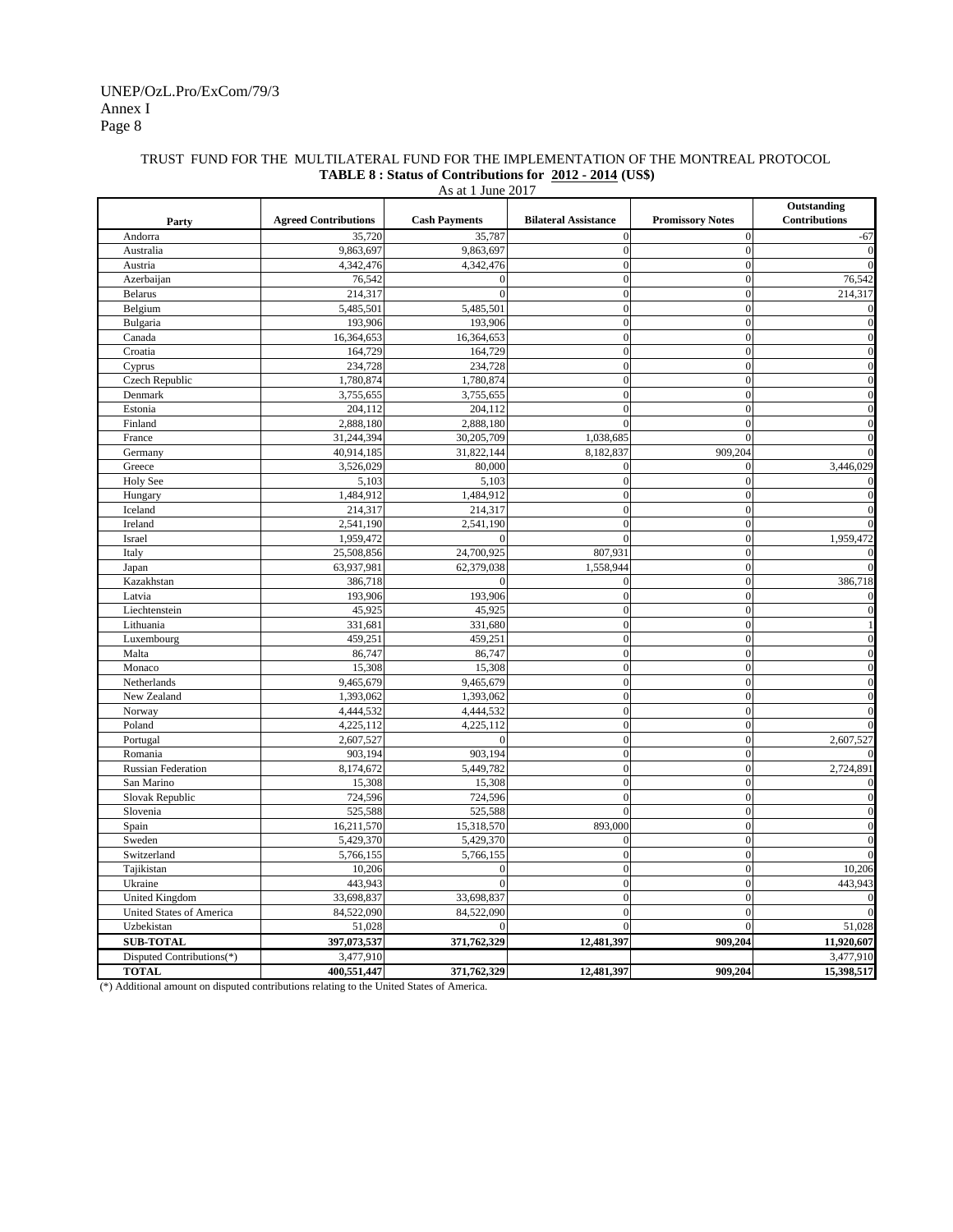| As at 1 June 2017         |                             |                      |                             |                         |                                     |  |  |  |
|---------------------------|-----------------------------|----------------------|-----------------------------|-------------------------|-------------------------------------|--|--|--|
| Party                     | <b>Agreed Contributions</b> | <b>Cash Payments</b> | <b>Bilateral Assistance</b> | <b>Promissory Notes</b> | Outstanding<br><b>Contributions</b> |  |  |  |
| Andorra                   | 11.907                      | 11,907               |                             |                         | $\mathbf{0}$                        |  |  |  |
| Australia                 | 3,287,899                   | 3,287,899            |                             |                         | $\mathbf{0}$                        |  |  |  |
| Austria                   | 1,447,492                   | 1,447,492            |                             |                         | $\mathbf{0}$                        |  |  |  |
| Azerbaijan                | 25,514                      |                      |                             |                         | 25,514                              |  |  |  |
| <b>Belarus</b>            | 71,439                      |                      |                             |                         | 71,439                              |  |  |  |
| Belgium                   | 1,828,500                   | 1,828,500            |                             |                         | $\mathbf{0}$                        |  |  |  |
| Bulgaria                  | 64,635                      | 64,635               |                             |                         | $\mathbf{0}$                        |  |  |  |
| Canada                    | 5,454,884                   | 5,454,884            |                             |                         | (0)                                 |  |  |  |
| Croatia                   | 164,729                     | 164,729              |                             |                         | $\mathbf{0}$                        |  |  |  |
| Cyprus                    | 78,243                      | 78,243               |                             |                         | $\mathbf{0}$                        |  |  |  |
| Czech Republic            | 593,625                     | 593,625              |                             |                         | $\mathbf{0}$                        |  |  |  |
| Denmark                   | 1,251,885                   | 1,251,885            |                             |                         | $\boldsymbol{0}$                    |  |  |  |
| Estonia                   | 68,037                      | 68,037               |                             |                         | $\boldsymbol{0}$                    |  |  |  |
| Finland                   | 962,727                     | 962,727              |                             |                         | $\mathbf{0}$                        |  |  |  |
| France                    | 10,414,798                  | 9,755,199            | 659,599                     |                         | (0)                                 |  |  |  |
| Germany                   | 13,638,062                  | 4,546,021            | 2,688,494                   | 909,204                 | 5,494,343                           |  |  |  |
| Greece                    | 1,175,343                   |                      |                             |                         | 1,175,343                           |  |  |  |
| <b>Holy See</b>           | 1,701                       | 1,701                |                             |                         | $\boldsymbol{0}$                    |  |  |  |
| Hungary                   | 494,971                     | 494,971              |                             |                         | $\mathbf{0}$                        |  |  |  |
| Iceland                   | 71,439                      | 71,439               |                             |                         | $\mathbf{0}$                        |  |  |  |
| Ireland                   | 847,063                     | 847,063              |                             |                         | $\theta$                            |  |  |  |
| Israel                    | 653,157                     |                      |                             |                         | 653,157                             |  |  |  |
| Italy                     | 8,502,952                   | 7,762,821            | 740,131                     |                         | (0)                                 |  |  |  |
| Japan                     | 21,312,660                  | 21,193,682           | 118,979                     |                         | $\Omega$                            |  |  |  |
| Kazakhstan                | 128,906                     |                      |                             |                         | 128,906                             |  |  |  |
| Latvia                    | 64,635                      | 64,635               |                             |                         | $\mathbf{0}$                        |  |  |  |
| Liechtenstein             | 15,308                      | 15,308               |                             |                         | $\mathbf{0}$                        |  |  |  |
| Lithuania                 | 110,560                     | 110,560              |                             |                         | $\mathbf{0}$                        |  |  |  |
| Luxembourg                | 153,084                     | 153,084              |                             |                         | $\boldsymbol{0}$                    |  |  |  |
| Malta                     | 28,916                      | 28,916               |                             |                         | $\mathbf{0}$                        |  |  |  |
| Monaco                    | 5,103                       | 5,103                |                             |                         | $\overline{0}$                      |  |  |  |
| Netherlands               | 3,155,226                   | 3,155,226            |                             |                         | $\boldsymbol{0}$                    |  |  |  |
| New Zealand               | 464,354                     | 464,354              |                             |                         | $\mathbf{0}$                        |  |  |  |
| Norway                    | 1,481,511                   | 1,481,511            |                             |                         | $\mathbf{0}$                        |  |  |  |
| Poland                    | 1,408,371                   | 1,408,371            |                             |                         | $\mathbf{0}$                        |  |  |  |
| Portugal                  | 869,176                     |                      |                             |                         | 869,176                             |  |  |  |
| Romania                   | 301,065                     | 301,065              |                             |                         | (0)                                 |  |  |  |
| <b>Russian Federation</b> | 2,724,891                   | 2,724,891            |                             |                         | $\mathbf{0}$                        |  |  |  |
| San Marino                | 5,103                       | 5,103                |                             |                         | $\mathbf{0}$                        |  |  |  |
| Slovak Republic           | 241,532                     | 241,532              |                             |                         | $\boldsymbol{0}$                    |  |  |  |
| Slovenia                  | 175,196                     | 175,196              |                             |                         | $\overline{0}$                      |  |  |  |
| Spain                     | 5,403,857                   | 5,403,857            |                             |                         | $\mathbf{0}$                        |  |  |  |
| Sweden                    | 1,809,790                   | 1,809,790            |                             |                         | $\mathbf{0}$                        |  |  |  |
| Switzerland               | 1,922,052                   | 1,922,052            |                             |                         | $\mathbf{0}$                        |  |  |  |
| Tajikistan                | 3,402                       |                      |                             |                         | 3,402                               |  |  |  |
| Ukraine                   | 147,981                     |                      |                             |                         | 147,981                             |  |  |  |
| <b>United Kingdom</b>     | 11,232,946                  | 11,232,946           |                             |                         | $\mathbf{0}$                        |  |  |  |
| United States of America  | 28,619,010                  | 28,619,010           |                             |                         | $\theta$                            |  |  |  |
| Uzbekistan                | 17,009                      |                      |                             |                         | 17,009                              |  |  |  |
| <b>SUB-TOTAL</b>          | 132,912,645                 | 119,209,968          | 4,207,203                   | 909,204                 | 8,586,270                           |  |  |  |
| Disputed Contributions(*) | 714,323                     |                      |                             |                         | 714,323                             |  |  |  |
| <b>TOTAL</b>              | 133,626,968                 | 119,209,968          | 4,207,203                   | 909,204                 | 9,300,594                           |  |  |  |

#### TRUST FUND FOR THE MULTILATERAL FUND FOR THE IMPLEMENTATION OF THE MONTREAL PROTOCOL **TABLE 9 : Status of Contributions for 2014 (US\$)**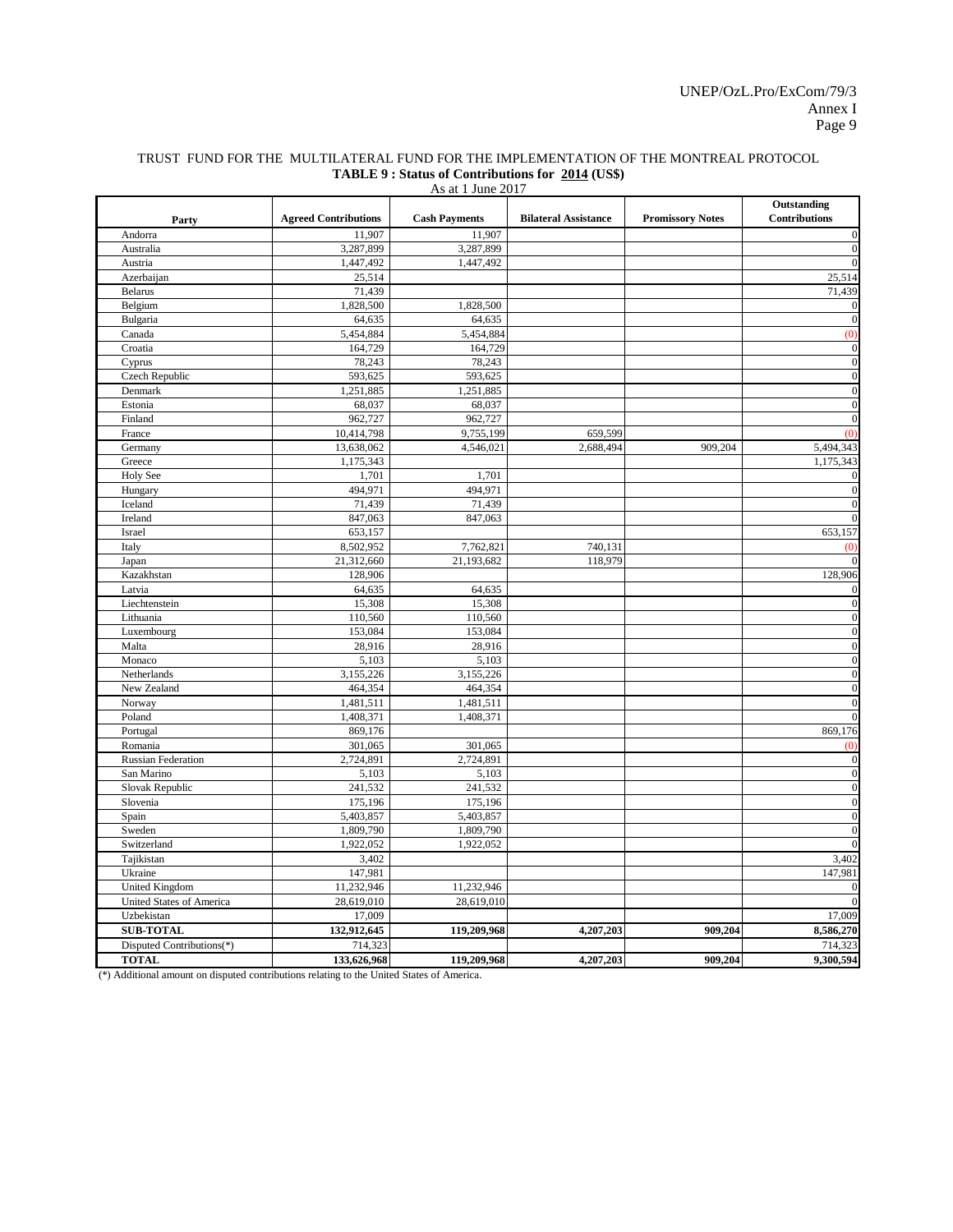#### TRUST FUND FOR THE MULTILATERAL FUND FOR THE IMPLEMENTATION OF THE MONTREAL PROTOCOL **TABLE 10 : Status of Contributions for 2013 (US\$)**

| As at 1 June 2017         |                             |                      |                             |                         |                                     |  |  |  |
|---------------------------|-----------------------------|----------------------|-----------------------------|-------------------------|-------------------------------------|--|--|--|
| Party                     | <b>Agreed Contributions</b> | <b>Cash Payments</b> | <b>Bilateral Assistance</b> | <b>Promissory Notes</b> | Outstanding<br><b>Contributions</b> |  |  |  |
| Andorra                   | 11,907                      | 11,907               |                             |                         | $\boldsymbol{0}$                    |  |  |  |
| Australia                 | 3,287,899                   | 3,287,899            |                             |                         | $\mathbf 0$                         |  |  |  |
| Austria                   | 1,447,492                   | 1,447,492            |                             |                         | $\mathbf{0}$                        |  |  |  |
| Azerbaijan                | 25,514                      |                      |                             |                         | 25,514                              |  |  |  |
| <b>Belarus</b>            | 71,439                      |                      |                             |                         | 71,439                              |  |  |  |
| Belgium                   | 1,828,500                   | 1,828,500            |                             |                         | $\mathbf{0}$                        |  |  |  |
| Bulgaria                  | 64,635                      | 64,635               |                             |                         | $\mathbf{0}$                        |  |  |  |
| Canada                    | 5,454,884                   | 5,454,884            |                             |                         | $\mathbf{0}$                        |  |  |  |
| Croatia                   | $\mathbf{0}$                |                      |                             |                         |                                     |  |  |  |
| Cyprus                    | 78,243                      | 78,243               |                             |                         | $\boldsymbol{0}$                    |  |  |  |
| Czech Republic            | 593,625                     | 593,625              |                             |                         | $\mathbf 0$                         |  |  |  |
| Denmark                   | 1,251,885                   | 1,251,885            |                             |                         | $\boldsymbol{0}$                    |  |  |  |
| Estonia                   | 68,037                      | 68,037               |                             |                         | $\boldsymbol{0}$                    |  |  |  |
| Finland                   | 962,727                     | 962,727              |                             |                         | $\mathbf{0}$                        |  |  |  |
| France                    | 10,414,798                  | 10,324,398           | 90,400                      |                         | $\mathbf{0}$                        |  |  |  |
| Germany                   | 13,638,062                  | 13,638,062           | 2,766,731                   |                         | (2,766,731)                         |  |  |  |
| Greece                    | 1,175,343                   |                      |                             |                         | 1,175,343                           |  |  |  |
| <b>Holy See</b>           | 1,701                       | 1,701                |                             |                         |                                     |  |  |  |
| Hungary                   | 494,971                     | 494,971              |                             |                         | $\mathbf{0}$                        |  |  |  |
| Iceland                   | 71,439                      | 71,439               |                             |                         | $\mathbf{0}$                        |  |  |  |
| Ireland                   | 847,063                     | 847,063              |                             |                         | $\overline{0}$                      |  |  |  |
| Israel                    | 653,157                     |                      |                             |                         | 653,157                             |  |  |  |
| Italy                     | 8,502,952                   | 8,502,952            |                             |                         | $\theta$                            |  |  |  |
| Japan                     | 21,312,660                  | 21,312,660           |                             |                         | $\overline{0}$                      |  |  |  |
| Kazakhstan                | 128,906                     |                      |                             |                         | 128,906                             |  |  |  |
| Latvia                    | 64,635                      | 64,635               |                             |                         | $\boldsymbol{0}$                    |  |  |  |
| Liechtenstein             | 15,308                      | 15,308               |                             |                         | $\overline{0}$                      |  |  |  |
| Lithuania                 | 110,560                     | 110,560              |                             |                         | $\boldsymbol{0}$                    |  |  |  |
| Luxembourg                | 153,084                     | 153,084              |                             |                         | $\boldsymbol{0}$                    |  |  |  |
| Malta                     | 28,916                      | 28,916               |                             |                         | $\mathbf{0}$                        |  |  |  |
| Monaco                    | 5,103                       | 5,103                |                             |                         | $\boldsymbol{0}$                    |  |  |  |
| Netherlands               | 3,155,226                   | 3,155,226            |                             |                         | $\boldsymbol{0}$                    |  |  |  |
| New Zealand               | 464,354                     | 464,354              |                             |                         | $\mathbf{0}$                        |  |  |  |
| Norway                    | 1,481,511                   | 1,481,511            |                             |                         | $\boldsymbol{0}$                    |  |  |  |
| Poland                    | 1,408,371                   | 1,408,371            |                             |                         | $\mathbf{0}$                        |  |  |  |
| Portugal                  | 869,176                     |                      |                             |                         | 869,176                             |  |  |  |
| Romania                   | 301,065                     | 301,065              |                             |                         | $\boldsymbol{0}$                    |  |  |  |
| <b>Russian Federation</b> | 2,724,891                   | 2,724,891            |                             |                         | $\boldsymbol{0}$                    |  |  |  |
| San Marino                | 5,103                       | 5,103                |                             |                         | $\mathbf{0}$                        |  |  |  |
| Slovak Republic           | 241,532                     | 241,532              |                             |                         | $\boldsymbol{0}$                    |  |  |  |
| Slovenia                  | 175,196                     | 175,196              |                             |                         | $\boldsymbol{0}$                    |  |  |  |
| Spain                     | 5,403,857                   | 5,403,857            |                             |                         | $\mathbf{0}$                        |  |  |  |
| Sweden                    | 1,809,790                   | 1,809,790            |                             |                         | $\mathbf 0$                         |  |  |  |
| Switzerland               | 1,922,052                   | 1,922,052            |                             |                         | $\mathbf{0}$                        |  |  |  |
| Tajikistan                | 3,402                       |                      |                             |                         | 3,402                               |  |  |  |
| Ukraine                   | 147,981                     |                      |                             |                         | 147,981                             |  |  |  |
| <b>United Kingdom</b>     | 11,232,946                  | 11,232,946           |                             |                         | $\boldsymbol{0}$                    |  |  |  |
| United States of America  | 28,364,323                  | 28,364,323           |                             |                         | $\overline{0}$                      |  |  |  |
| Uzbekistan                | 17,009                      |                      |                             |                         | 17,009                              |  |  |  |
| <b>SUB-TOTAL</b>          | 132,493,229                 | 129,310,901          | 2,857,131                   |                         | 325,197                             |  |  |  |
| Disputed Contributions(*) | 969,010                     |                      |                             |                         | 969,010                             |  |  |  |
| <b>TOTAL</b>              | 133,462,239                 | 129,310,901          | 2,857,131                   |                         | 1,294,207                           |  |  |  |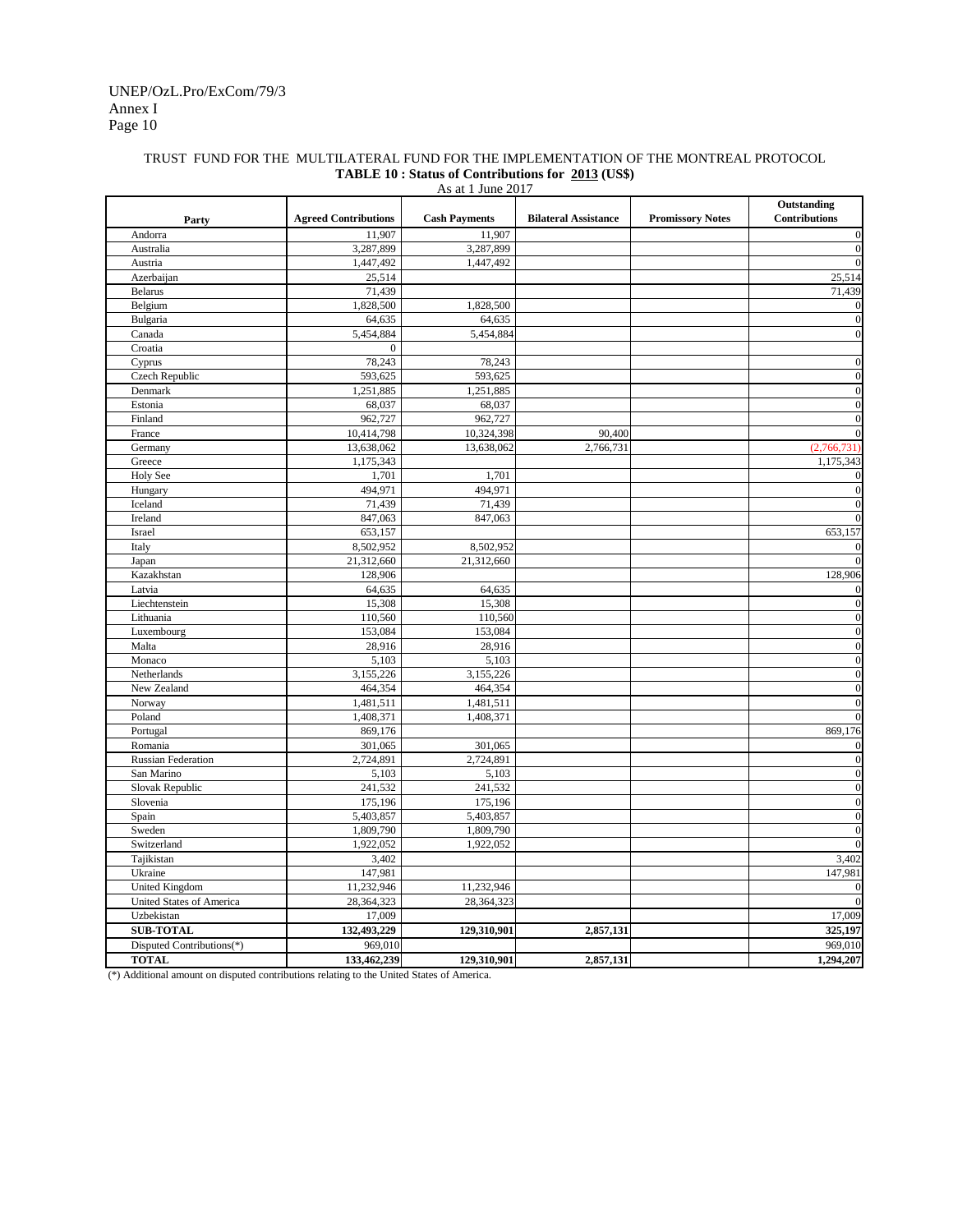# TRUST FUND FOR THE MULTILATERAL FUND FOR THE IMPLEMENTATION OF THE MONTREAL PROTOCOL **TABLE 11 : Status of Contributions for 2012 (US\$)**

| As at 1 June 2017                                 |                             |                      |                             |                         |                                     |  |  |  |
|---------------------------------------------------|-----------------------------|----------------------|-----------------------------|-------------------------|-------------------------------------|--|--|--|
| Party                                             | <b>Agreed Contributions</b> | <b>Cash Payments</b> | <b>Bilateral Assistance</b> | <b>Promissory Notes</b> | Outstanding<br><b>Contributions</b> |  |  |  |
| Andorra                                           | 11,907                      | 11,974               |                             |                         | (67)                                |  |  |  |
| Australia                                         | 3,287,899                   | 3,287,899            |                             |                         | $\mathbf{0}$                        |  |  |  |
| Austria                                           | 1,447,492                   | 1,447,492            |                             |                         | $\overline{0}$                      |  |  |  |
| Azerbaijan                                        | 25,514                      |                      |                             |                         | 25,514                              |  |  |  |
| <b>Belarus</b>                                    | 71,439                      |                      |                             |                         | 71,439                              |  |  |  |
| Belgium                                           | 1,828,500                   | 1,828,500            |                             |                         | $\mathbf{0}$                        |  |  |  |
| Bulgaria                                          | 64,635                      | 64,635               |                             |                         | $\mathbf{0}$                        |  |  |  |
| Canada                                            | 5,454,884                   | 5,454,884            |                             |                         | $\mathbf{0}$                        |  |  |  |
| Croatia                                           | $\mathbf{0}$                |                      |                             |                         |                                     |  |  |  |
| Cyprus                                            | 78,243                      | 78,243               |                             |                         | $\mathbf{0}$                        |  |  |  |
| Czech Republic                                    | 593,625                     | 593,625              |                             |                         | $\boldsymbol{0}$                    |  |  |  |
| Denmark                                           | 1,251,885                   | 1,251,885            |                             |                         | $\mathbf{0}$                        |  |  |  |
| Estonia                                           | 68,037                      | 68,037               |                             |                         | $\mathbf{0}$                        |  |  |  |
| Finland                                           | 962,727                     | 962,727              |                             |                         | $\mathbf{0}$                        |  |  |  |
| France                                            | 10,414,798                  | 10,126,112           | 288,686                     |                         | $\overline{0}$                      |  |  |  |
| Germany                                           | 13,638,062                  | 13,638,062           | 2,727,612                   |                         | (2,727,612)                         |  |  |  |
| Greece                                            | 1,175,343                   | 80,000               |                             |                         | 1,095,343                           |  |  |  |
| Holy See                                          | 1,701                       | 1,701                |                             |                         | $\mathbf{0}$                        |  |  |  |
| Hungary                                           | 494,971                     | 494,971              |                             |                         | $\mathbf{0}$                        |  |  |  |
| Iceland                                           | 71,439                      | 71,439               |                             |                         | $\mathbf{0}$                        |  |  |  |
| Ireland                                           | 847,063                     | 847,063              |                             |                         | $\mathbf{0}$                        |  |  |  |
| Israel                                            | 653,157                     |                      |                             |                         | 653,157                             |  |  |  |
| Italy                                             | 8,502,952                   | 8,435,152            | 67,800                      |                         | (0)                                 |  |  |  |
| Japan                                             | 21,312,660                  | 19,872,696           | 1,439,965                   |                         | $\mathbf{0}$                        |  |  |  |
| Kazakhstan                                        | 128,906                     |                      |                             |                         | 128,906                             |  |  |  |
| Latvia                                            | 64,635                      | 64,635               |                             |                         | $\mathbf{0}$                        |  |  |  |
| Liechtenstein                                     | 15,308                      | 15,308               |                             |                         | $\mathbf{0}$                        |  |  |  |
| Lithuania                                         | 110,560                     | 110,560              |                             |                         | $\mathbf{0}$                        |  |  |  |
| Luxembourg                                        | 153,084                     | 153,084              |                             |                         | $\mathbf{0}$                        |  |  |  |
| Malta                                             | 28,916                      | 28,916               |                             |                         | $\bf{0}$                            |  |  |  |
| Monaco                                            | 5,103                       | 5,103                |                             |                         | $\boldsymbol{0}$                    |  |  |  |
| Netherlands                                       | 3,155,226                   | 3,155,226            |                             |                         | $\boldsymbol{0}$                    |  |  |  |
| New Zealand                                       | 464,354                     | 464,354              |                             |                         | $\bf{0}$                            |  |  |  |
| Norway                                            | 1,481,511                   | 1,481,511            |                             |                         | $\overline{0}$                      |  |  |  |
| Poland                                            | 1,408,371                   | 1,408,371            |                             |                         | $\boldsymbol{0}$                    |  |  |  |
| Portugal                                          | 869,176                     |                      |                             |                         | 869,176                             |  |  |  |
| Romania                                           | 301,065                     | 301,065              |                             |                         | $\bf{0}$                            |  |  |  |
| <b>Russian Federation</b>                         | 2,724,891                   |                      |                             |                         | 2,724,891                           |  |  |  |
| San Marino                                        | 5,103                       | 5,103                |                             |                         | $\mathbf{0}$                        |  |  |  |
| Slovak Republic                                   | 241,532                     | 241,532              |                             |                         | $\bf{0}$                            |  |  |  |
| Slovenia                                          | 175,196                     | 175,196              |                             |                         | $\mathbf{0}$                        |  |  |  |
| Spain                                             | 5,403,857                   | 4,510,857            | 893,000                     |                         | $\boldsymbol{0}$                    |  |  |  |
| Sweden                                            | 1,809,790                   | 1,809,790            |                             |                         | $\boldsymbol{0}$                    |  |  |  |
| Switzerland                                       | 1,922,052                   | 1,922,052            |                             |                         | $\boldsymbol{0}$                    |  |  |  |
| Tajikistan                                        | 3,402                       |                      |                             |                         | 3,402                               |  |  |  |
| Ukraine                                           | 147,981                     | 11,232,946           |                             |                         | 147,981                             |  |  |  |
| <b>United Kingdom</b><br>United States of America | 11,232,946                  |                      |                             |                         | $\bf{0}$<br>$\mathbf{0}$            |  |  |  |
|                                                   | 27,538,756                  | 27,538,756           |                             |                         |                                     |  |  |  |
| Uzbekistan                                        | 17,009                      |                      |                             |                         | 17,009                              |  |  |  |
| <b>SUB-TOTAL</b>                                  | 131,667,662                 | 123,241,460          | 5,417,063                   |                         | 3,009,140                           |  |  |  |
| Disputed Contributions(*)                         | 1,794,577                   |                      |                             |                         | 1,794,577                           |  |  |  |
| <b>TOTAL</b>                                      | 133,462,239                 | 123,241,460          | 5,417,063                   |                         | 4,803,717                           |  |  |  |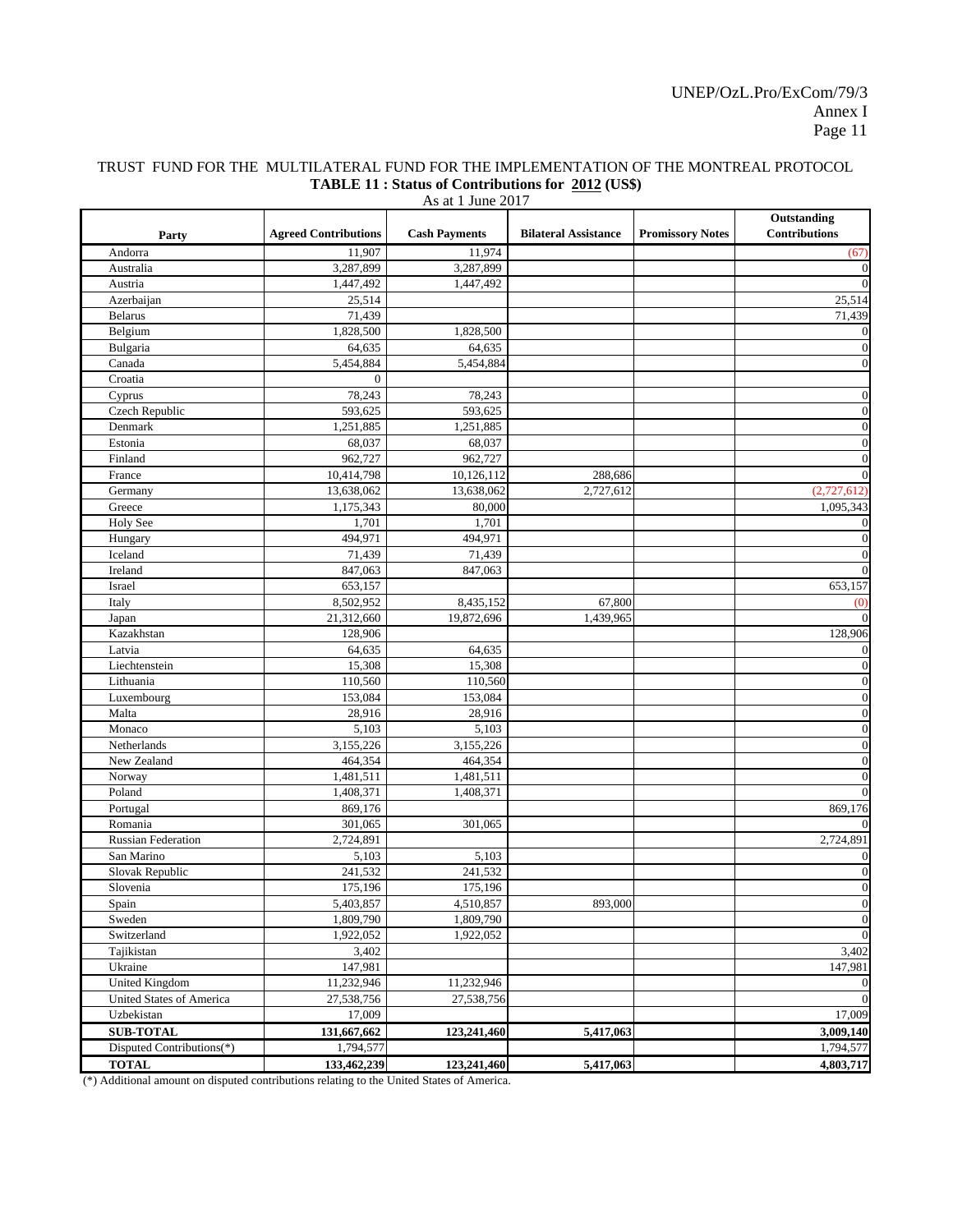#### Annex I Page 12 UNEP/OzL.Pro/ExCom/79/3

|                           |                             | As at 1 June 2017    |                             |                         |                                     |
|---------------------------|-----------------------------|----------------------|-----------------------------|-------------------------|-------------------------------------|
| Party                     | <b>Agreed Contributions</b> | <b>Cash Payments</b> | <b>Bilateral Assistance</b> | <b>Promissory Notes</b> | Outstanding<br><b>Contributions</b> |
| Andorra                   | 34,764                      | 34,697               | $\Omega$                    | $\bf{0}$                | 67                                  |
| Australia                 | 8,678,133                   | 8,339,133            | 339,000                     | $\overline{0}$          | $\mathbf{0}$                        |
| Austria                   | 4,307,501                   | 4,307,501            | $\boldsymbol{0}$            | $\boldsymbol{0}$        | $\mathbf{0}$                        |
| Azerbaijan                | 24,281                      | $\sqrt{ }$           | $\overline{0}$              | $\overline{0}$          | 24,281                              |
| <b>Belarus</b>            | 97,125                      | $\sqrt{ }$           | $\theta$                    | $\mathbf{0}$            | 97,125                              |
| Belgium                   | 5,351,596                   | 5,351,596            | $\overline{0}$              | $\overline{0}$          | $\theta$                            |
| Bulgaria                  | 97,125                      | 97,125               | $\theta$                    | $\mathbf{0}$            | $\boldsymbol{0}$                    |
| Canada                    | 14,457,080                  | 14,028,245           | 428,835                     | $\overline{0}$          | $\mathbf{0}$                        |
| Cyprus                    | 213,675                     | 213,675              | $\theta$                    | $\boldsymbol{0}$        | $\boldsymbol{0}$                    |
| Czech Republic            | 1,364,608                   | 1,143,128            | 221,480                     | $\overline{0}$          | $\boldsymbol{0}$                    |
| Denmark                   | 3,588,775                   | 3,588,775            | 0                           | $\overline{0}$          | $\boldsymbol{0}$                    |
| Estonia                   | 77,700                      | 77,700               | $\theta$                    | $\overline{0}$          | $\boldsymbol{0}$                    |
| Finland                   | 2,738,929                   | 2,738,929            | $\theta$                    | $\overline{0}$          | $\boldsymbol{0}$                    |
| France                    | 30,599,281                  | 29,546,764           | 1,052,517                   | $\boldsymbol{0}$        | (0)                                 |
| Germany                   | 41,652,124                  | 33,321,699           | 8,330,424                   | (1)                     | $\boldsymbol{2}$                    |
| Greece                    | 2,894,330                   | 2,894,330            | $\overline{0}$              | $\boldsymbol{0}$        | (0)                                 |
| Hungary                   | 1,184,927                   | 1,184,927            | $\overline{0}$              | $\boldsymbol{0}$        | $\boldsymbol{0}$                    |
| Iceland                   | 179,682                     | 179,682              | $\boldsymbol{0}$            | $\overline{0}$          | $\boldsymbol{0}$                    |
| Ireland                   | 2,161,035                   | 2,161,035            | $\overline{0}$              | $\boldsymbol{0}$        | $\boldsymbol{0}$                    |
| Israel                    | 2,034,772                   | $\Omega$             | $\theta$                    | $\boldsymbol{0}$        | 2,034,772                           |
| Italy                     | 24,664,934                  | 23,866,349           | 798,584                     | $\mathbf{0}$            | $\mathbf{0}$                        |
| Japan                     | 80,730,431                  | 78,896,665           | 1,833,766                   | $\overline{0}$          | $\mathbf{0}$                        |
| Kazakhstan                | 140,801                     | 62,580               | $\mathbf{0}$                | $\mathbf{0}$            | 78,221                              |
| Latvia                    | 87,413                      | 87,413               | $\overline{0}$              | $\overline{0}$          | $\mathbf{0}$                        |
| Liechtenstein             | 48,563                      | 48,563               | $\boldsymbol{0}$            | $\boldsymbol{0}$        | $\mathbf{0}$                        |
| Lithuania                 | 150,544                     | 150,544              | $\overline{0}$              | $\overline{0}$          | $\mathbf{0}$                        |
| Luxembourg                | 412,782                     | 412,782              | $\overline{0}$              | $\overline{0}$          | $\mathbf{0}$                        |
| Malta                     | 82,556                      | 82,556               | $\overline{0}$              | $\mathbf{0}$            | $\boldsymbol{0}$                    |
| Monaco                    | 14,569                      | 14,569               | $\overline{0}$              | $\overline{0}$          | $\mathbf{0}$                        |
| Netherlands               | 9,095,771                   | 9,095,771            | $\overline{0}$              | $\mathbf{0}$            | $\boldsymbol{0}$                    |
| New Zealand               | 1,243,202                   | 1,243,202            | $\boldsymbol{0}$            | $\mathbf{0}$            | $\boldsymbol{0}$                    |
| Norway                    | 3,797,594                   | 3,797,594            | $\mathbf{0}$                | $\mathbf{0}$            | $\mathbf{0}$                        |
| Poland                    | 2,432,985                   | 2,432,985            | $\overline{0}$              | $\overline{0}$          | $\mathbf{0}$                        |
| Portugal                  | 2,559,248                   | 932,219              | $\mathbf{0}$                | $\mathbf{0}$            | 1,627,029                           |
| Romania                   | 339,938                     | 339,938              | $\overline{0}$              | $\overline{0}$          | $\theta$                            |
| <b>Russian Federation</b> | 5,827,509                   | $\sqrt{ }$           | $\overline{0}$              | $\overline{0}$          | 5,827,509                           |
| San Marino                | 11,734                      | 11,734               | $\overline{0}$              | $\overline{0}$          | $\overline{0}$                      |
| Slovak Republic           | 305,944                     | 305,944              | $\overline{0}$              | $\overline{0}$          | $\mathbf{0}$                        |
| Slovenia                  | 466,201                     | 466,201              | $\overline{0}$              | $\mathbf{0}$            | $\mathbf{0}$                        |
| Spain                     | 14,413,373                  | 12,955,373           | 893,000                     | $\overline{0}$          | 565,000                             |
| Sweden                    | 5,201,052                   | 5,201,052            | $\overline{0}$              | $\mathbf{0}$            | $\theta$                            |
| Switzerland               | 5,905,210                   | 5,905,210            | $\boldsymbol{0}$            | $\boldsymbol{0}$        | $\boldsymbol{0}$                    |
| Tajikistan                | 4,857                       | $\boldsymbol{0}$     | $\boldsymbol{0}$            | $\boldsymbol{0}$        | 4,857                               |
| Ukraine                   | 218,532                     | $\overline{0}$       | $\overline{0}$              | $\overline{0}$          | 218,532                             |
| <b>United Kingdom</b>     | 32,255,265                  | 32,255,265           | $\boldsymbol{0}$            | $\overline{0}$          | $\theta$                            |
| United States of America  | 87,594,208                  | 87,594,208           | $\mathbf{0}$                | $\boldsymbol{0}$        | (0)                                 |
| Uzbekistan                | 38,850                      | $\overline{0}$       | $\overline{0}$              | $\overline{0}$          | 38,850                              |
| <b>SUB-TOTAL</b>          | 399,781,507                 | 375,367,656          | 13,897,606                  | (1)                     | 10,516,246                          |
| Disputed Contributions(*) | 405,792                     | $\overline{0}$       | $\theta$                    | $\boldsymbol{0}$        | 405,792                             |
| <b>TOTAL</b>              | 400,187,299                 | 375,367,656          | 13,897,606                  | $-1$                    | 10,922,038                          |

## TRUST FUND FOR THE MULTILATERAL FUND FOR THE IMPLEMENTATION OF THE MONTREAL PROTOCOL **TABLE 12 : Summary Status of Contributions for 2009-2011 (US\$)**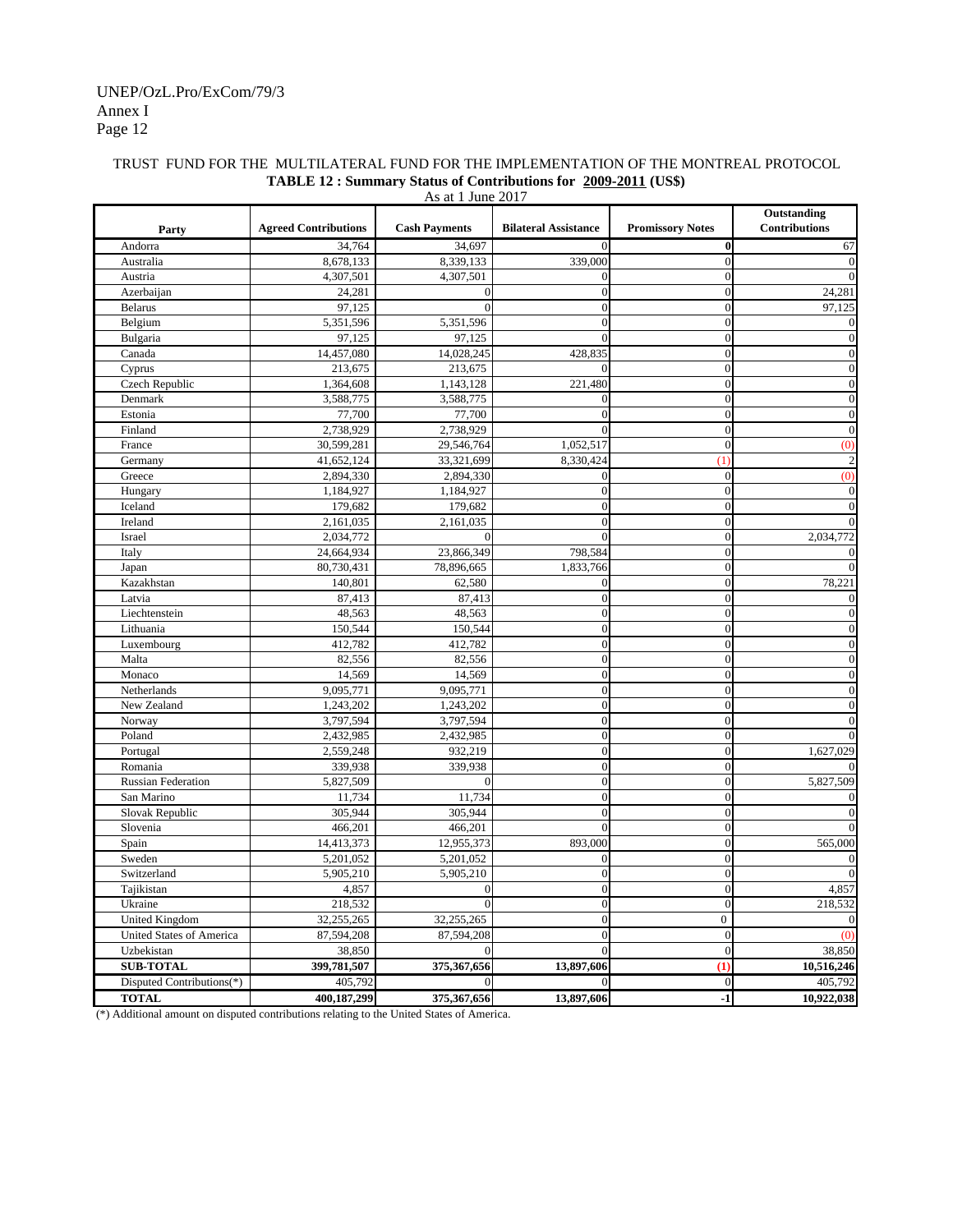#### TRUST FUND FOR THE MULTILATERAL FUND FOR THE IMPLEMENTATION OF THE MONTREAL PROTOCOL **TABLE 13 : Status of Contributions for 2011 (US\$)**

| As at 1 June 2017         |                             |                      |                             |                         |                                  |  |  |  |  |  |
|---------------------------|-----------------------------|----------------------|-----------------------------|-------------------------|----------------------------------|--|--|--|--|--|
| Party                     | <b>Agreed Contributions</b> | <b>Cash Payments</b> | <b>Bilateral Assistance</b> | <b>Promissory Notes</b> | <b>Outstanding Contributions</b> |  |  |  |  |  |
| Andorra                   | 12,948                      | 12,881               |                             |                         | 67                               |  |  |  |  |  |
| Australia                 | 2,892,711                   | 2,553,711            | 339,000                     |                         | $\mathbf 0$                      |  |  |  |  |  |
| Austria                   | 1,435,834                   | 1,435,834            |                             |                         | $\mathbf 0$                      |  |  |  |  |  |
| Azerbaijan                | 8,094                       |                      |                             |                         | 8,094                            |  |  |  |  |  |
| Belarus                   | 32,375                      |                      |                             |                         | 32,375                           |  |  |  |  |  |
| Belgium                   | 1,783,865                   | 1,783,865            |                             |                         | $\mathbf 0$                      |  |  |  |  |  |
| Bulgaria                  | 32,375                      | 32,375               |                             |                         | $\mathbf 0$                      |  |  |  |  |  |
| Canada                    | 4,819,027                   | 4,819,027            |                             |                         | $\mathbf 0$                      |  |  |  |  |  |
| Cyprus                    | 71,225                      | 71,225               |                             |                         | $\mathbf 0$                      |  |  |  |  |  |
| Czech Republic            | 454,869                     | 415,319              | 39,550                      |                         | $\mathbf 0$                      |  |  |  |  |  |
| Denmark                   | 1,196,258                   | 1,196,258            |                             |                         | $\mathbf 0$                      |  |  |  |  |  |
| Estonia                   | 25,900                      | 25,900               |                             |                         | $\mathbf 0$                      |  |  |  |  |  |
| Finland                   | 912,976                     | 912,976              |                             |                         | $\mathbf 0$                      |  |  |  |  |  |
| France                    | 10,199,760                  | 9,634,760            | 565,000                     |                         | $\mathbf 0$                      |  |  |  |  |  |
| Germany                   | 13,884,041                  | 5,553,617            | 2,776,808                   | (1)                     | 5,553,618                        |  |  |  |  |  |
| Greece                    | 964,777                     | 964,777              |                             |                         |                                  |  |  |  |  |  |
| Hungary                   | 394,976                     | 394,976              |                             |                         | 0.00                             |  |  |  |  |  |
| Iceland                   | 59,894                      | 59,894               |                             |                         | $\mathbf 0$                      |  |  |  |  |  |
| Ireland                   | 720,345                     | 720,345              |                             |                         | $\mathbf 0$                      |  |  |  |  |  |
| Israel                    | 678,257                     |                      |                             |                         | 678,257                          |  |  |  |  |  |
| Italy                     | 8,221,645                   | 8,221,645            |                             |                         | (0)                              |  |  |  |  |  |
| Japan                     | 26,910,144                  | 26,440,498           | 469,646                     |                         | $\mathbf 0$                      |  |  |  |  |  |
| Kazakhstan                | 46,934                      | 62,580               |                             |                         |                                  |  |  |  |  |  |
| Latvia                    | 29,138                      | 29,138               |                             |                         | $\mathbf 0$                      |  |  |  |  |  |
| Liechtenstein             | 16,188                      | 16,188               |                             |                         | $\mathbf 0$                      |  |  |  |  |  |
| Lithuania                 | 50,181                      | 50,181               |                             |                         | $\mathbf 0$                      |  |  |  |  |  |
| Luxembourg                | 137,594                     | 137,594              |                             |                         | $\mathbf 0$                      |  |  |  |  |  |
| Malta                     | 27,519                      | 27,519               |                             |                         | $\mathbf 0$                      |  |  |  |  |  |
| Monaco                    | 4,856                       | 4,856                |                             |                         | $\mathbf 0$                      |  |  |  |  |  |
| Netherlands               | 3,031,924                   | 3,031,924            |                             |                         | $\mathbf 0$                      |  |  |  |  |  |
| New Zealand               | 414,401                     | 414,401              |                             |                         | $\mathbf 0$                      |  |  |  |  |  |
| Norway                    | 1,265,865                   | 1,265,865            |                             |                         | $\mathbf 0$                      |  |  |  |  |  |
| Poland                    | 810,995                     | 810,995              |                             |                         | $\mathbf 0$                      |  |  |  |  |  |
| Portugal                  | 853,083                     |                      |                             |                         | 853,083                          |  |  |  |  |  |
| Romania                   | 113,313                     | 113,313              |                             |                         |                                  |  |  |  |  |  |
| <b>Russian Federation</b> | 1,942,503                   |                      |                             |                         | 1,942,503                        |  |  |  |  |  |
| San Marino                | 4,855                       | 4,855                |                             |                         | $\mathbf 0$                      |  |  |  |  |  |
| Slovak Republic           | 101,981                     | 101,981              |                             |                         | $\mathbf 0$                      |  |  |  |  |  |
| Slovenia                  | 155,400                     | 155,400              |                             |                         | $\mathbf 0$                      |  |  |  |  |  |
| Spain                     | 4,804,458                   | 4,804,458            |                             |                         | (0)                              |  |  |  |  |  |
| Sweden                    | 1,733,684                   | 1,733,684            |                             |                         | $\mathbf 0$                      |  |  |  |  |  |
| Switzerland               | 1,968,403                   | 1,968,403            |                             |                         | $\mathbf 0$                      |  |  |  |  |  |
| Tajikistan                | 1,619                       |                      |                             |                         | 1,619                            |  |  |  |  |  |
| Ukraine                   | 72,844                      |                      |                             |                         | 72,844                           |  |  |  |  |  |
| <b>United Kingdom</b>     | 10,751,755                  | 10,751,755           |                             |                         | $\mathbf 0$                      |  |  |  |  |  |
| United States of America  | 29,333,333                  | 29,333,333           |                             |                         | $\mathbf 0$                      |  |  |  |  |  |
|                           |                             |                      |                             |                         |                                  |  |  |  |  |  |
| Uzbekistan                | 12,950                      |                      |                             |                         | 12,950                           |  |  |  |  |  |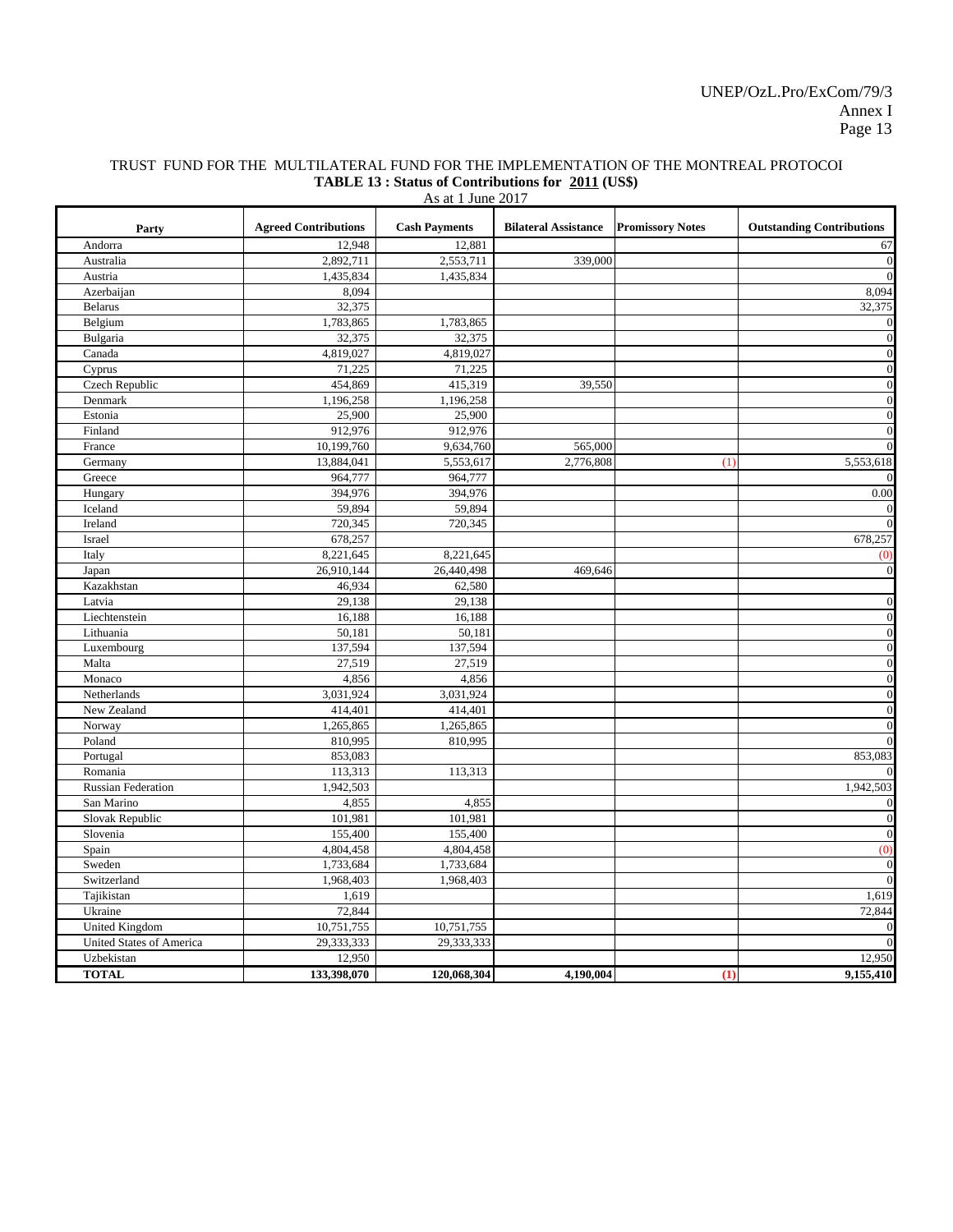|                                 |                          |                | Table 14: Status of Promissory Notes as at 1 June 2017 (US\$) |                  |                                                   |                          |                                  |                             |                            |  |  |
|---------------------------------|--------------------------|----------------|---------------------------------------------------------------|------------------|---------------------------------------------------|--------------------------|----------------------------------|-----------------------------|----------------------------|--|--|
| Country                         |                          | <b>HELD BY</b> |                                                               |                  | IMPLEMENTING AGENCY FOR WHICH HELD OR ASSIGNED TO |                          |                                  |                             |                            |  |  |
|                                 |                          |                | WORLD BANK B TREASURER $C = A + B$ TOTAL                      | D<br><b>UNDP</b> | E<br><b>UNEP</b>                                  | F<br><b>UNIDO</b>        | G<br><b>WORLD</b><br><b>BANK</b> | $\bf H$<br><b>TREASURER</b> | $D+E+F+G+H=I$<br>I=C TOTAL |  |  |
|                                 | Net Value                | Net Value      | Net Value                                                     | Net Value        | Net Value                                         | Net Value                | Net Value                        | Net Value                   | Net Value                  |  |  |
| Canada                          |                          |                |                                                               |                  | $\overline{\phantom{a}}$                          |                          |                                  |                             |                            |  |  |
| France                          |                          |                |                                                               |                  | $\overline{\phantom{a}}$                          |                          |                                  | $\overline{\phantom{a}}$    |                            |  |  |
| Germany                         |                          | 13,897,742     | 13,897,742                                                    |                  | $\overline{\phantom{a}}$                          |                          |                                  | 13,897,742                  | 13,897,742                 |  |  |
| The Netherlands                 |                          |                |                                                               |                  | $\overline{\phantom{a}}$                          | $\overline{\phantom{a}}$ |                                  |                             |                            |  |  |
| <b>United Kingdom</b>           |                          |                |                                                               |                  | $\overline{\phantom{a}}$                          |                          |                                  | $\overline{\phantom{a}}$    |                            |  |  |
| <b>United States of America</b> |                          |                |                                                               |                  | $\overline{\phantom{a}}$                          | $\overline{\phantom{a}}$ | $\overline{\phantom{a}}$         | $\overline{\phantom{a}}$    |                            |  |  |
| <b>TOTAL</b>                    | $\overline{\phantom{0}}$ | 13,897,742     | 13,897,742                                                    | $\sim$           | $\blacksquare$                                    | $\blacksquare$           | $\blacksquare$                   | 13,897,742                  | 13,897,742                 |  |  |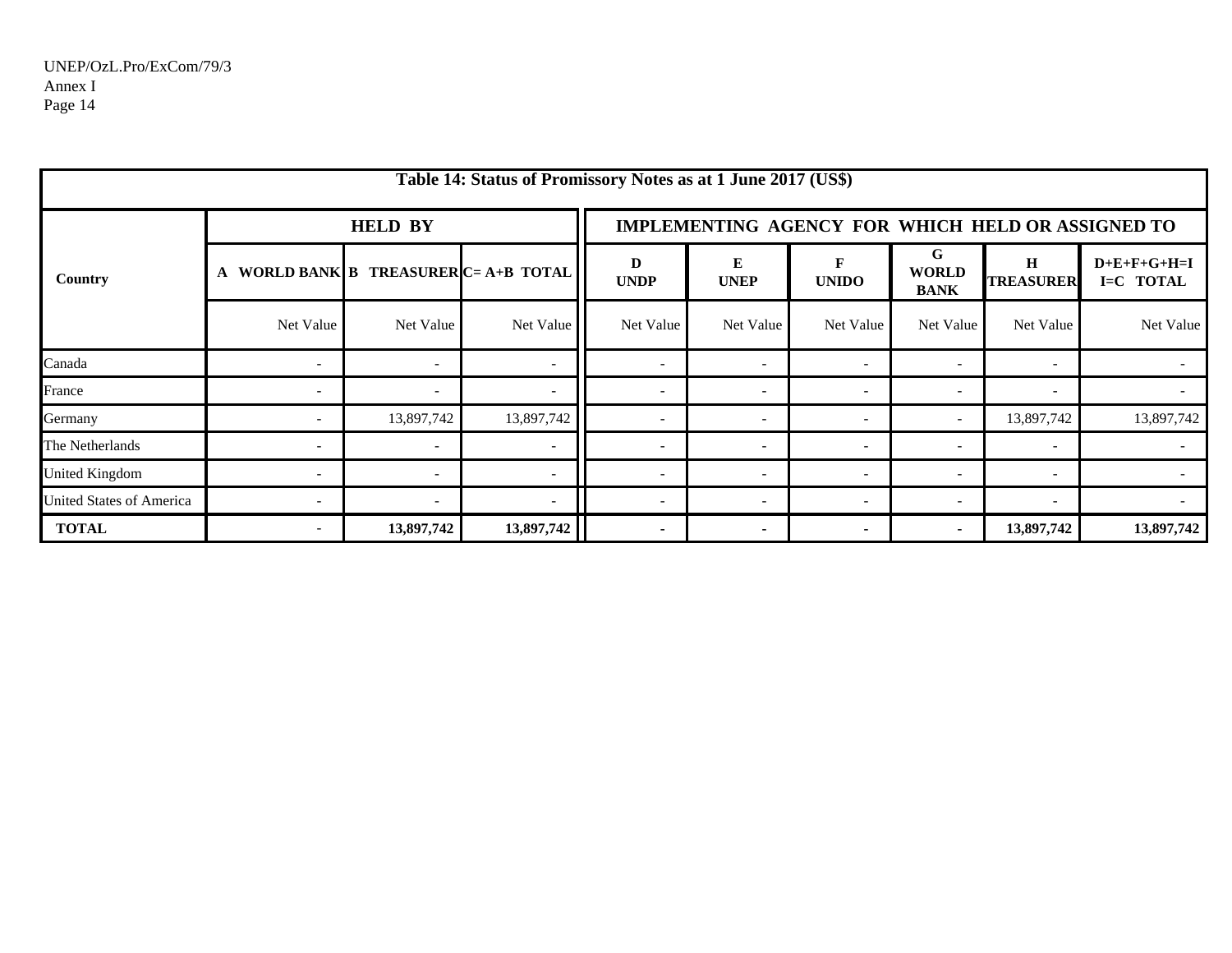| Table 15: 2004-2017 Ledger of Promissory Notes as at 1 June 2017 |                         |                             |                 |                                   |                                      |                                      |                        |                        |                                                    |                        |                               |                                                                   |
|------------------------------------------------------------------|-------------------------|-----------------------------|-----------------|-----------------------------------|--------------------------------------|--------------------------------------|------------------------|------------------------|----------------------------------------------------|------------------------|-------------------------------|-------------------------------------------------------------------|
|                                                                  |                         |                             | <b>RECEIPTS</b> |                                   |                                      |                                      |                        |                        |                                                    | <b>ENCASHMENTS</b>     |                               |                                                                   |
| Date of Submission a/                                            | Year of<br>contribution | <b>Country of</b><br>Origin | P/Note code     | Denomination/ Type<br>of currency | Amount (in Original<br>denomination) | Note Value in USD per<br><b>UNEP</b> | Date of transfer       | Agency                 | <b>Transfer amount in Original</b><br>denomination | Date of<br>Encashment  | (USD)                         | Actual Encashment value   Gain /(Loss) to intended value<br>(USD) |
|                                                                  | 2004 - 2012             | Canada                      |                 | Can\$                             | 37,801,368.39                        | 31,377,892.52                        |                        |                        | 37,822,572.11                                      | 2005 - 2012            | 34,479,816.33                 | 3,101,923.81                                                      |
|                                                                  | 2004 - 2012             | France                      |                 | Euro                              | 70,874,367.37                        | 87,584,779.29                        |                        |                        | 70,874,367.37                                      | 2006 - 2013            | 93,273,116.31                 | 5,688,337.02                                                      |
| Dec.201                                                          | 2013                    | France                      |                 | Euro                              | 7,436,663.95                         | 10,324,398.10                        |                        | <b>TREASURER</b>       | 7,436,663.95                                       | 9/17/201               | 8,384,678.22                  | 1.939.719.88                                                      |
|                                                                  | 2014                    | <b>France</b>               |                 | Euro                              | 7,026,669.91                         | 9,755,199.00                         |                        | <b>TREASURER</b>       | 7,026,669.91                                       | 9/17/2015              | 7,922,730.75                  | 1,832,468.25                                                      |
|                                                                  |                         |                             |                 |                                   |                                      | 20,079,597.10                        |                        |                        |                                                    |                        |                               |                                                                   |
|                                                                  |                         |                             |                 |                                   |                                      |                                      |                        |                        |                                                    |                        |                               |                                                                   |
| 8/9/200                                                          | 2004                    | Germany                     | BU 104 1006 01  | US\$                              | 18,914,439.57                        | 18,914,439.57                        |                        |                        |                                                    |                        |                               |                                                                   |
|                                                                  |                         |                             |                 |                                   |                                      |                                      | 8/3/200                | TREASURER              | 6,304,813.19                                       | 8/3/2005               | 6,304,813.19                  |                                                                   |
|                                                                  |                         |                             |                 |                                   |                                      |                                      | 8/11/2006              | TREASURER              | 6,304,813.19                                       | 8/11/2006              | 6,304,813.19                  | $\sim$                                                            |
|                                                                  |                         |                             |                 |                                   |                                      |                                      | 2/16/2007              | TREASURER              | 3,152,406.60                                       | 2/16/2007              | 3,152,406.60                  | $\sim$                                                            |
|                                                                  |                         |                             |                 |                                   |                                      |                                      | 8/10/2007              | TREASURER              | 3,152,406.60                                       | 8/10/2007              | 3,152,406.60                  | $\sim$                                                            |
|                                                                  |                         |                             |                 |                                   |                                      |                                      |                        |                        | 18,914,439.57                                      |                        | 18,914,439.58                 |                                                                   |
| 7/8/2005                                                         | 2005                    | Germany                     | BU 105 1003 01  | US\$                              | 7,565,775.83                         | 7,565,775.83                         |                        |                        |                                                    |                        |                               |                                                                   |
|                                                                  |                         |                             |                 |                                   |                                      |                                      | 4/18/2006              | TREASURER              | 1,260,962.64                                       | 4/18/2006              | 1,260,962.64                  | $\sim$                                                            |
|                                                                  |                         |                             |                 |                                   |                                      |                                      | 8/11/2006<br>2/16/2007 | TREASURER<br>TREASURER | 1,260,962.64<br>1,260,962.64                       | 8/11/200<br>2/16/2007  | 1,260,962.64<br>1,260,962.64  | $\sim$<br>$\sim$                                                  |
|                                                                  |                         |                             |                 |                                   |                                      |                                      | 8/10/200               | TREASURER              | 1,260,962.64                                       | 8/10/2007              | 1,260,962.64                  | $\sim$                                                            |
|                                                                  |                         |                             |                 |                                   |                                      |                                      | 2/12/200               | TREASURER              | 1,260,962.64                                       | 2/12/2008              | 1,260,962.64                  | $\sim$                                                            |
|                                                                  |                         |                             |                 |                                   |                                      |                                      | 8/12/200               | TREASURER              | 1,260,962.63                                       | 8/12/2008              | 1,260,962.64                  | $\sim$                                                            |
|                                                                  |                         |                             |                 |                                   |                                      |                                      |                        |                        | 7,565,775.83                                       |                        | 7,565,775.83                  |                                                                   |
| 5/10/200                                                         | 2006                    | Germany                     | BU 106 1004 01  | Euro                              | 11,662,922.38                        | 14,473,718.52                        |                        |                        |                                                    |                        |                               |                                                                   |
|                                                                  |                         |                             |                 |                                   |                                      | 2,412,286.41                         | 2/28/2007              | TREASURER              | 1,943,820.40                                       | 2/28/2007              | 2,558,067.65                  | 145,781.24                                                        |
|                                                                  |                         |                             |                 |                                   |                                      | 2,412,286.41                         | 8/10/200               | TREASURER              | 1,943,820.40                                       | 8/10/200               | 2,681,305.85                  | 269,019.44                                                        |
|                                                                  |                         |                             |                 |                                   |                                      | 2,412,286.42                         | 2/12/2008              | <b>TREASURER</b>       | 1,943,820.40                                       | 2/12/2008              | 2,821,066.54                  | 408,780.12                                                        |
|                                                                  |                         |                             |                 |                                   |                                      | 2,412,286.42<br>2,412,286.42         | 8/12/2008<br>2/17/200  | TREASURER<br>TREASURER | 1,943,820.40<br>1,943,820.40                       | 8/12/2008              | 2,930,114.87<br>2,492,560.89  | 517,828.45<br>80,274.47                                           |
|                                                                  |                         |                             |                 |                                   |                                      | 2,412,286.44                         | 8/12/2009              | TREASURER              | 1,943,820.38                                       | 2/17/2009<br>8/12/2009 | 2,760,613.72                  | 348,327.28                                                        |
|                                                                  |                         |                             |                 |                                   |                                      |                                      |                        |                        | 11,662,922.38                                      |                        | 11,662,922.38                 |                                                                   |
| 7/23/200                                                         | 2007                    | Germany                     | BU 107 1006 01  | Euro                              | 11,662,922.38                        | 14,473,718.52                        |                        |                        |                                                    |                        |                               |                                                                   |
|                                                                  |                         |                             |                 |                                   |                                      | 2,412,286.42                         | 2/12/200               | TREASURER              | 1,943,820.40                                       | 2/12/2008              | 2,821,066.54                  | 408,780.12                                                        |
|                                                                  |                         |                             |                 |                                   |                                      | 2,412,286.41                         | 8/12/200               | TREASURER              | 1,943,820.39                                       | 8/12/2008              | 2,930,114.87                  | 517,828.46                                                        |
|                                                                  |                         |                             |                 |                                   |                                      | 2,412,286.42                         | 2/17/200               | TREASURER              | 1,943,820.40                                       | 2/17/2009              | 2,492,560.89                  | 80,274.47                                                         |
|                                                                  |                         |                             |                 |                                   |                                      | 2,412,286.42                         | 8/12/200               | TREASURER              | 1,943,820.38                                       | 8/12/2009              | 2,760,613.72                  | 348,327.30                                                        |
|                                                                  |                         |                             |                 |                                   |                                      | 2,412,286.42<br>2,412,286.43         | 2/11/201<br>8/10/2010  | TREASURER<br>TREASURER | 1,943,820.40<br>1,943,820.41                       | 2/11/2010<br>8/10/2010 | 3,179,312.65                  | 767,026.23<br>148,891.93                                          |
|                                                                  |                         |                             |                 |                                   |                                      |                                      |                        |                        | 11,662,922.38                                      |                        | 2,561,178.36<br>11,662,922.38 |                                                                   |
| 8/15/2008                                                        | 2008                    | Germany                     | BU 108 1004 01  | Euro                              | 4,665,168.96                         | 5,789,487.42                         |                        |                        |                                                    |                        |                               |                                                                   |
|                                                                  |                         |                             |                 |                                   |                                      | 964,914.57                           | 2/17/2009              | TREASURER              | 777,528.16                                         | 2/17/2009              | 997,024.36                    | 32,109.79                                                         |
|                                                                  |                         |                             |                 |                                   |                                      | 964,914.57                           | 8/12/2009              | TREASURER              | 777,528.16                                         | 8/12/2009              | 1,104,245.49                  | 139,330.92                                                        |
|                                                                  |                         |                             |                 |                                   |                                      | 964,914.57                           | 2/11/201               | TREASURER              | 777,528.16                                         | 2/11/201               | 529,107.91                    | (435,806.66                                                       |
|                                                                  |                         |                             |                 |                                   |                                      | 964,914.57                           | 8/10/201               | TREASURER              | 777,528.16                                         | 8/10/2010              | 1,024,470.50                  | 59,555.93                                                         |
|                                                                  |                         |                             |                 |                                   |                                      | 964,914.60                           | 2/10/201               | TREASURER              | 777,528.16                                         | 2/10/201               | 1,060,159.65                  | 95,245.05                                                         |
|                                                                  |                         |                             |                 |                                   |                                      | 964,914.54                           | 6/20/2011              | TREASURER              | 777,528.16                                         | 6/20/2011              | 1,095,381.67                  | 130,467.13                                                        |
| 12/18/2009                                                       | 2009                    | Germany                     | BU 109 1007 01  | Euro                              | 9,121,815.12                         | 13,884,041.00                        |                        |                        | 4,665,168.96                                       |                        | 4,665,168.96                  |                                                                   |
|                                                                  |                         |                             |                 |                                   |                                      | 2,314,006.88                         | 2/11/201               | TREASURER              | 1,520,302.52                                       | 2/11/201               |                               |                                                                   |
|                                                                  |                         |                             |                 |                                   |                                      | 2,314,006.88                         | 8/10/201               | TREASURER              | 1,520,302.52                                       | 8/10/2010              | 2,003,150.60                  | (310,856.28                                                       |
|                                                                  |                         |                             |                 |                                   |                                      | 2,314,006.88                         | 2/10/201               | TREASURER              | 1,520,302.52                                       | 2/10/201               | 2,072,932.49                  | (241,074.39                                                       |
|                                                                  |                         |                             |                 |                                   |                                      | 2,314,006.88                         | 6/20/201               | TREASURER              | 1,520,302.52                                       | 6/20/201               | 2,141,802.19                  | (172,204.69                                                       |
|                                                                  |                         |                             |                 |                                   |                                      | 2,314,006.88                         | 2/3/201                | TREASURER              | 1,520,302.52                                       | 2/3/2012               | 2,002,998.57                  | (311,008.31                                                       |
|                                                                  |                         |                             |                 |                                   |                                      | 2,314,006.60                         | 8/8/2012               | TREASURER              | 1,520,302.52                                       | 8/8/2012               | 1,881,982.56                  | (432,024.04                                                       |
| 4/14/2010                                                        | 2010                    | Germany                     | BU 110 1002 01  | Euro                              | 9,121,815.12                         | 13,884,041.00                        |                        |                        | 9,121,815.12                                       |                        | 9,121,815.12                  |                                                                   |
|                                                                  |                         |                             |                 |                                   |                                      | 2,314,006.88                         | 2/10/201               | TREASURER              | 1,520,302.52                                       | 2/10/201               | 2,072,932.48                  | (241, 074.40)                                                     |
|                                                                  |                         |                             |                 |                                   |                                      | 2,314,006.88                         | 6/20/201               | TREASURER              | 1,520,302.52                                       | 6/20/201               | 2,141,802.19                  | (172,204.69                                                       |
|                                                                  |                         |                             |                 |                                   |                                      | 2,314,006.88                         | 2/3/2012               | TREASURER              | 1,520,302.52                                       | 2/3/2012               | 2,002,998.57                  | (311,008.31)                                                      |
|                                                                  |                         |                             |                 |                                   |                                      | 2,314,006.88                         | 8/8/201                | TREASURER              | 1,520,302.52                                       | 8/8/2012               | 1,881,982.56                  | (432,024.32                                                       |
|                                                                  |                         |                             |                 |                                   |                                      | 2,314,006.88                         | 2/12/201               | TREASURER              | 1.520.302.52                                       | 2/12/2013              | 2,037,357.39                  | (276, 649.49)                                                     |
|                                                                  |                         |                             |                 |                                   |                                      | 2,314,006.60                         | 8/12/2013              | TREASURER              | 1,520,302.52                                       | 8/12/2013              | 2,028,843.72                  | (285, 162.88)                                                     |
|                                                                  |                         |                             |                 |                                   |                                      |                                      |                        |                        | 9,121,815.12                                       |                        | 9,121,815.12                  |                                                                   |
| 4/27/2011                                                        | 2011                    | Germany                     | BU 111 1001 01  | Euro                              | 3,648,726.05                         | 5,553,616.51                         |                        |                        |                                                    |                        |                               | (124, 403.32)                                                     |
|                                                                  |                         |                             |                 |                                   |                                      | 925,602.75<br>925,602.75             | 2/3/2012<br>8/8/2012   | TREASURER<br>TREASURER | 608,121.01<br>608,121.00                           | 2/3/2012<br>8/8/2012   | 801,199.43<br>752,792.86      | (172, 809.89)                                                     |
|                                                                  |                         |                             |                 |                                   |                                      | 925,602.75                           | 2/12/2013              | TREASURER              | 608,121.01                                         | 2/12/2013              | 814,942.98                    | (110, 659.77)                                                     |
|                                                                  |                         |                             |                 |                                   |                                      | 925,602.75                           | 8/12/2013              | TREASURER              | 608,121.01                                         | 8/12/2013              | 811,537.48                    | (114, 065.27)                                                     |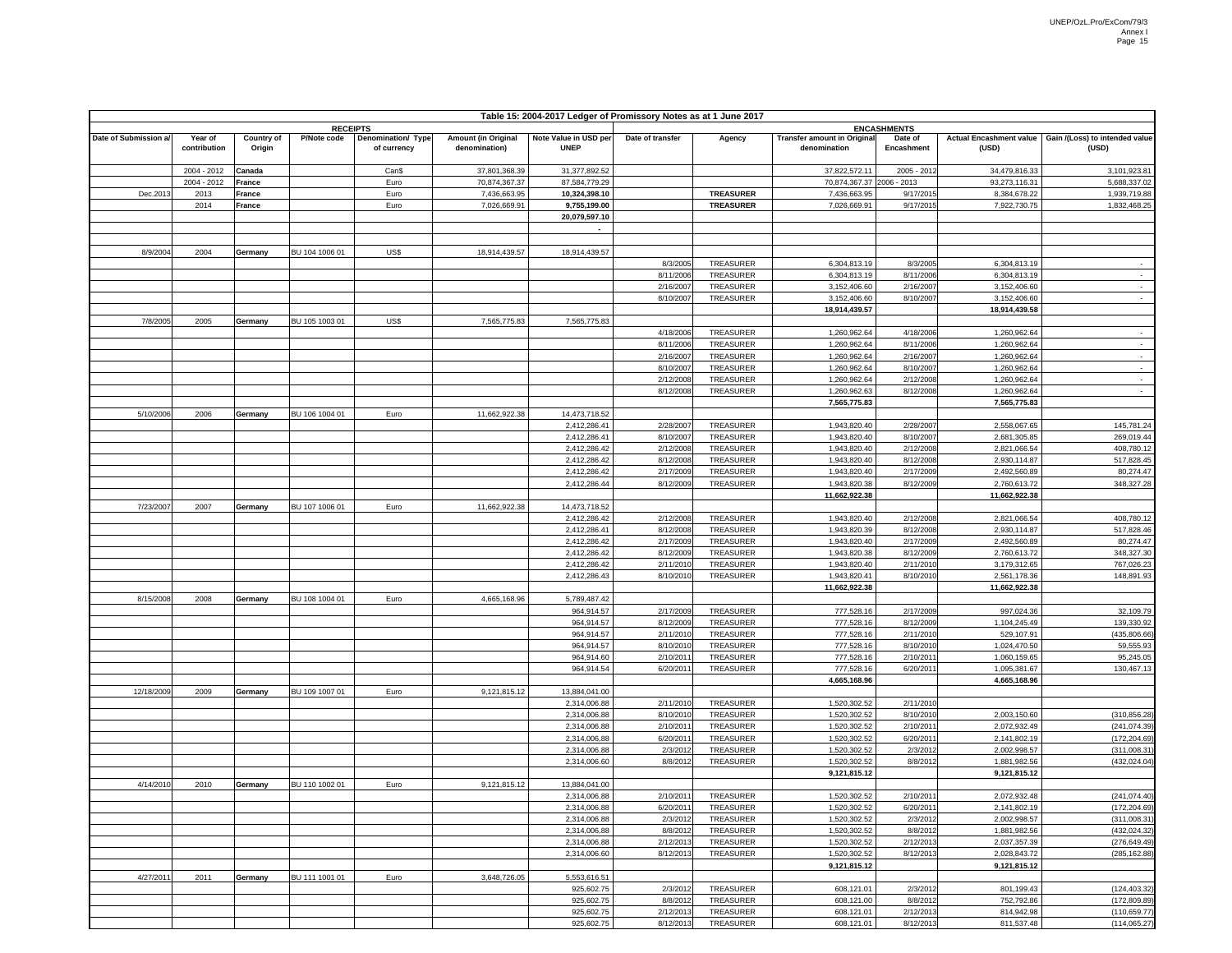|                       |                         | <b>RECEIPTS</b>             |                |                                   |                                             | <b>ENCASHMENTS</b>                     |                      |                        |                                                    |                       |                                         |                                         |
|-----------------------|-------------------------|-----------------------------|----------------|-----------------------------------|---------------------------------------------|----------------------------------------|----------------------|------------------------|----------------------------------------------------|-----------------------|-----------------------------------------|-----------------------------------------|
| Date of Submission a/ | Year of<br>contribution | <b>Country of</b><br>Origin | P/Note code    | Denomination/ Type<br>of currency | <b>Amount (in Original</b><br>denomination) | Note Value in USD per<br><b>UNEP</b>   | Date of transfer     | Agency                 | <b>Transfer amount in Original</b><br>denomination | Date of<br>Encashment | <b>Actual Encashment value</b><br>(USD) | Gain /(Loss) to intended value<br>(USD) |
|                       |                         |                             |                |                                   |                                             | 925,602.75                             | 2/11/201             | TREASURER              | 608,121.01                                         | 2/11/201              | 824,186.40                              | (101, 416.35)                           |
|                       |                         |                             |                |                                   |                                             | 925,602.76                             | 8/12/2014            | TREASURER              | 608,121.00                                         | 8/12/2014             | 814,152.39                              | (111, 450.37)                           |
|                       |                         |                             |                |                                   |                                             |                                        |                      |                        | 3,648,726.04                                       |                       | 4,818,811.54                            |                                         |
| 1/24/2013             | 2012                    | Germany                     | BU 113 1001 01 | Euro                              | 9,823,495.77                                | 13,638,061.59                          |                      |                        |                                                    |                       |                                         |                                         |
|                       |                         |                             |                |                                   |                                             | 2,273,010.27                           | 2/12/201             | <b>TREASURER</b>       | 1,637,249.30                                       | 2/12/201              | 2,194,077.79                            | (78,932.48                              |
|                       |                         |                             |                |                                   |                                             | 2,273,010.26<br>2,273,010.27           | 8/12/201<br>2/11/201 | TREASURER<br>TREASURER | 1,637,249.30<br>1,637,249.30                       | 8/12/201<br>2/11/201  | 2,184,909.18<br>2,220,601.22            | (88, 101.08)<br>(52, 409.05)            |
|                       |                         |                             |                |                                   |                                             | 2,273,010.27                           | 8/12/201             | TREASURER              | 1,637,249.30                                       | 8/12/201              | 2,191,949.36                            | (81,060.92)                             |
|                       |                         |                             |                |                                   |                                             | 909,204.10                             | 2/10/201             | TREASURER              | 654,899.72                                         | 2/10/2015             | 749,663.71                              | (159,540.39                             |
|                       |                         |                             |                |                                   |                                             | 3.636.816.42                           | 8/5/201              | TREASURER              | 2,619,598.87                                       | 8/5/201               | 2,868,722.72                            | (768,093.70                             |
|                       |                         |                             |                |                                   |                                             |                                        | <b>BALANCE</b>       | <b>TREASURER</b>       |                                                    |                       |                                         |                                         |
|                       |                         |                             |                |                                   |                                             |                                        |                      |                        |                                                    |                       |                                         |                                         |
| 3/25/201              | 2013                    | Germany                     | BU 113 1004 01 | Euro                              | 9,823,495.77                                | 13,638,061.59                          |                      | 0.720                  |                                                    |                       |                                         |                                         |
|                       |                         |                             |                |                                   |                                             | 2,273,010.27                           | 2/11/201             | TREASURER              | 1,637,249.30                                       | 2/11/201              | 2,220,601.22                            | (52, 409.05)                            |
|                       |                         |                             |                |                                   |                                             | 2,273,010.27                           | 8/12/201             | TREASURER              | 1,637,249.30                                       | 8/12/201              | 2,191,949.36                            | (81,060.92)                             |
|                       |                         |                             |                |                                   |                                             | 2,273,010.27                           | 8/12/201             | TREASURER              | 1,637,249.30                                       | 8/12/201              | 2,191,949.36                            | (81,060.92)                             |
|                       |                         |                             |                |                                   |                                             | 2,273,010.27<br>2,273,010.24           | 2/10/201<br>8/12/201 | TREASURER<br>TREASURER | 1,637,249.30<br>1,637,249.30                       | 2/10/201<br>8/12/2015 | 1,874,159.27<br>1,874,159.27            | (398, 851.00)<br>(398,850.97            |
|                       |                         |                             |                |                                   |                                             | 2,273,010.27                           | 2/10/2016            | TREASURER              | 1,637,249.30                                       | 2/10/2016             | 1,874,159.27                            | (398, 851.00                            |
|                       |                         |                             |                |                                   |                                             | $\blacksquare$                         | <b>BALANCE</b>       | <b>TREASURER</b>       |                                                    |                       |                                         |                                         |
|                       |                         |                             |                |                                   |                                             | $\overline{\phantom{a}}$               |                      |                        |                                                    |                       |                                         |                                         |
| 10/2/2014             | 2014                    | Germany                     | BU 114 1003 01 | Euro                              | 3,929,398.32                                | 5,455,224.66                           |                      |                        |                                                    |                       |                                         |                                         |
|                       |                         |                             |                |                                   |                                             | 1,818,408.22                           | 8/5/201              | TREASURER              | 1,309,799.44                                       | 8/5/2015              | 1,434,361.37                            | (384, 046.85)                           |
|                       |                         |                             |                |                                   |                                             | 909,204.11                             | 2/10/201             | TREASURER              | 654,899.72                                         | 2/10/201              | 727,004.18                              | (182, 199.93)                           |
|                       |                         |                             |                |                                   |                                             | 909,204.11                             | 8/10/201             | TREASURER              | 654,899.73                                         | 8/10/201              | 726,087.33                              | (183, 116.78)                           |
|                       |                         |                             |                |                                   |                                             | 909,204.11                             | 2/10/201             | <b>TREASURER</b>       | 654,893.73                                         | 2/10/201              | 698,450.55                              | (210,753.56                             |
|                       |                         |                             |                |                                   |                                             | 909,204.11                             | <b>BALANCE</b>       | <b>TREASURER</b>       |                                                    |                       |                                         |                                         |
| 1/19/201              | 2015                    | Germany                     | BU 115 1001 01 | Euro                              | 8,424,308.00                                | 11,545,367.08                          |                      | TREASURER              |                                                    |                       |                                         |                                         |
|                       |                         |                             |                |                                   |                                             | 4,329,512.66<br>4,329,512.66           | 2/10/201<br>8/5/201  | <b>TREASURER</b>       | 3,159,115.50<br>3,159,115.50                       | 2/10/201<br>8/5/201   | 3,616,239.51<br>3,459,547.38            | (713,273.15<br>(869,965.28              |
|                       |                         |                             |                |                                   |                                             | 2,886,341.77                           | 2/10/201             | TREASURER              | 2,106,077.00                                       | 2/10/2016             | 2,337,956.08                            | (548,385.69                             |
|                       |                         |                             |                |                                   |                                             | 0.00                                   | <b>BALANCE</b>       | <b>TREASURER</b>       |                                                    |                       |                                         |                                         |
| 1/12/2016             | 2016                    | Germany                     | BU 116 1000 01 | Euro                              | 8,424,308.00                                | 11,545,367.08                          |                      |                        |                                                    |                       |                                         |                                         |
|                       |                         |                             |                |                                   |                                             | 1,443,170.89                           | 2/10/201             | TREASURER              |                                                    |                       |                                         |                                         |
|                       |                         |                             |                |                                   |                                             | 4,329,512.66                           | 8/10/201             | <b>TREASURER</b>       | 3,159,115.50                                       | 8/10/2016             | 3,502,511.35                            | (827,001.31                             |
|                       |                         |                             |                |                                   |                                             | 1,443,170.89                           | 2/10/2017            | TREASURER              | 1,053,038.50                                       | 2/10/201              | 1,123,065.56                            | (320, 105.33)                           |
|                       |                         |                             |                |                                   |                                             | 4,329,512.64                           | <b>BALANCE</b>       | <b>TREASURER</b>       | 1,053,038.50                                       | 2/10/201              | 1,168,978.04                            | (3, 160, 534.60)                        |
| 1/13/2017             | 2017                    | Germany                     | BU 117 1000 01 | Euro                              | 8,424,308.00                                | 11,545,367.08                          |                      |                        |                                                    |                       |                                         |                                         |
|                       |                         |                             |                |                                   |                                             | 2,886,341.77                           | 2/10/201             | TREASURER              | 2,106,077.00                                       | 2/10/201              | 2,246,131.12                            | (640,210.65                             |
|                       |                         |                             |                |                                   |                                             |                                        |                      |                        |                                                    |                       |                                         |                                         |
|                       |                         |                             |                |                                   |                                             |                                        |                      |                        |                                                    |                       |                                         |                                         |
|                       |                         |                             |                |                                   |                                             | 8,659,025.31                           |                      |                        |                                                    |                       |                                         |                                         |
|                       |                         |                             |                |                                   |                                             |                                        |                      |                        |                                                    |                       |                                         |                                         |
| 12/8/2003             | 2004                    | <b>Netherlands</b>          | D 11           | US\$                              | 3,364,061.32                                | 3,364,061.32                           | 11/17/2004           | TREASURER              | 3,364,061.32                                       | 11/17/200             | 3,364,061.32                            | $\sim$                                  |
| 12/8/2003             | 2005                    | <b>Netherlands</b>          | D 11           | US\$                              | 3,364,061.32                                | 3,364,061.32                           | 12/5/2005            | TREASURER              | 3,364,061.32                                       | 12/5/2005             | 3,364,061.32                            | $\sim$                                  |
|                       |                         |                             |                |                                   |                                             |                                        |                      |                        |                                                    |                       |                                         |                                         |
| 5/18/2004             | 2004                    | UK                          |                | GBP                               | 7,243,564.08                                | 10,718,502.63                          |                      |                        |                                                    |                       |                                         |                                         |
|                       |                         |                             |                |                                   |                                             | 1,786,417.11<br>5,359,251.32 Feb. 2006 | 8/23/200             | TREASURER<br>TREASURER | 1,207,260.68<br>3,621,782.04 Feb. 2006             | 8/23/200              | 2,166,550.02<br>6,303,711.64            | 380,132.91<br>944,460.32                |
|                       |                         |                             |                |                                   |                                             | 3,572,834.20                           | 7/24/2006            | TREASURER              | 3,621,782.04                                       | 7/24/2006             | 4,473,383.73                            | 900,549.53                              |
|                       |                         |                             |                |                                   |                                             |                                        |                      |                        | 7,243,564.08                                       |                       | 12,943,645.39                           | 2,225,142.76                            |
| 6/1/2005              | 2005                    | UK                          |                | GBP                               | 7,243,564.08                                | 10,718,502.63                          |                      |                        |                                                    |                       |                                         |                                         |
|                       |                         |                             |                |                                   |                                             | 1,786,417.11                           | 7/24/200             | TREASURER              | 1,207,260.68                                       | 7/24/200              | 2,236,691.86                            | 450,274.75                              |
|                       |                         |                             |                |                                   |                                             | 4,681,386.55                           | 8/9/2006             | TREASURER              | 3,163,681.03                                       | 8/9/2006              | 6,036,303.40                            | 1,354,916.85                            |
|                       |                         |                             |                |                                   |                                             | 4,250,698.97                           | 8/16/2006            | TREASURER              | 2.872.622.37                                       | 8/16/2006             | 5,429,236.28                            | 1,178,537.31                            |
|                       |                         |                             |                |                                   |                                             |                                        |                      |                        | 7,243,564.08                                       |                       | 13,702,231.54                           | 2,983,728.91                            |
| 5/13/2005             | 2004                    |                             |                | US\$                              | 4,920,000.00                                | 4,920,000.00                           | 10/27/2005           | TREASURER              | 2.000.000.00                                       | 10/27/2005            | 2,000,000.00                            | $\sim$                                  |
|                       |                         | <b>USA</b>                  |                |                                   |                                             |                                        | 11/2/2006            | <b>TREASURER</b>       | 2,000,000.00                                       | 11/2/2006             | 2,000,000.00                            | $\overline{\phantom{a}}$                |
|                       |                         |                             |                |                                   |                                             |                                        | 10/25/2007           | TREASURER              | 920,000.00                                         | 10/25/2007            | 920,000.00                              | $\overline{\phantom{a}}$                |
|                       |                         |                             |                |                                   |                                             |                                        |                      |                        | 4,920,000.00                                       |                       | 4,920,000.00                            |                                         |
|                       |                         |                             |                |                                   |                                             |                                        |                      |                        |                                                    |                       |                                         |                                         |
| 3/1/2006              | 2005                    | <b>USA</b>                  |                | US\$                              | 3,159,700.00                                | 3,159,700.00                           | 11/2/2006            | TREASURER              | 2,000,000.00                                       | 11/2/200              | 2,000,000.00                            | $\sim$                                  |
|                       |                         |                             |                |                                   |                                             |                                        | 10/25/2007           | TREASURER              | 1,159,700.00                                       | 10/25/2007            | 1,159,700.00                            | $\overline{\phantom{a}}$                |
|                       |                         |                             |                |                                   |                                             |                                        |                      |                        | 3,159,700.00                                       |                       | 3,159,700.00                            |                                         |
|                       |                         |                             |                |                                   |                                             |                                        |                      |                        |                                                    |                       |                                         |                                         |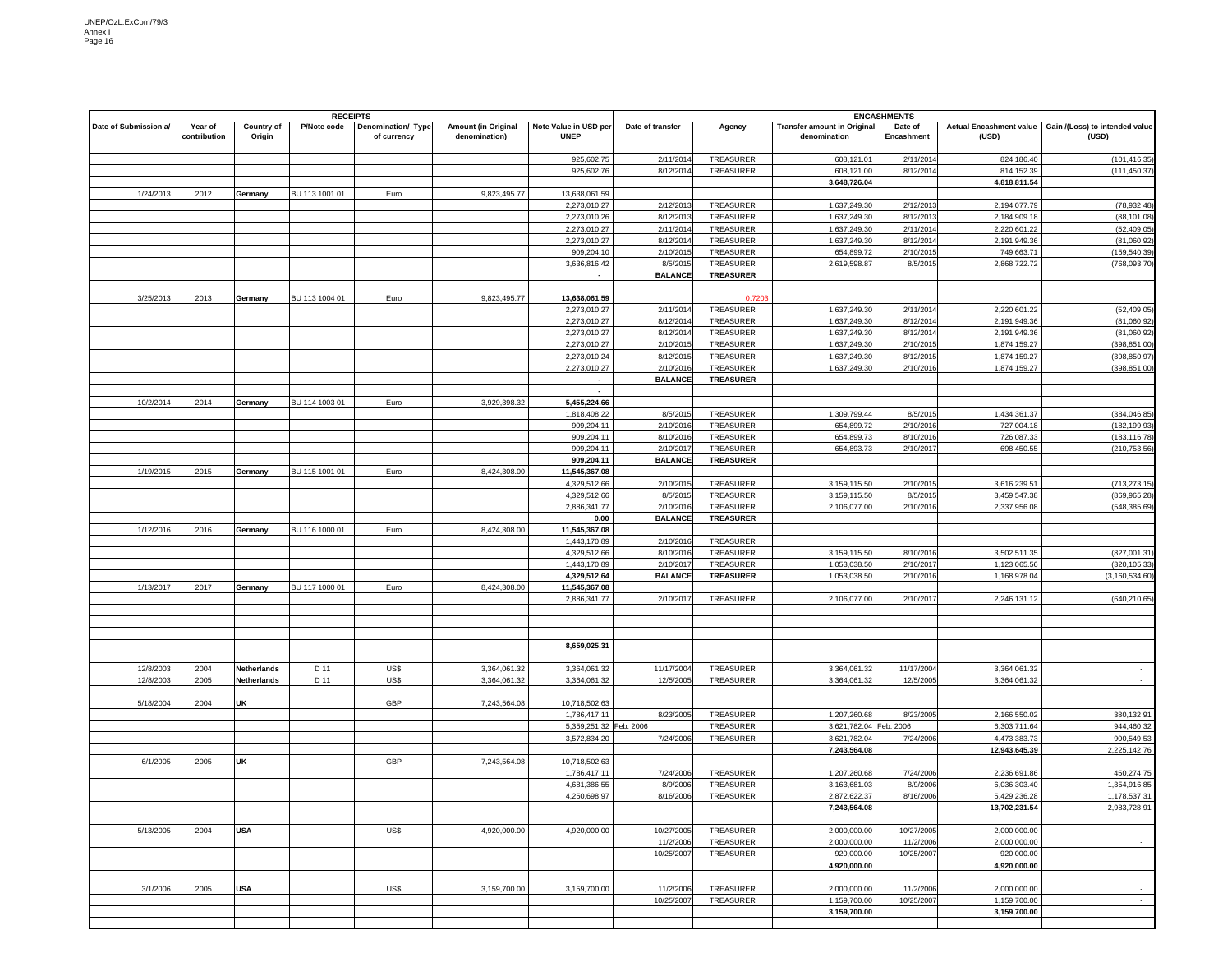| <b>RECEIPTS</b>       |                         |                             |             |                                   |                                             |                                      | <b>ENCASHMENTS</b> |           |                                                    |                       |                                         |                                         |
|-----------------------|-------------------------|-----------------------------|-------------|-----------------------------------|---------------------------------------------|--------------------------------------|--------------------|-----------|----------------------------------------------------|-----------------------|-----------------------------------------|-----------------------------------------|
| Date of Submission a/ | Year of<br>contribution | <b>Country of</b><br>Origin | P/Note code | Denomination/ Type<br>of currency | <b>Amount (in Original</b><br>denomination) | Note Value in USD per<br><b>UNEP</b> | Date of transfer   | Agency    | <b>Transfer amount in Original</b><br>denomination | Date of<br>Encashment | <b>Actual Encashment value</b><br>(USD) | Gain /(Loss) to intended value<br>(USD) |
| 4/25/2007             | 2006                    | <b>USA</b>                  |             | US\$                              | 7,315,000.00                                | 7,315,000.00                         | 10/25/2007         | TREASURER | 2,500,000.00                                       | 10/25/2007            | 2,500,000.00                            |                                         |
|                       |                         |                             |             |                                   |                                             |                                      | 11/19/2008         | TREASURER | 2,500,000.00                                       | 11/19/2008            | 2,500,000.00                            |                                         |
|                       |                         |                             |             |                                   |                                             |                                      | 5/11/2009          | TREASURER | 2,315,000.00                                       | 5/11/2009             | 2,315,000.00                            |                                         |
|                       |                         |                             |             |                                   |                                             |                                      |                    |           | 7,315,000.00                                       |                       | 7,315,000.00                            |                                         |
|                       |                         |                             |             |                                   |                                             |                                      |                    |           |                                                    |                       |                                         |                                         |
| 2/21/2008             | 2008                    | <b>USA</b>                  |             | US\$                              | 4,683,000.00                                | 4,683,000.00                         | 11/19/2008         | TREASURER | 2,341,500.00                                       | 11/19/2008            | 2,341,500.00                            |                                         |
|                       |                         |                             |             |                                   |                                             |                                      | 5/11/2009          | TREASURER | 2,341,500.00                                       | 5/11/2009             | 2,341,500.00                            |                                         |
|                       |                         |                             |             |                                   |                                             |                                      |                    |           | 4,683,000.00                                       |                       | 4,683,000.00                            |                                         |
|                       |                         |                             |             |                                   |                                             |                                      |                    |           |                                                    |                       |                                         |                                         |
| 4/21/2009             | 2009                    | <b>USA</b>                  |             | US\$                              | 5,697,000.00                                | 5,697,000.00                         |                    |           |                                                    |                       |                                         |                                         |
|                       |                         |                             |             |                                   |                                             |                                      | 5/11/2009          | TREASURER | 1,900,000.00                                       | 5/11/2009             | 1,900,000.00                            |                                         |
|                       |                         |                             |             |                                   |                                             |                                      | 11/4/2010          | TREASURER | 1,900,000.00                                       | 11/4/2010             | 1,900,000.00                            |                                         |
|                       |                         |                             |             |                                   |                                             |                                      | 11/3/201           | TREASURER | 1,897,000.00                                       | 11/3/201              | 1,897,000.00                            |                                         |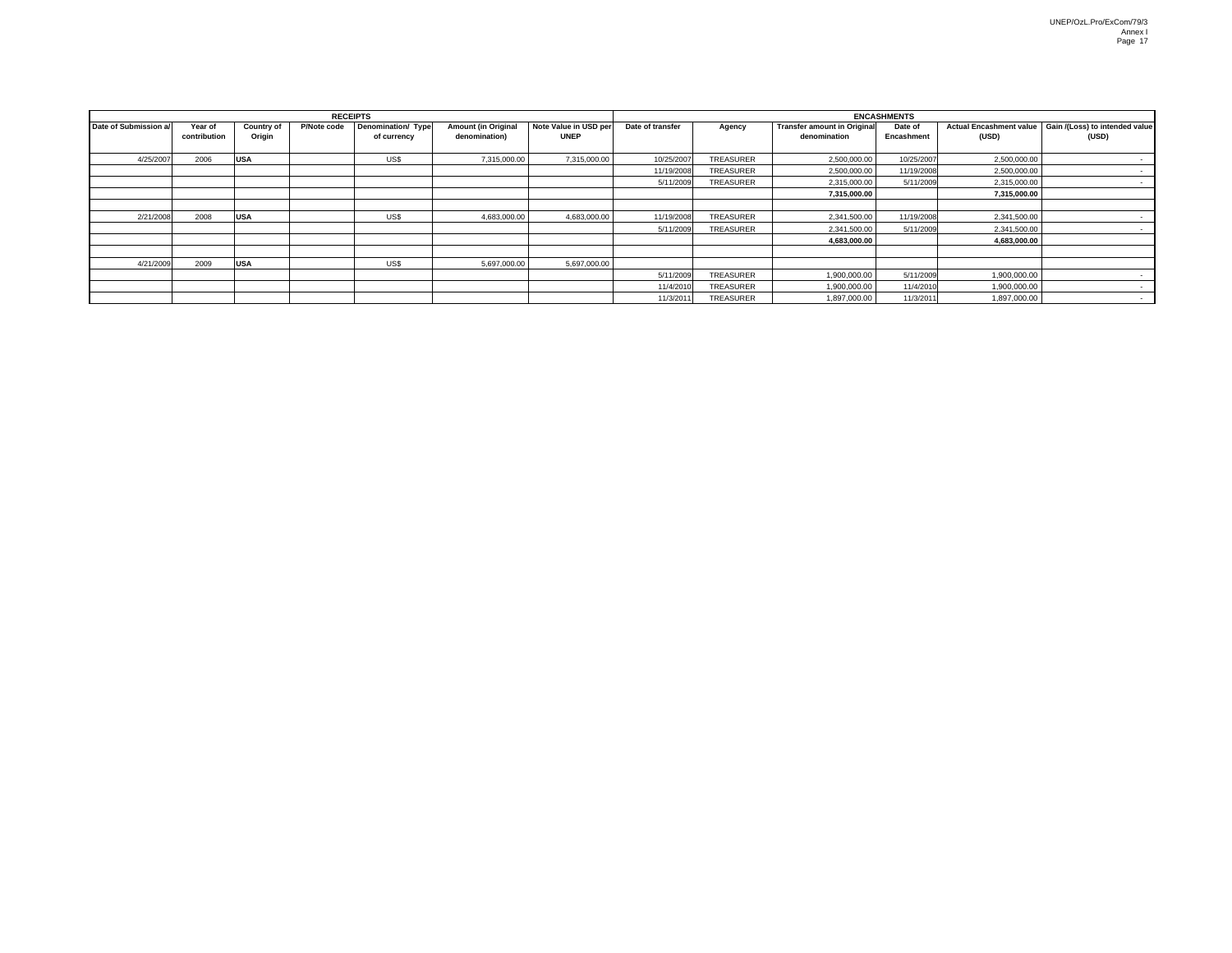#### **TRUST FUND FOR THE MULTILATERAL FUND FOR THE IMPLEMENTATION OF THE MONTREAL PROTOCOL**

#### **(IN US\$) TABLE 16: OUTSTANDING PROMISSORY NOTES SCHEDULE OF ENCASHMENT AS AT 1 June 2017**

|                 | <b>Due in 2017</b> | <b>Due in 2018</b> | Unscheduled | <b>TOTAL</b> |
|-----------------|--------------------|--------------------|-------------|--------------|
| <b>GERMANY:</b> |                    |                    |             |              |
| 2014            | 909,204            |                    |             | 909.204      |
| 2016            | 1,443,171          | 2,886,342          |             | 4,329,513    |
| 2017            | 2,886,342          | 5,772,684          |             | 8,659,025    |
|                 | 5,238,717          | 8,659,025          |             | 13,897,742   |

**NOTE:**

Germany's promissory notes due are payable in February and August of the relevant years.